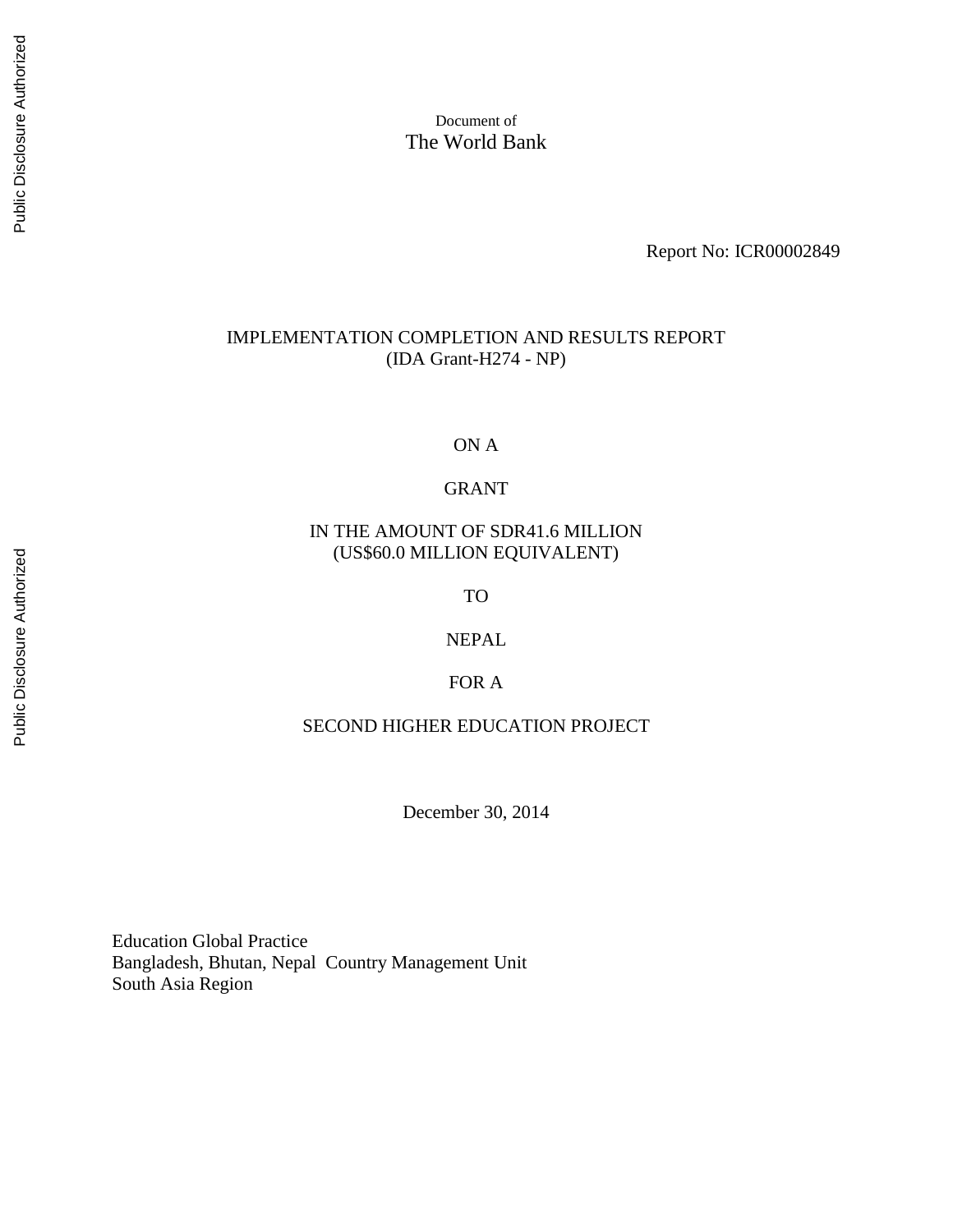# CURRENCY EQUIVALENTS

(Exchange Rate Effective January 31, 2007)  $Current <sub>1</sub> = Nepalese Rupees$ NPR. 70.5 =  $US$1$  $US$ 1.5 = SDR 1$ (Exchange Rate Effective June 30, 2014) NPR.  $96.28 = US$1$  $US\$  1.546 = SDR 1

#### FISCAL YEAR

# July  $16 -$  July  $15$

#### **ABBREVIATIONS AND ACRONYMS**

| <b>CHSS</b>   | <b>Community Higher Secondary Schools</b>                    |
|---------------|--------------------------------------------------------------|
| DO            | Development Objective                                        |
| <b>DOE</b>    | Department of Education                                      |
| <b>EMIS</b>   | <b>Education Management Information System</b>               |
| <b>GON</b>    | Government of Nepal                                          |
| HDI           | Human Development Index                                      |
| <b>HEI</b>    | <b>Higher Education Institution</b>                          |
| <b>HEMIS</b>  | Higher Education Management Information System               |
| <b>HEP</b>    | <b>Higher Education Policy</b>                               |
| <b>HERP</b>   | <b>Higher Education Reforms Project</b>                      |
| <b>HSEB</b>   | <b>Higher Secondary Education Board</b>                      |
| <b>ICB</b>    | <b>International Competitive Bidding</b>                     |
| <b>IDA</b>    | <b>International Development Association</b>                 |
| <b>IRR</b>    | <b>Internal Rates of Return</b>                              |
| KU            | Kathmandu University                                         |
| <b>MOE</b>    | Ministry of Education                                        |
| <b>MOF</b>    | Ministry of Finance                                          |
| <b>MOU</b>    | Memorandum of Understanding                                  |
| <b>MTR</b>    | Mid-Term Review                                              |
| <b>NAAC</b>   | National Assessment and Accreditation Council                |
| <b>NLSS</b>   | Nepal Living Standard Survey                                 |
| <b>NPHERD</b> | National Program for Higher Education Reform and Development |
| <b>NPR</b>    | Nepalese Rupee                                               |
| <b>NVP</b>    | <b>Net Present Value</b>                                     |
| <b>OCE</b>    | Office of the Controller of Examinations                     |
| PAD           | <b>Project Appraisal Document</b>                            |
| PCL           | Proficiency Certificate Level                                |
| <b>PMT</b>    | Proxy-Means Testing                                          |
| QAA           | Quality Assurance and Accreditation                          |
| RC            | <b>Research Council</b>                                      |
| <b>SDR</b>    | <b>Special Drawing Rights</b>                                |
| <b>SFAFDB</b> | <b>Student Financial Assistance Fund Development Board</b>   |
| <b>SHEP</b>   | Second Higher Education Project                              |
| TU            | Tribhuvan University                                         |
| TU-PIO        | Tribhuvan University Project Implementation Office           |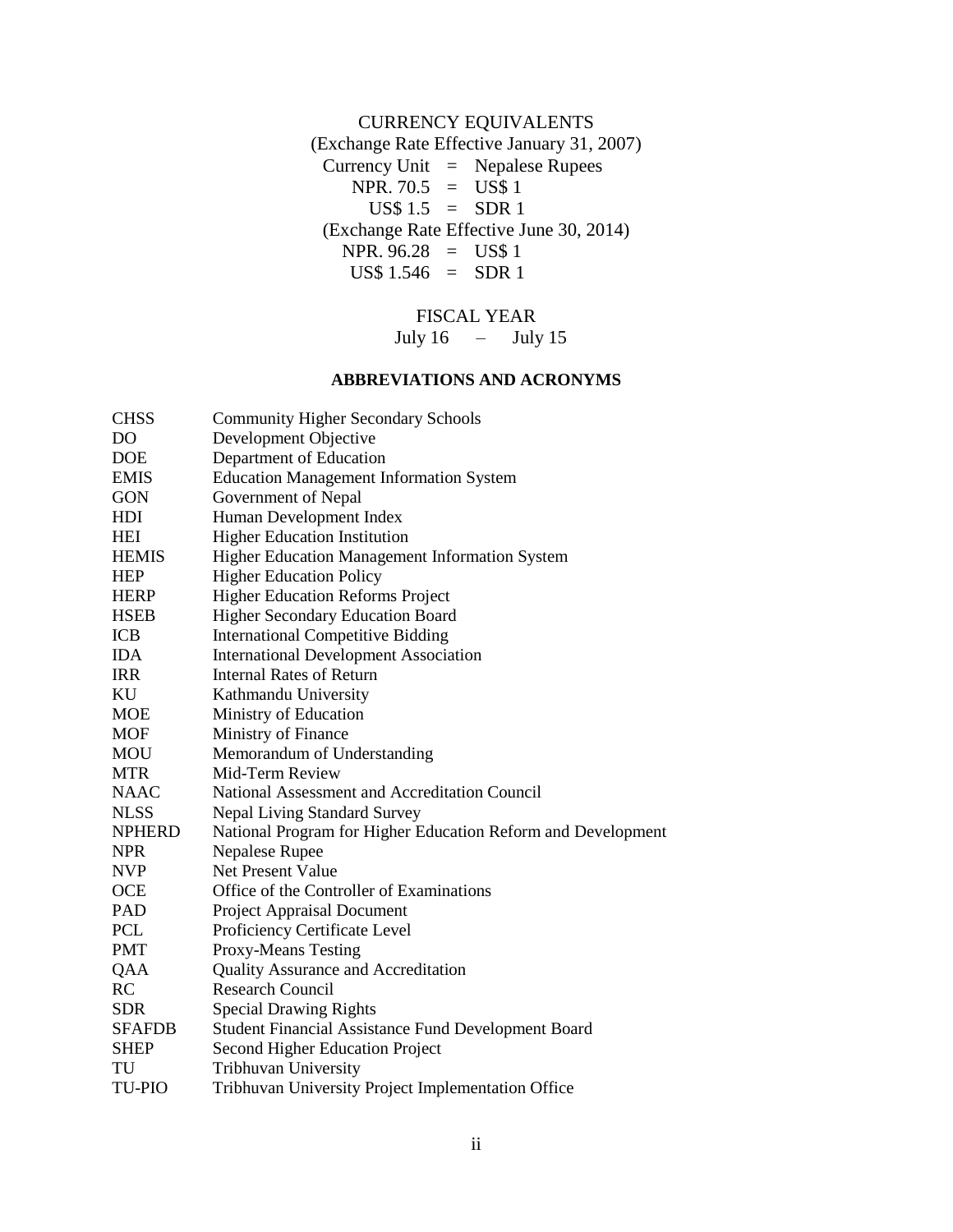|                                         | Vice President: Annette Dixon            |
|-----------------------------------------|------------------------------------------|
|                                         | Country Director: Johannes C.M. Zutt     |
| Country Manager: Takuya Kamata          |                                          |
| Global Practice Director: Amit Dar      |                                          |
| Acting Practice Manager: Halil Dundar   |                                          |
| Project Team Leader: Mohan Prasad Aryal |                                          |
|                                         | ICR Team Leader: Shashi Kant Shrivastava |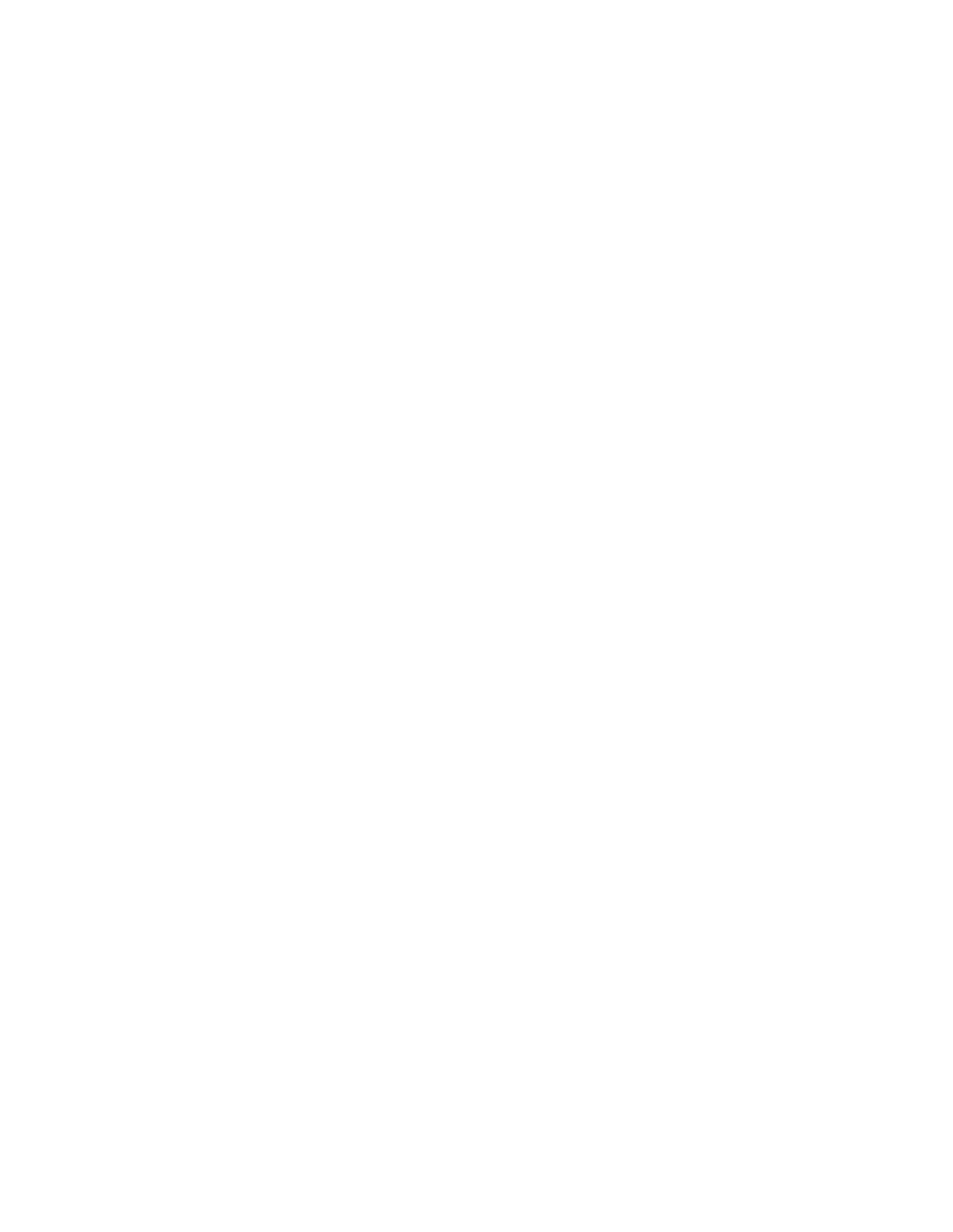# **NEPAL Second Higher Education Project**

# **Contents**

| <b>Data Sheet</b>                                                       |                 |
|-------------------------------------------------------------------------|-----------------|
| A. Basic Information                                                    | iii             |
| <b>B.</b> Key Dates                                                     | 111             |
| C. Ratings Summary                                                      | iii             |
| D. Sector and Theme Codes                                               | iv              |
| E. Bank Staff                                                           | iv              |
| F. Results Framework Analysis                                           | iv              |
| G. Ratings of Project Performance in ISRs                               | viii            |
| H. Restructuring (if any)                                               | $\overline{1}X$ |
| I. Disbursement Profile                                                 | ix              |
| 1. Project Context, Development Objectives and Design                   | $\mathbf{1}$    |
| 2. Key Factors Affecting Implementation and Outcomes                    | 6               |
| 5. Assessment of Bank and Borrower Performance                          | 15              |
| 6. Lessons Learned                                                      | 19              |
| 7. Comments on Issues Raised by Borrower/Implementing Agencies/Partners | 19              |
| Annex 1. Project Costs and Financing                                    | 21              |
| Annex 2. Outputs by Component                                           | 22              |
| Annex 3. Economic and Financial Analysis                                | 26              |
| Annex 4. Bank Lending and Implementation Support/Supervision Processes  | 29              |
| Annex 5. Beneficiary Survey Results                                     | 31              |
| Annex 6. Stakeholder Workshop Report and Results                        | 34              |
| Annex 7. Borrower's Implementation Completion Report                    | 35              |
| Annex 8. Comments of Cofinanciers and Other Partners/Stakeholders       | 46              |
| Annex 9. List of Supporting Documents                                   | 47              |

**Map**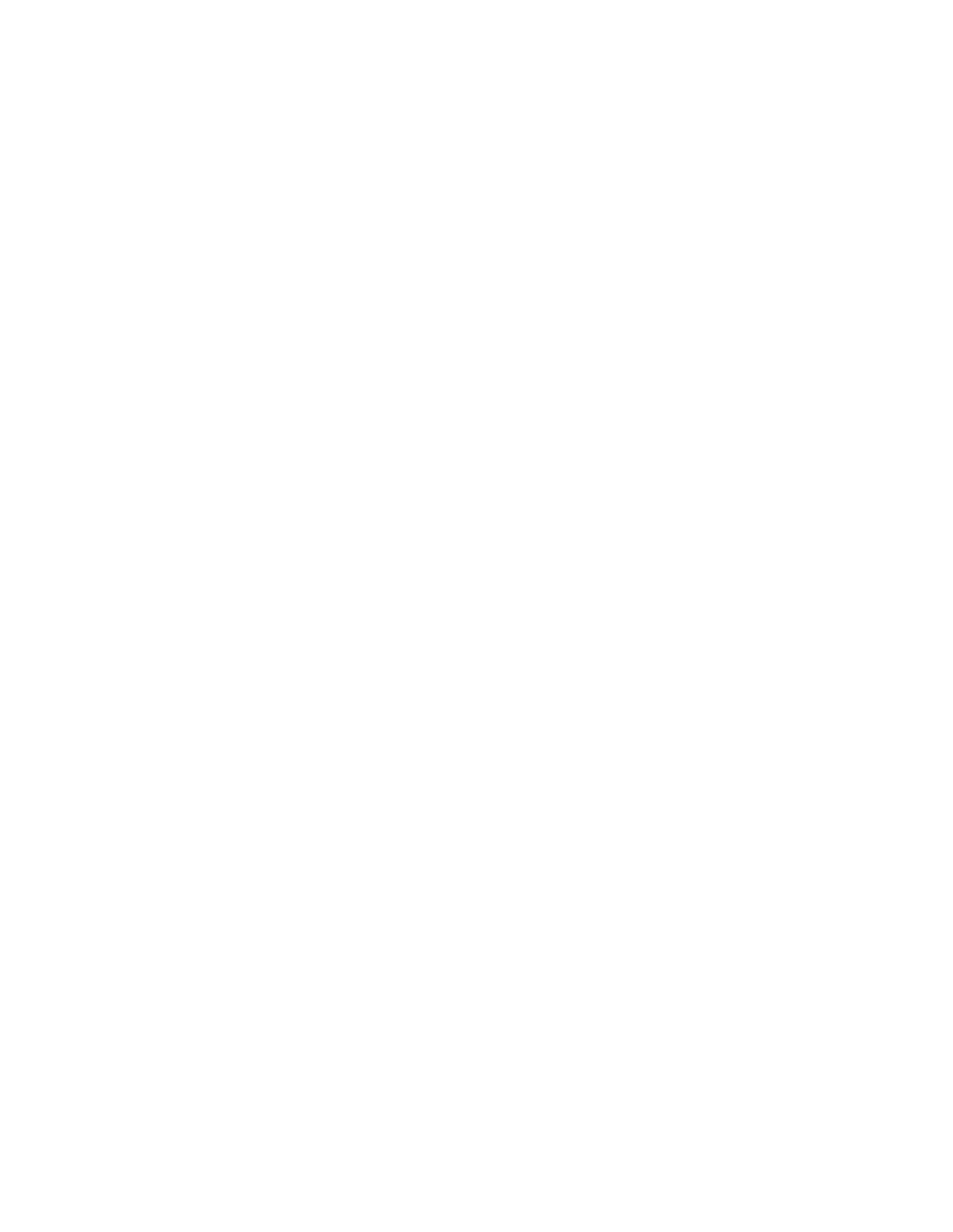<span id="page-6-0"></span>

| <b>A. Basic Information</b>                                                         |                                  |                     |                                    |  |  |
|-------------------------------------------------------------------------------------|----------------------------------|---------------------|------------------------------------|--|--|
| Country:                                                                            | Nepal                            | Project Name:       | Second Higher Education<br>Project |  |  |
| Project ID:                                                                         | P090967                          | $L/C/TF$ Number(s): | IDA-H2740,TF-93397                 |  |  |
| <b>ICR</b> Date:                                                                    | 12/30/2014                       | <b>ICR</b> Type:    | Core ICR                           |  |  |
| Lending Instrument:                                                                 | $\mathbf{S}\mathbf{I}\mathbf{L}$ | Borrower:           | <b>NEPAL</b>                       |  |  |
| Original Total<br>Commitment:                                                       | <b>XDR 41.60M</b>                | Disbursed Amount:   | XDR 41.52 M                        |  |  |
| <b>Revised Amount:</b>                                                              | <b>XDR 41.60M</b>                |                     |                                    |  |  |
| <b>Environmental Category: C</b>                                                    |                                  |                     |                                    |  |  |
| <b>Implementing Agencies:</b> University Grants Commission, Department of Education |                                  |                     |                                    |  |  |
| <b>Cofinanciers and Other External Partners:</b>                                    |                                  |                     |                                    |  |  |

# <span id="page-6-1"></span>**B. Key Dates**

| D. ISCY DAICS   |             |                   |                      |                                    |  |
|-----------------|-------------|-------------------|----------------------|------------------------------------|--|
| <b>Process</b>  | <b>Date</b> | <b>Process</b>    | <b>Original Date</b> | <b>Revised / Actual</b><br>Date(s) |  |
| Concept Review: | 01/21/2005  | Effectiveness:    | 07/27/2007           | 07/27/2007                         |  |
|                 |             |                   |                      | 10/28/2008                         |  |
| Appraisal:      | 01/17/2006  | Restructuring(s): |                      | 03/29/2011                         |  |
|                 |             |                   |                      | 01/15/2013                         |  |
|                 |             |                   |                      | 09/28/2013                         |  |
| Approval:       | 02/22/2007  | Mid-term Review:  | 02/01/2010           | 02/01/2010                         |  |
|                 |             | Closing:          | 01/15/2014           | 06/30/2014                         |  |

# <span id="page-6-2"></span>**C. Ratings Summary**

| <b>C.1 Performance Rating by ICR</b> |              |  |  |
|--------------------------------------|--------------|--|--|
| Outcomes:                            | Satisfactory |  |  |
| <b>Risk to Development Outcome:</b>  | Substantial  |  |  |
| <b>Bank Performance:</b>             | Satisfactory |  |  |
| <b>Borrower Performance:</b>         | Satisfactory |  |  |

| C.2 Detailed Ratings of Bank and Borrower Performance (by ICR) |                                |                                                |                         |  |  |
|----------------------------------------------------------------|--------------------------------|------------------------------------------------|-------------------------|--|--|
| <b>Bank</b>                                                    | <b>Ratings</b>                 | <b>Borrower</b>                                | <b>Ratings</b>          |  |  |
| Quality at Entry:                                              | <b>Moderately Satisfactory</b> | Government:                                    | Moderately Satisfactory |  |  |
| Quality of Supervision:                                        | Satisfactory                   | Implementing<br>Agency/Agencies:               | Satisfactory            |  |  |
| <b>Overall Bank</b><br><b>Performance:</b>                     | Satisfactory                   | <b>Overall Borrower</b><br><b>Performance:</b> | Satisfactory            |  |  |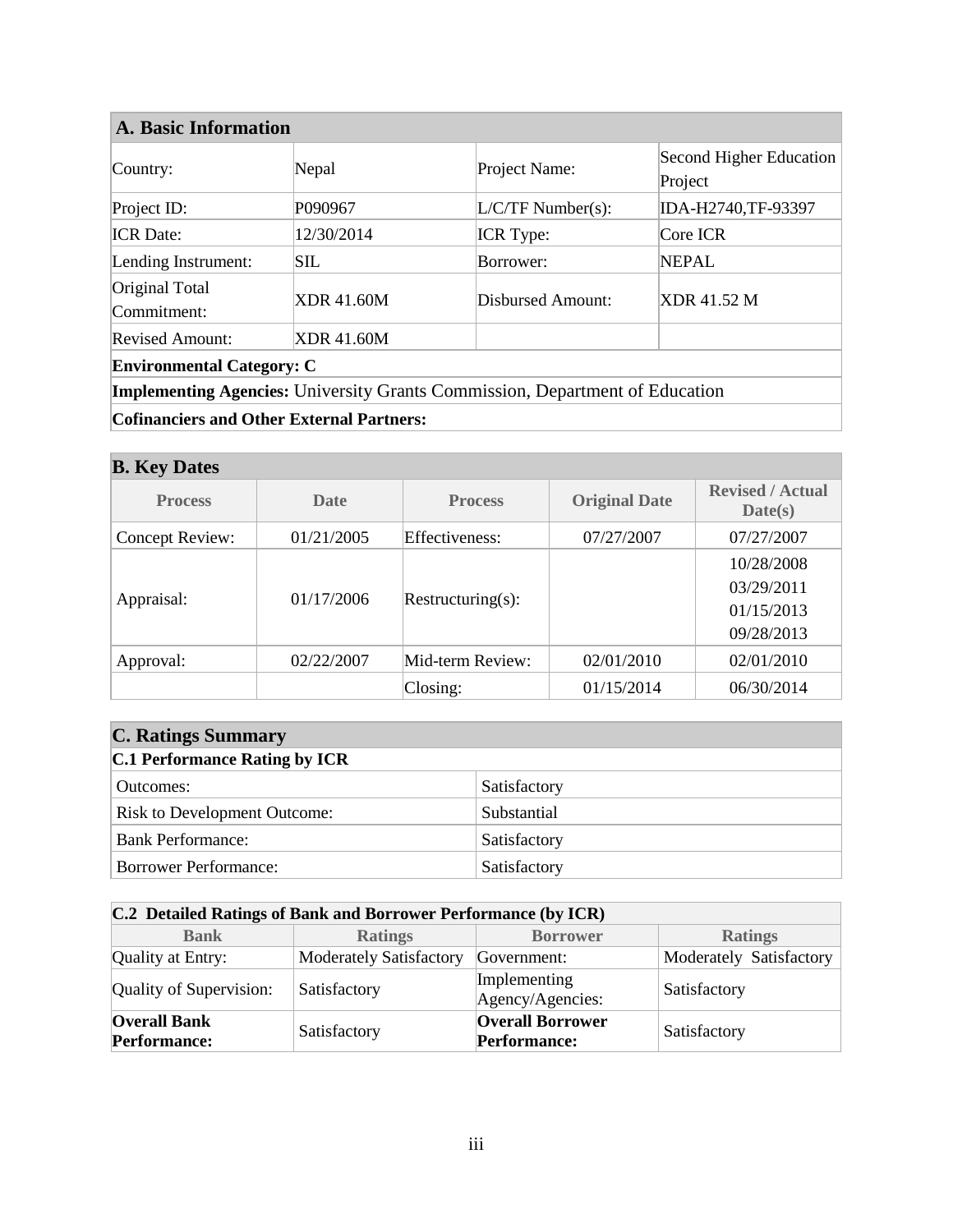| C.3 Quality at Entry and Implementation Performance Indicators |                   |                                     |               |  |  |
|----------------------------------------------------------------|-------------------|-------------------------------------|---------------|--|--|
| Implementation<br><b>Performance</b>                           | <b>Indicators</b> | <b>QAG</b> Assessments (if<br>any)  | <b>Rating</b> |  |  |
| Potential Problem Project<br>at any time $(Yes/No)$ :          | Yes               | Quality at Entry<br>$(QEA)$ :       | None          |  |  |
| Problem Project at any time $Y$ es<br>$(Yes/No)$ :             |                   | Quality of Supervision<br>$(QSA)$ : | None          |  |  |
| DO rating before<br>Closing/Inactive status:                   | Satisfactory      |                                     |               |  |  |

<span id="page-7-0"></span>

| <b>D. Sector and Theme Codes</b>           |                 |               |  |  |
|--------------------------------------------|-----------------|---------------|--|--|
|                                            | <b>Original</b> | <b>Actual</b> |  |  |
| Sector Code (as % of total Bank financing) |                 |               |  |  |
| Central government administration          | 6               | 5             |  |  |
| Other social services                      | 6               | 7             |  |  |
| Secondary education                        | 21              | 27            |  |  |
| Tertiary education                         | 67              | 61            |  |  |
|                                            |                 |               |  |  |
| Theme Code (as % of total Bank financing)  |                 |               |  |  |
| <b>Education</b> for all                   | 20              | 20            |  |  |
| Education for the knowledge economy        | 40              | 60            |  |  |
| Rural services and infrastructure          | 20              | 10            |  |  |
| Social safety nets                         | 20              | 10            |  |  |

# <span id="page-7-1"></span>**E. Bank Staff**

| L. Daiir Ətali             |                       |                     |
|----------------------------|-----------------------|---------------------|
| <b>Positions</b>           | At ICR                | <b>At Approval</b>  |
| Vice President:            | <b>Annette Dixon</b>  | Praful C. Patel     |
| <b>Country Director:</b>   | Johannes C.M. Zutt    | Kenichi Ohashi      |
| <b>Country Manager</b>     | Takuya Kamata         |                     |
| Sector/Practice Manager:   | Halil Dundar          | Michelle Riboud     |
| Project Team Leader:       | Mohan Prasad Aryal    | Rajendra Dhoj Joshi |
| <b>ICR Team Leader:</b>    | Shashi K. Shrivastava |                     |
| <b>ICR Primary Author:</b> | Shashi K. Shrivastava |                     |

# <span id="page-7-2"></span>**F. Results Framework Analysis**

# **Project Development Objectives (from Project Appraisal Document)**

The Project Development Objectives are: (a) enhanced quality and relevance of higher education and research through a set of incentives for promoting effective management and financial sustainability of academic institutions; and (b) improved access for academically qualified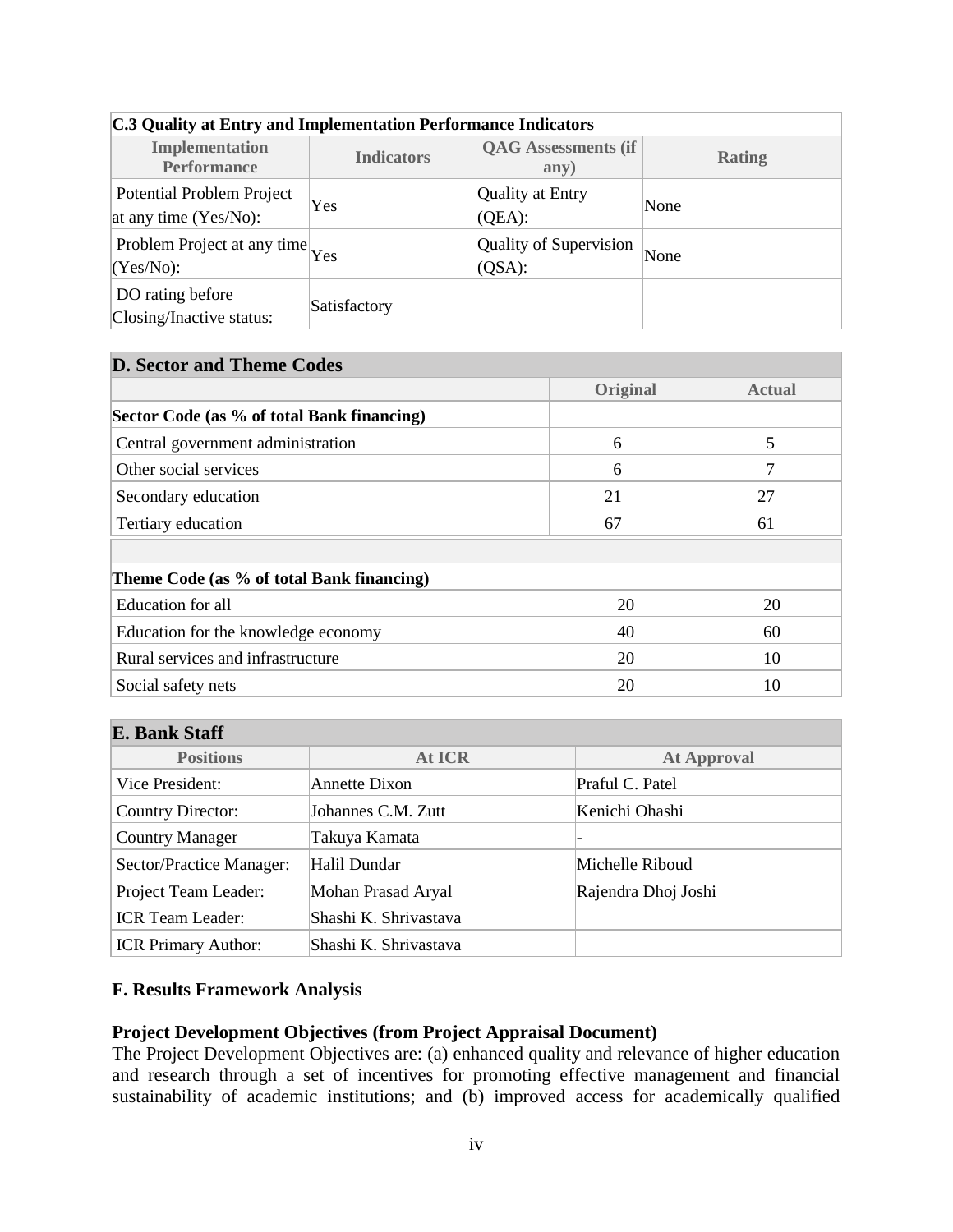under-privileged students, including girls, *dalits* and educationally disadvantaged *janajati* to higher education through financial assistance and enhanced capacity of higher secondary schools.

# **Revised Project Development Objectives (as approved by original approving authority)**

The Project Development Objectives (PDO) are (a) enhanced quality, efficiency and relevance of higher education through a set of systemic reforms and incentives to selected institutions; and (b) improved access for academically qualified students from disadvantaged groups in (i) higher education and (ii) higher secondary education.

### **(a) PDO Indicator(s)**

| <b>Indicator</b>                          | <b>Baseline Value</b>                                                                                                                                                                                                                          | <b>Original Target</b><br><b>Values (from</b><br>approval<br>documents) | <b>Formally</b><br><b>Revised</b><br><b>Target Values</b> | <b>Actual Value</b><br><b>Achieved at</b><br><b>Completion or</b><br><b>Target Years</b> |
|-------------------------------------------|------------------------------------------------------------------------------------------------------------------------------------------------------------------------------------------------------------------------------------------------|-------------------------------------------------------------------------|-----------------------------------------------------------|------------------------------------------------------------------------------------------|
| <b>Indicator 1:</b>                       | Number of institutions accredited                                                                                                                                                                                                              |                                                                         |                                                           |                                                                                          |
| Value<br>(quantitative or<br>Qualitative) | $\vert 0 \vert$                                                                                                                                                                                                                                |                                                                         | 6                                                         | 12                                                                                       |
| Date achieved                             | 07/27/2007                                                                                                                                                                                                                                     |                                                                         | 06/30/2014                                                | 06/30/2014                                                                               |
| Comments<br>(incl. %<br>achievement)      | Achievement: 200%. At restructuring (March 2011), this new indicator replaced -<br>Number of campuses/programs completing a cycle of quality assurance.                                                                                        |                                                                         |                                                           |                                                                                          |
| <b>Indicator 2:</b>                       | Student pass rates at bachelors and masters levels in participating institutions<br>(a) Bachelors level<br>(b) Masters level                                                                                                                   |                                                                         |                                                           |                                                                                          |
| Value<br>(quantitative or                 | (a) $32.6\%$                                                                                                                                                                                                                                   |                                                                         | (a) 36%                                                   | (a) $29.33%$                                                                             |
| Qualitative)                              | (b) $22.3%$                                                                                                                                                                                                                                    |                                                                         | (b) $26%$                                                 | (b) $24.83\%$                                                                            |
| Date achieved                             | 12/31/2009                                                                                                                                                                                                                                     |                                                                         | 06/30/2014                                                | 12/31/2013                                                                               |
| Comments<br>(incl. %<br>achievement)      | Base line refers to 2008/09 results; actual value refers to 2012/13 results. Average pass<br>rate varied from 28% at TU to 96% at KU. At bachelors' level, pass rate declined due to<br>rapid expansion. Indicator was added at restructuring. |                                                                         |                                                           |                                                                                          |
| <b>Indicator 3:</b>                       | Share of students enrolled in science, technology, management, and other<br>employment/economic development focused programs in participating higher education<br>institutions                                                                 |                                                                         |                                                           |                                                                                          |
| Value<br>(quantitative or<br>Qualitative) | 34.63%                                                                                                                                                                                                                                         |                                                                         | 39%                                                       | 38.40%                                                                                   |
| Date achieved                             | 02/18/2010                                                                                                                                                                                                                                     |                                                                         | 06/30/2014                                                | 06/30/2014                                                                               |
| Comments<br>(incl. %<br>achievement)      | Achievement: 86.3% of the targeted increase in enrollment in three years. The final<br>figure includes enrollment in new and revised programs. This indicator was added at<br>restructuring.                                                   |                                                                         |                                                           |                                                                                          |
| <b>Indicator 4:</b>                       | Share of enrollment from disadvantaged groups in participating institutions<br>(a) Higher education<br><b>Total Number</b><br>Girls                                                                                                            |                                                                         |                                                           |                                                                                          |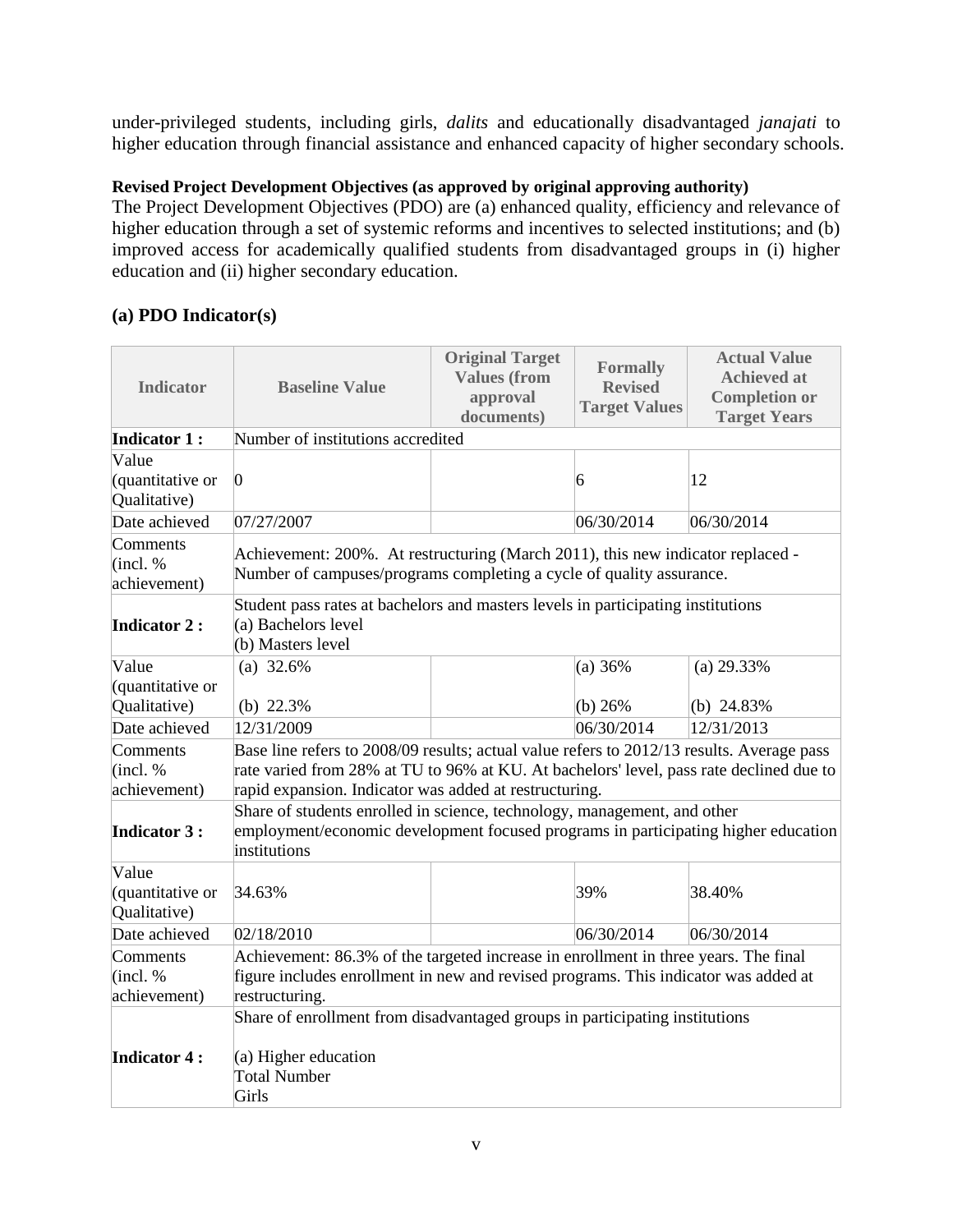|                                      | Dalits and educationally disadvantaged Janajatis                                                                                                                                                                                                                                                       |  |             |            |
|--------------------------------------|--------------------------------------------------------------------------------------------------------------------------------------------------------------------------------------------------------------------------------------------------------------------------------------------------------|--|-------------|------------|
|                                      | $(b)$ Higher secondary education<br><b>Total Number</b><br>Girls<br>Dalits                                                                                                                                                                                                                             |  |             |            |
|                                      | (a)                                                                                                                                                                                                                                                                                                    |  | (a)         | (a)        |
|                                      | 74,012                                                                                                                                                                                                                                                                                                 |  | 80,000      | 93,690     |
|                                      | 42.97%                                                                                                                                                                                                                                                                                                 |  | 44.00%      | 45.61%     |
| Value                                | 12.88 %                                                                                                                                                                                                                                                                                                |  | 13.50%      | 16.69%     |
| (quantitative or                     |                                                                                                                                                                                                                                                                                                        |  |             |            |
| Qualitative)                         | (b)                                                                                                                                                                                                                                                                                                    |  | (b)         | (b)        |
|                                      | 153,009                                                                                                                                                                                                                                                                                                |  | 163,000     | 210,100    |
|                                      | 52.03%                                                                                                                                                                                                                                                                                                 |  | Over $50\%$ | Over 50.0% |
|                                      | 5.80%                                                                                                                                                                                                                                                                                                  |  | 6.20%       | 7.02%      |
| Date achieved                        | 07/30/2010                                                                                                                                                                                                                                                                                             |  | 06/30/2014  | 06/30/2014 |
| Comments<br>(incl. %<br>achievement) | Higher Education data refer to participating institutions as of 2010 (47 community<br>campuses, 10 TU constituent campuses and 3 small universities). All targets were far<br>exceeded. This indicator replaced - Share of graduates from under-privileged groups in<br>the total number of graduates. |  |             |            |

# **(b) Intermediate Outcome Indicator(s)**

| <b>Indicator</b>                          | <b>Baseline Value</b>                                                                                                                                                                                                                   | <b>Original Target</b><br><b>Values (from</b><br>approval<br>documents) | <b>Formally</b><br><b>Revised Target</b><br><b>Values</b> | <b>Actual Value</b><br><b>Achieved at</b><br><b>Completion or</b><br><b>Target Years</b> |  |  |
|-------------------------------------------|-----------------------------------------------------------------------------------------------------------------------------------------------------------------------------------------------------------------------------------------|-------------------------------------------------------------------------|-----------------------------------------------------------|------------------------------------------------------------------------------------------|--|--|
| <b>Indicator 1:</b>                       | Number of<br>(a) TU autonomous campuses<br>(b) TU decentralized campuses                                                                                                                                                                |                                                                         |                                                           |                                                                                          |  |  |
| Value<br>(quantitative<br>or Qualitative) | 0<br>38                                                                                                                                                                                                                                 | 6<br>48                                                                 | 3<br>45                                                   | 4<br>49                                                                                  |  |  |
| Date achieved                             | 02/22/2007                                                                                                                                                                                                                              | 01/15/2014                                                              | 06/30/2014                                                | 06/30/2014                                                                               |  |  |
| Comments<br>(incl. %<br>achievement)      | Due to initial delays, the targets were lowered at restructuring. The revised targets were<br>exceeded bringing them closer to the original targets.                                                                                    |                                                                         |                                                           |                                                                                          |  |  |
| <b>Indicator 2:</b>                       | Number of community campuses getting project support                                                                                                                                                                                    |                                                                         |                                                           |                                                                                          |  |  |
| Value<br>(quantitative<br>or Qualitative) | 0                                                                                                                                                                                                                                       | 10                                                                      | 90                                                        | 89                                                                                       |  |  |
| Date achieved                             | 02/22/2007                                                                                                                                                                                                                              | 01/15/2014                                                              | 06/30/2014                                                | 06/30/2014                                                                               |  |  |
| Comments<br>(incl. %<br>achievement)      | Due to very high demand, the target was raised by 800% at restructuring (with lower<br>ceilings for grants) to cover at least one campus in all 75 districts. The revised target<br>was met – one campus could not meet all conditions. |                                                                         |                                                           |                                                                                          |  |  |
| <b>Indicator 3:</b>                       | Number of publications in refereed journals by the research grant recipients in approved<br>research areas                                                                                                                              |                                                                         |                                                           |                                                                                          |  |  |
| Value<br>(quantitative                    | 0                                                                                                                                                                                                                                       |                                                                         | 20                                                        | 29                                                                                       |  |  |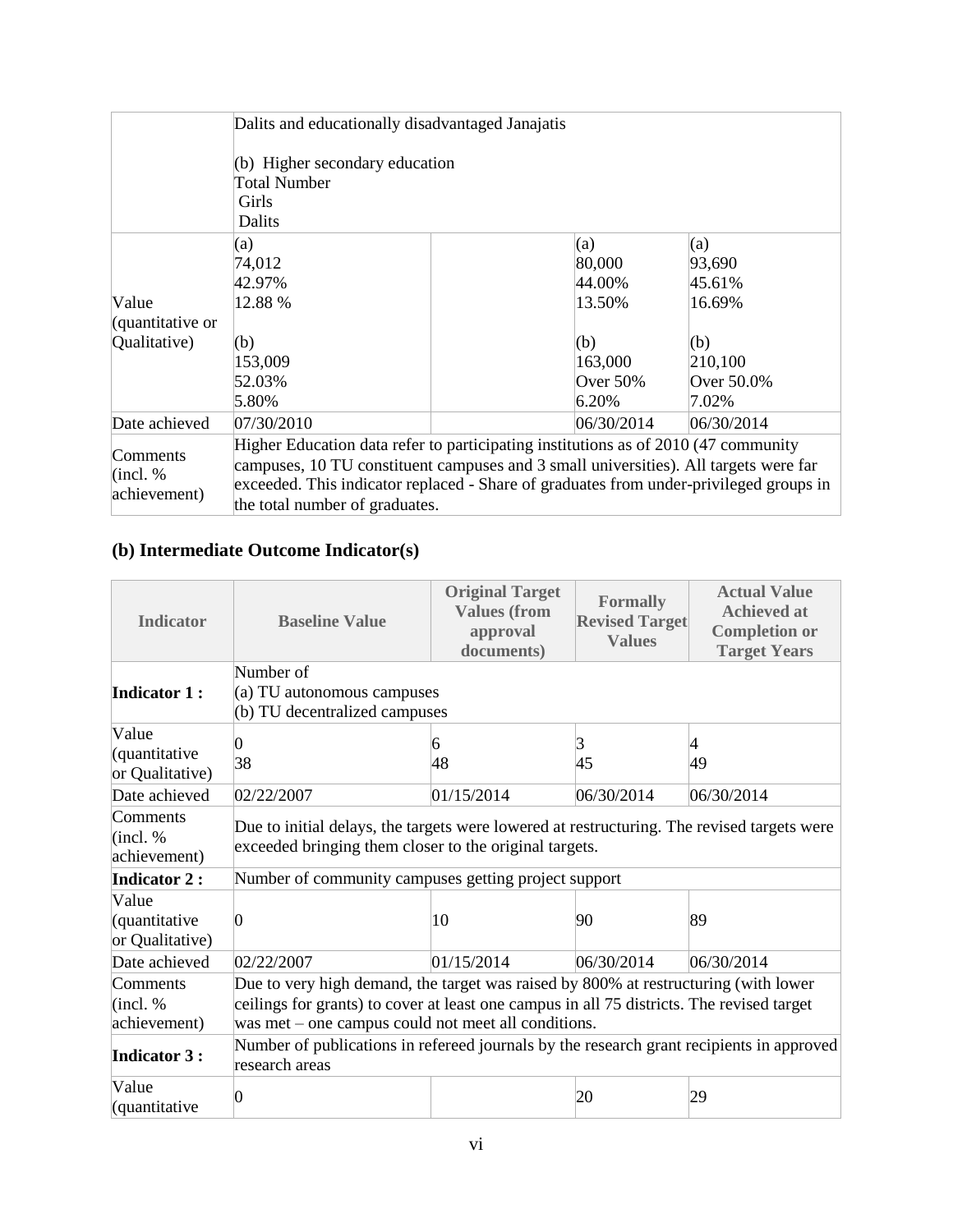| or Qualitative)                           |                                                                                                                                                                                                                                |                |            |                |  |  |
|-------------------------------------------|--------------------------------------------------------------------------------------------------------------------------------------------------------------------------------------------------------------------------------|----------------|------------|----------------|--|--|
| Date achieved                             | 07/30/2010                                                                                                                                                                                                                     |                | 06/30/2014 | 06/30/2014     |  |  |
| Comments<br>(incl. %<br>achievement)      | Target exceeded. In addition, 45 published in other journals and 6 presented in<br>international conferences. This was a new indicator added at restructuring.                                                                 |                |            |                |  |  |
| <b>Indicator 4:</b>                       | Number of new programs in science, technology, management, and other<br>employment/economic development focused programs in participating institutions                                                                         |                |            |                |  |  |
| Value<br>(quantitative<br>or Qualitative) | $\overline{0}$                                                                                                                                                                                                                 |                | 20         | 28             |  |  |
| Date achieved                             | 07/30/2010                                                                                                                                                                                                                     |                | 06/30/2014 | 06/30/2014     |  |  |
| Comments<br>(incl. %<br>achievement)      | Achievement: 140%. Additional programs approved due to high demand. This was a<br>new activity initiated at Tribhuvan University after restructuring.                                                                          |                |            |                |  |  |
| <b>Indicator 5:</b>                       | Number of students receiving financial assistance from SFAFDB at<br>(a) Higher Education level<br>(b) Higher Secondary Education level                                                                                         |                |            |                |  |  |
| Value<br>(quantitative<br>or Qualitative) | 0<br>0                                                                                                                                                                                                                         | 3,500<br>4,300 |            | 7,192<br>7,391 |  |  |
| Date achieved                             | 02/22/2007                                                                                                                                                                                                                     | 01/15/2014     | 06/30/2014 | 06/30/2014     |  |  |
| Comments<br>(incl. %<br>achievement)      | Achievement: 205% at higher education level; 172% at higher secondary level. Due to<br>high demand, more students were financially assisted within the same available funds.                                                   |                |            |                |  |  |
| Indicator 6:                              | At restructuring, student equity contribution and student loan scheme were dropped.<br>Enrollment in community higher secondary schools                                                                                        |                |            |                |  |  |
|                                           |                                                                                                                                                                                                                                |                |            |                |  |  |
| Value<br>(quantitative                    | 48,000                                                                                                                                                                                                                         | 68,000         | 256,000    | 293,075        |  |  |
| or Qualitative)<br>Date achieved          | 02/22/2007                                                                                                                                                                                                                     | 01/15/2014     | 06/30/2014 | 06/30/2014     |  |  |
| Comments<br>(incl. %                      | Achievement: 114% of the revised enrollment target. Due to rapid increase in<br>community higher secondary schools (partially caused by phasing out of equivalent                                                              |                |            |                |  |  |
| achievement)<br><b>Indicator 7:</b>       | PCL level from universities), target was raised by 376%.<br>Share of enrollment in the science stream in participating community higher secondary<br>schools                                                                   |                |            |                |  |  |
| Value<br>(quantitative<br>or Qualitative) | 2.37%                                                                                                                                                                                                                          |                | 2.60%      | 2.89 %         |  |  |
| Date achieved                             | 02/18/2010                                                                                                                                                                                                                     |                | 06/30/2014 | 06/30/2014     |  |  |
| Comments<br>(incl. %<br>achievement)      | Achievement: 226% of the targeted improvement. Percentage of science students in<br>community schools is low (limited facilities). In private schools percentage is 27.9%.<br>This was a new indicator added at restructuring. |                |            |                |  |  |
| <b>Indicator 8:</b>                       | Quality Assurance and Accreditation (QAA) System functional                                                                                                                                                                    |                |            |                |  |  |
| Value<br>(quantitative<br>or Qualitative) | No                                                                                                                                                                                                                             | Yes            | Yes        | Yes            |  |  |
| Date achieved                             | 07/27/2007<br>QAA system functional within UGC. A draft bill for establishment of an independent                                                                                                                               | 01/07/2014     | 06/30/2014 | 06/30/2014     |  |  |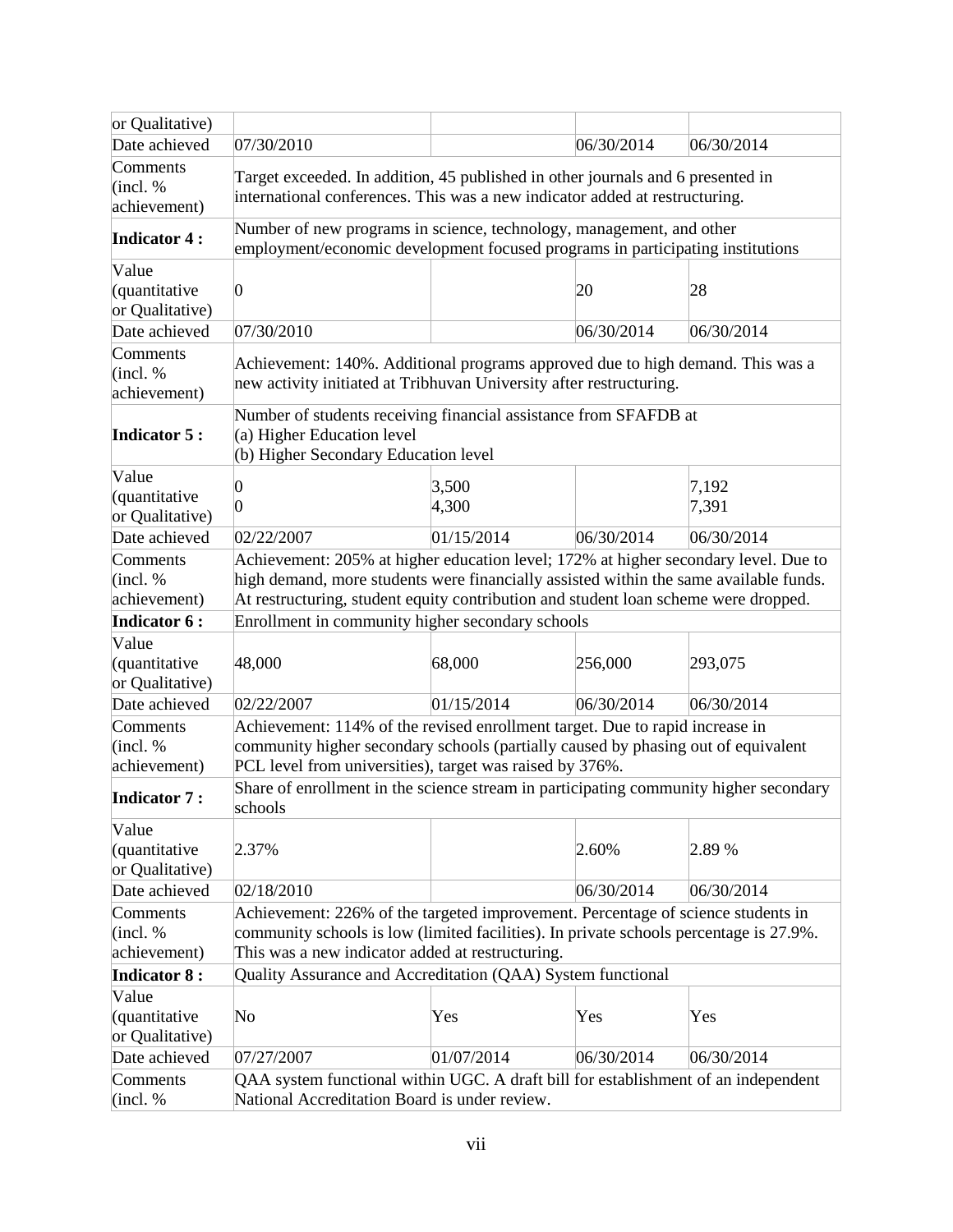| achievement)                              |                                                                                                                                                                                                   |            |                                                  |                                                                                |  |
|-------------------------------------------|---------------------------------------------------------------------------------------------------------------------------------------------------------------------------------------------------|------------|--------------------------------------------------|--------------------------------------------------------------------------------|--|
| <b>Indicator 9:</b>                       | Publication of EMIS reports based on functioning EMIS software/database with<br>campus-level data                                                                                                 |            |                                                  |                                                                                |  |
| Value<br>(quantitative<br>or Qualitative) | No                                                                                                                                                                                                | Yes        | Yes                                              | Yes                                                                            |  |
| Date achieved                             | 07/27/2007                                                                                                                                                                                        | 01/15/2014 | 06/30/2014                                       | 06/30/2014                                                                     |  |
| Comments<br>(incl. %<br>achievement)      | Achievement: Original target of publishing annual EMIS is met. Six reports published.<br>Web-based software for National HEMIS is tested in 15 campuses.                                          |            |                                                  |                                                                                |  |
| <b>Indicator 10:</b>                      | Admissions, exams, and publication of exam results at Tribhuvan University follow<br>published calendar                                                                                           |            |                                                  |                                                                                |  |
| Value<br>(quantitative<br>or Qualitative) | No published academic<br>calendar                                                                                                                                                                 |            | 100% programs<br>follow<br>academic<br>calendar. | 57% of TU programs<br>follow academic<br>calendar                              |  |
| Date achieved                             | 02/18/2010                                                                                                                                                                                        |            | 06/30/2014                                       | 06/30/2014                                                                     |  |
| Comments<br>(incl. %<br>achievement)      | Achievement: About 57% of programs at TU follow published calendar. Delays<br>continue in programs with very large enrollment across over 1000 campuses. New<br>indicator added at restructuring. |            |                                                  |                                                                                |  |
| <b>Indicator 11:</b>                      | Autonomy packages for Decentralized Campuses developed by TU                                                                                                                                      |            |                                                  |                                                                                |  |
| Value<br>(quantitative<br>or Qualitative) | $\vert 0 \vert$                                                                                                                                                                                   |            | 10                                               | 9                                                                              |  |
| Date achieved                             | 02/18/2010                                                                                                                                                                                        |            | 06/30/2014                                       | 06/30/2014                                                                     |  |
| Comments<br>(incl. %<br>achievement)      | Achievement: 90% - as per demand. New indicator added at restructuring to facilitate<br>granting of autonomy to campuses.                                                                         |            |                                                  |                                                                                |  |
| <b>Indicator 12:</b>                      | Comprehensive higher education policy developed and adopted by government                                                                                                                         |            |                                                  |                                                                                |  |
| Value<br>(quantitative<br>or Qualitative) | Not developed                                                                                                                                                                                     |            | Adopted                                          | <b>Higher Education</b><br>Policy developed.<br>Government approval<br>waited. |  |
| Date achieved                             | 02/18/2010                                                                                                                                                                                        |            | 006/30/2014                                      | 06/30/2014                                                                     |  |
| Comments<br>(incl. %<br>achievement)      | New major activity added at restructuring. The Policy is developed based on nation-<br>wide consultations. A national higher education reforms program is being developed<br>based on the policy. |            |                                                  |                                                                                |  |

# <span id="page-11-0"></span>**G. Ratings of Project Performance in ISRs**

| No. | <b>Date ISR</b><br><b>Archived</b> | DO                             | IP                             | <b>Actual Disbursements</b><br>(USD millions) |
|-----|------------------------------------|--------------------------------|--------------------------------|-----------------------------------------------|
|     | 09/04/2007                         | Satisfactory                   | Satisfactory                   | 0.00                                          |
| 2   | 02/27/2008                         | Satisfactory                   | Satisfactory                   | 3.00                                          |
| 3   | 08/18/2008                         | Satisfactory                   | <b>Moderately Satisfactory</b> | 5.09                                          |
| 4   | 02/21/2009                         | <b>Moderately Satisfactory</b> | <b>Moderately Satisfactory</b> | 7.63                                          |
|     | 08/19/2009                         | <b>Moderately Satisfactory</b> | <b>Moderately Satisfactory</b> | 7.63                                          |
| 6   | 02/25/2010                         | <b>Moderately Satisfactory</b> | <b>Moderately Satisfactory</b> | 12.00                                         |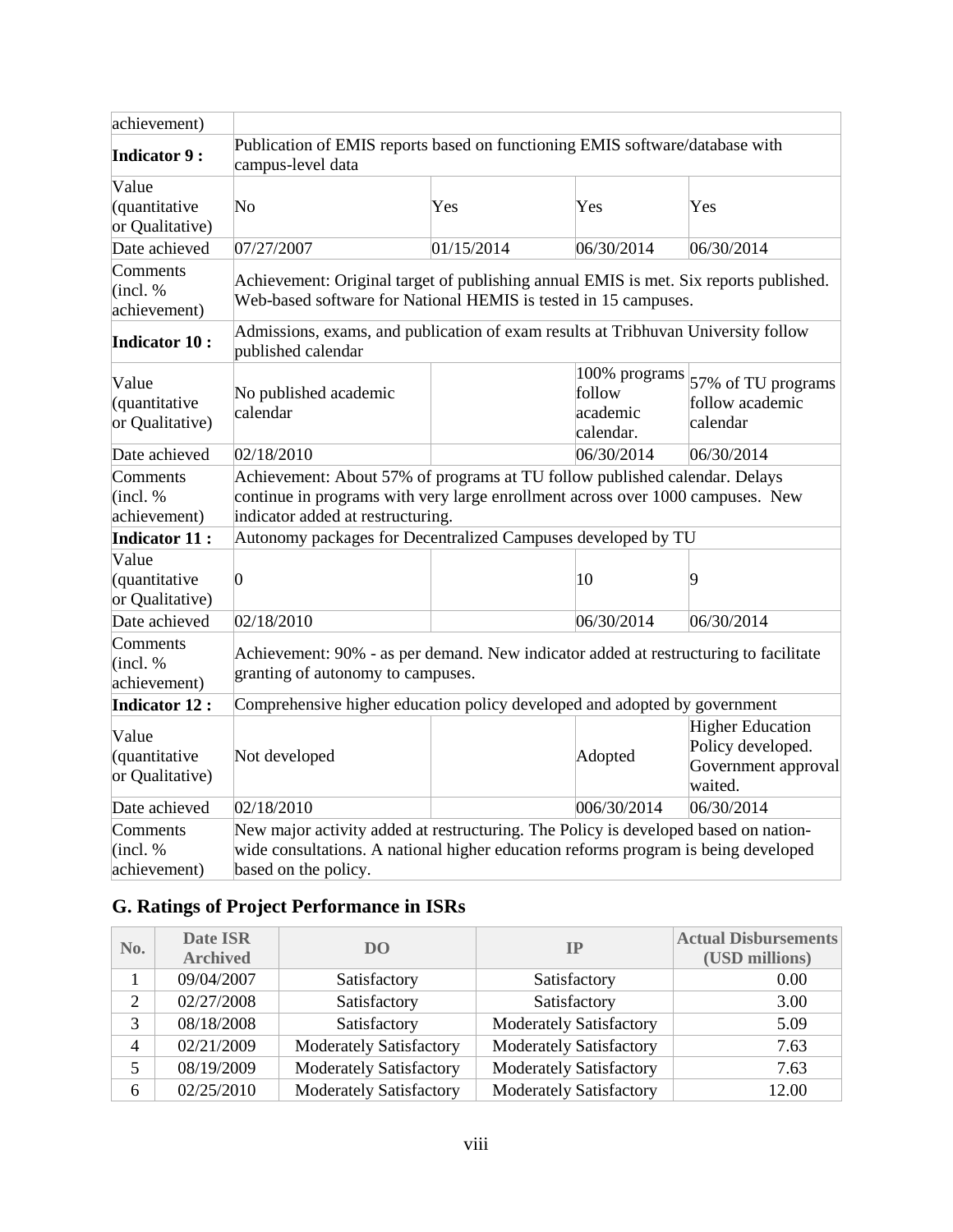| 7  | 11/08/2010 | <b>Moderately Unsatisfactory</b> | Moderately Unsatisfactory      | 19.73 |
|----|------------|----------------------------------|--------------------------------|-------|
| 8  | 06/07/2011 | Moderately Unsatisfactory        | Moderately Unsatisfactory      | 23.26 |
| 9  | 12/26/2011 | <b>Moderately Satisfactory</b>   | <b>Moderately Satisfactory</b> | 28.52 |
| 10 | 06/27/2012 | <b>Moderately Satisfactory</b>   | <b>Moderately Satisfactory</b> | 33.01 |
| 11 | 01/02/2013 | <b>Moderately Satisfactory</b>   | Moderately Satisfactory        | 38.85 |
| 12 | 06/24/2013 | <b>Moderately Satisfactory</b>   | <b>Moderately Satisfactory</b> | 41.90 |
| 13 | 09/28/2013 | <b>Moderately Satisfactory</b>   | <b>Moderately Satisfactory</b> | 47.89 |
| 14 | 01/28/2014 | <b>Moderately Satisfactory</b>   | <b>Moderately Satisfactory</b> | 49.46 |
| 15 | 06/24/2014 | Satisfactory                     | Satisfactory                   | 63.84 |

# <span id="page-12-0"></span>**H. Restructuring (if any)**

| <b>Restructuring</b> | <b>Board</b>                         | <b>ISR Ratings at</b><br><b>Restructuring</b> |           | <b>Amount</b><br><b>Disbursed at</b>    | <b>Reason for Restructuring &amp; Key</b>                                                                                                                                   |
|----------------------|--------------------------------------|-----------------------------------------------|-----------|-----------------------------------------|-----------------------------------------------------------------------------------------------------------------------------------------------------------------------------|
| Date(s)              | <b>Approved PDO</b><br><b>Change</b> | DO                                            | IP        | <b>Restructuring</b><br>in USD millions | <b>Changes Made</b>                                                                                                                                                         |
| 10/28/2008           | N                                    | S                                             | <b>MS</b> | 5.09                                    | Changes in procurement<br>guidelines (NCB)                                                                                                                                  |
| 03/29/2011           | Y                                    | MU                                            | MU        | 22.94                                   | Delays in project implementation<br>until MTR. PDO indicators<br>revised; new subcomponents<br>added; funds reallocated;<br>implementation responsibility<br>extended to TU |
| 01/15/2013           | N                                    | <b>MS</b>                                     | <b>MS</b> | 38.85                                   | Reallocation                                                                                                                                                                |
| 09/28/2013           | N                                    | <b>MS</b>                                     | <b>MS</b> | 47.89                                   | Extension and reallocation                                                                                                                                                  |

# <span id="page-12-1"></span>**I. Disbursement Profile**

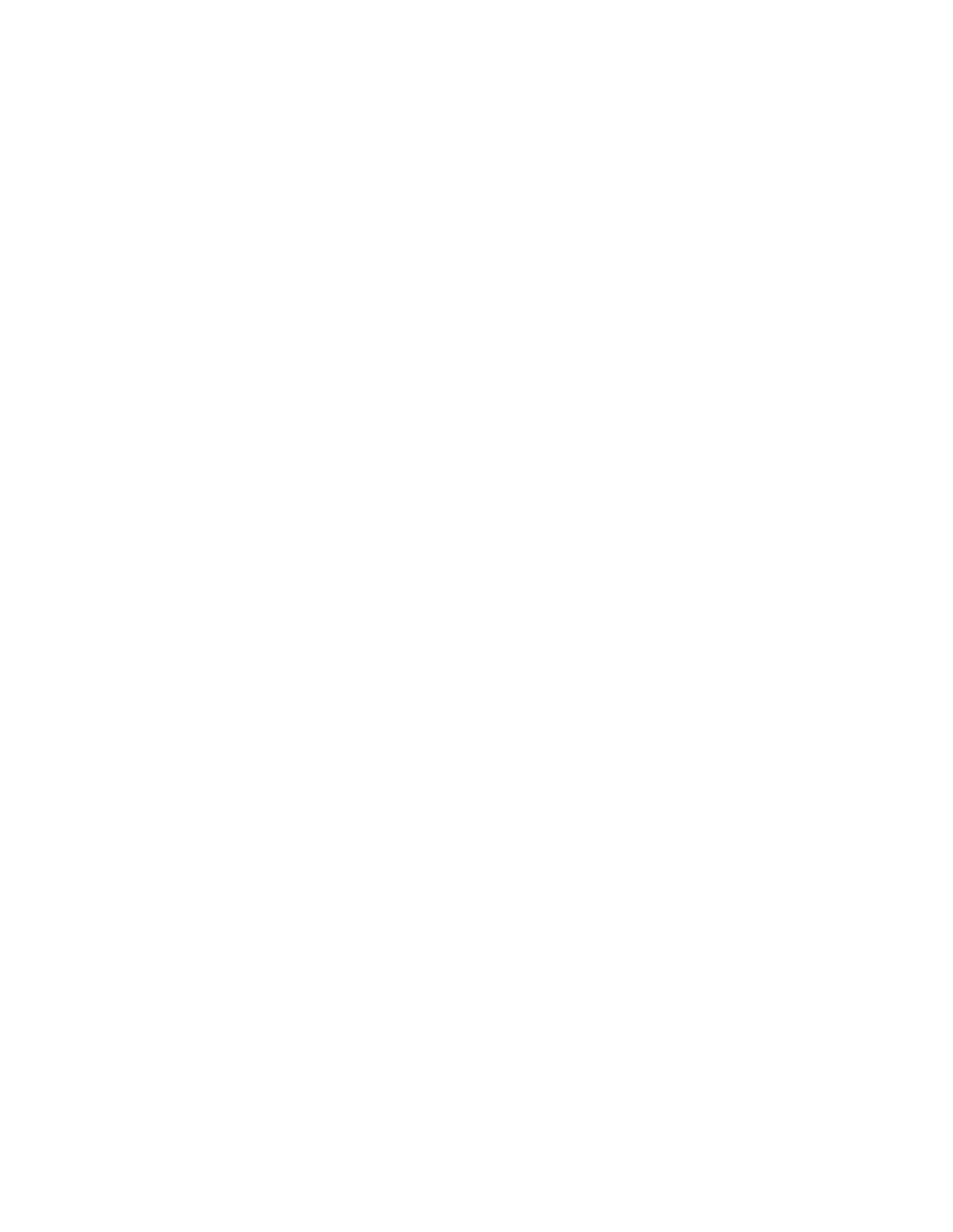# <span id="page-14-0"></span>**1. Project Context, Development Objectives and Design**

# **1.1 Context at Appraisal**

 $\overline{a}$ 

Nepal had a late start in development and faced formidable challenges, including a difficult geography and a history that left it extremely poor in terms of physical and human capital endowments. With an average per capita Gross Domestic Product (GDP) of US\$260 in 2004, Nepal remained the poorest country in South Asia and ranked the twelfth poorest in the world. The population of Nepal comprises over 100 diverse ethnic and caste groups. Incidence of poverty is significantly higher among *dalits* (comprising 11.8% of the population) and *janajatis<sup>1</sup>* (indigenous people comprising 37.2% of the population).

An uprising in April 2006 led by the Seven Party Alliance of democratic parties supported by Maoists ended the direct rule by the King. The political transition created an 'open moment' in Nepal. The enormous popular energy that was mobilized against the old order lifted many social and political constraints, but the political situation remained unstable.

In the education sector, Nepal had made notable progress at the primary education level. At the higher secondary and higher education levels, however, the gross enrollment rate (GER) was only 15% and 6%, respectively, in 2003/04. Of these, the poor (comprised of the lowest two consumption quintiles) had a low participation rate of 1% and 0%. The higher education system in Nepal was relatively young – comprising Tribhuvan University (TU) (with over 120,000 students in 2006 mainly in its 60 constituent colleges and 258 affiliated community or private colleges) established in 1959, and five smaller universities (accounting for less than 10% of total enrollment) established (or upgraded to university status) after 1985. The non-technical areas of humanities, social sciences and management accounted for 88% of enrollment and had low graduation rates.

Key issues facing higher education included: (a) weak contributions from the sector in creating and adopting knowledge to support economic growth and social harmony; (b) poor quality and market relevance of education; (c) poor access for students from under-privileged households, especially girls, *dalits* and educationally disadvantaged *janajati*; (d) deficient internal efficiency, particularly for public provision; (e) weak financial sustainability of public provision; (f) a widening gap between the quality of public and private provisions resulting in segregation of students along income status; (g) negligible public funding for community campuses; and (h) inability of universities to focus on their core functions given that they offered Proficiency Certificate Level (PCL) programs equivalent to higher secondary education (grades 11 and 12).

As articulated in the Tenth Plan (2002-2007), Nepal's main objectives in higher education were to: (a) contribute to poverty reduction by developing a quality professional work force, and knowledge and technological base capable of supporting economic growth by enabling Nepal to participate in the global economy; and (b) promote equitable access to higher education. The key strategies and policies to achieve these objectives were to: (i) increase cost sharing; (ii) provide scholarships and loans for meritorious and needy students; (iii) move away from grants based on

<sup>1</sup> *Dalits* belong to one of the Hindu caste groups. Educationally disadvantaged *janajatis* are indigenous groups whose literacy rate is below the national average.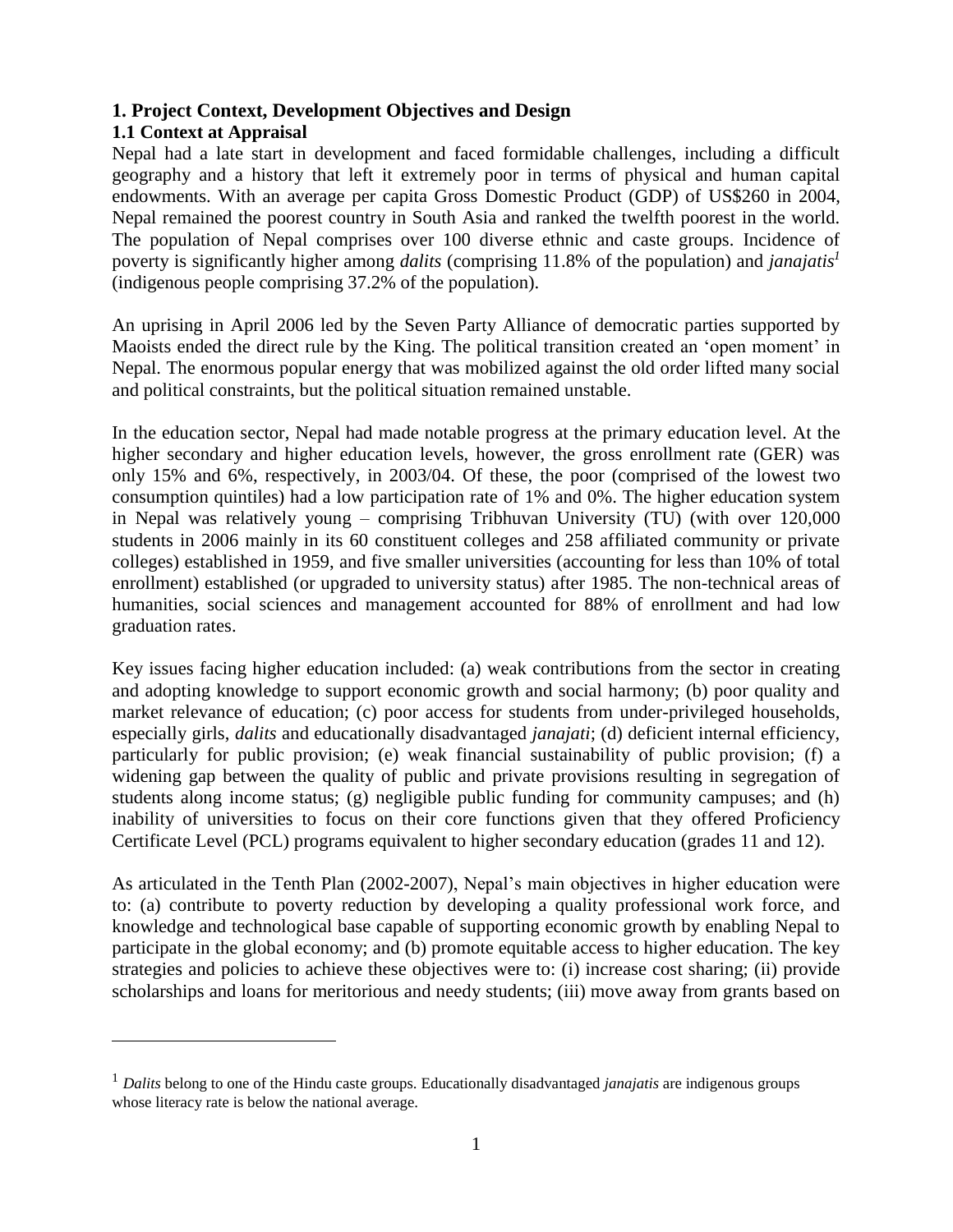staff positions to block-grant funding; (iv) provide autonomy to TU constituent campuses; and (v) establish an Assessment and Accreditation Council.

The Bank's Country Assistance Strategy (2004-2007) supported Nepal's Poverty Reduction Strategy that was based on four pillars: broad-based economic growth, social sector development, social inclusion and good governance. The higher education sector played a critical role in supporting the first two pillars: broad-based economic growth and social sector development. This project followed up the reforms, such as decentralization of campuses in TU, promoted by the first Higher Education Project (Cr. 2560-NEP); and improved financial sustainability and quality through the Engineering Education Project (Cr. 2044-NEP).

# **1.2 Original Project Development Objectives (PDO) and Key Indicators**

The original Project Development Objectives were: (a) enhanced quality and relevance of higher education and research through a set of incentives for promoting effective management and financial sustainability of academic institutions; and (b) improved access for academically qualified under-privileged students, including girls, *dalits* and educationally disadvantaged *janajati* to higher education through financial assistance and enhanced capacity of higher secondary schools.

The key indicators for measuring achievement of project development objectives were: (i) the number of higher education institutions tracking employment of graduates, (ii) cost sharing level of participating campuses; and (iii) shares of higher secondary and higher education graduates from under-privileged groups - girls, *dalits* and disadvantaged *janajati*.

# **1.3 Revised PDO (as approved by original approving authority) and Key Indicators, and reasons/justification**

The Board approved project restructuring in March 2011 with the following revised PDO:

The Development Objectives of the Project were: (a) enhanced quality, efficiency and relevance of higher education through a set of systemic reforms, and incentives to selected institutions; and (b) improved access for academically qualified students from disadvantaged groups in (i) higher education, and (ii) higher secondary education.

The key indicators for measuring achievement of project development objectives were revised as follows: (i) number of institutions accredited; (ii) student pass rates at Master's and Bachelor's degree levels in participating institutions; (iii) share of students enrolled in science, technology, management, and other employment and economic development focused programs in participating institutions; and (iv) share of enrollment from disadvantaged groups in participating institutions at higher education and higher secondary education levels (disaggregated by gender, *dalits* and educationally disadvantaged *janajatis).*

The revised PDO shifted the focus of the Project from financial incentives for effective management to broader systemic reforms for quality, relevance and efficiency. Improved access was also better defined in terms of enrollment. Indicators were revised, replaced or retargeted to more closely reflect the desired outcomes of the restructured Project.

#### **1.4 Main Beneficiaries**

The Project originally targeted reform grants to Tribhuvan University, three small universities accepting formula-based funding, six campuses opting for autonomy, institutions undergoing review for accreditation, ten additional decentralized campuses, ten selected community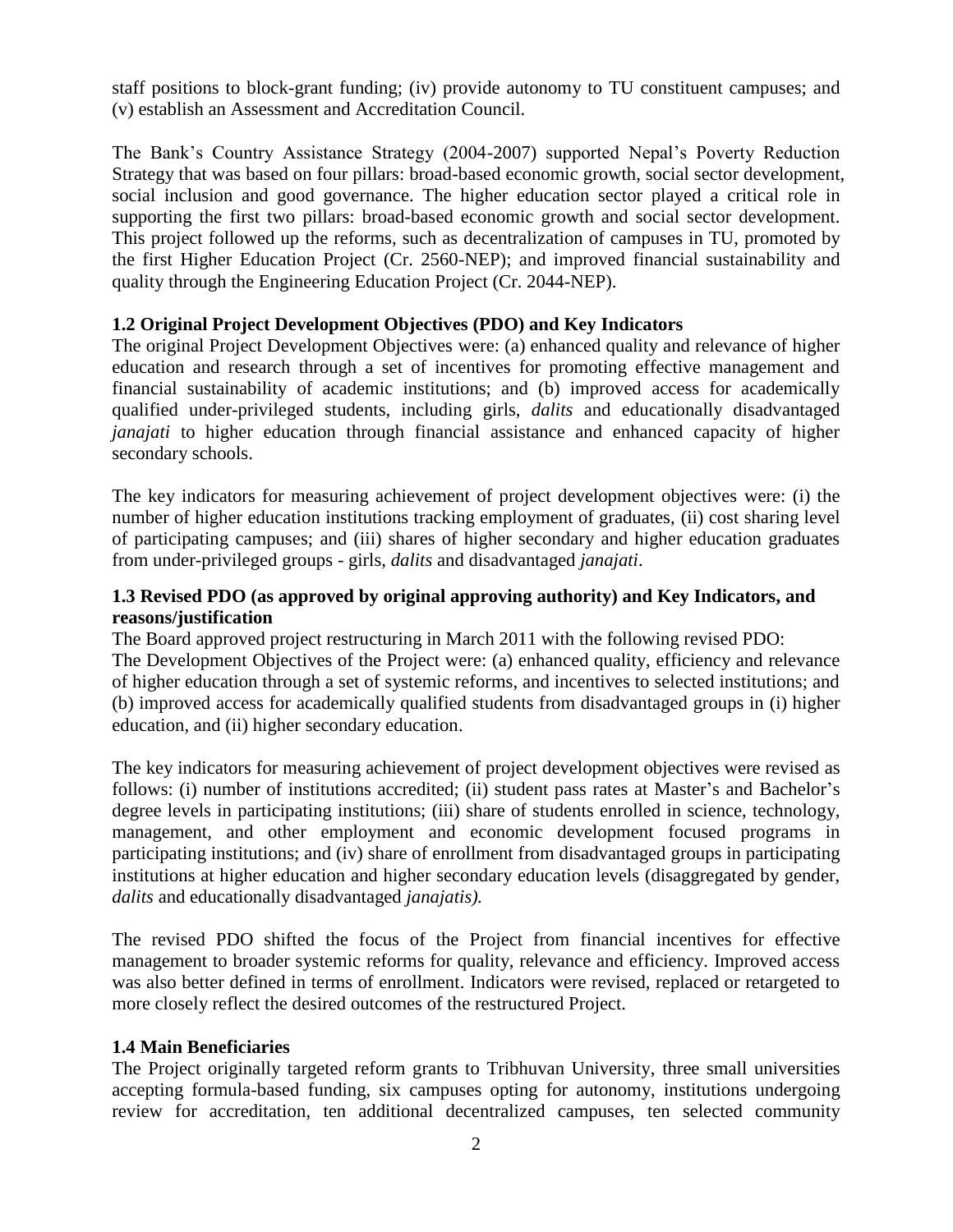campuses, and 470 community higher secondary schools, including 200 receiving performance grants. About 250,000 students enrolled in the institutions supported by the Project were expected to directly or indirectly benefit from reforms. About 750 research scholars (including M.Phil. and PhD students, and faculty members) were to receive support from the Project. Under poverty-targeted financial assistance, the Project was to support 3,500 meritorious needy students seeking higher education and 4,300 higher secondary students. At the higher education level, the percentage of graduates from *dalits* and educationally disadvantaged *janajatis* was expected to rise from 0.7% and 3.2% to 3% and 7%, respectively. The percentage of female graduates was also expected to rise from 23% to 35%. These targets were later replaced by their larger share in enrollment (44% female and 13.50% *dalits* and educationally disadvantaged *janajatis* at the higher education level*).* 

At project restructuring, the beneficiary student targets were significantly raised covering 90 community campuses (against 10 originally planned) and 52 additional higher secondary schools with a science stream under the Project. Beneficiaries of 20 new market-oriented programs were also added.

Senior administrators, managers of higher education and faculty members were expected to benefit from capacity building, training, reforms and project implementation experience. Employers and communities were to gain from a larger number of qualified graduates from a wider region of the country.

As will be discussed later, the actual number of beneficiaries far exceeded the originally planned and revised targets.

### **1.5 Original Components (***as approved***)**

The Project consisted of the following components:

#### *Component 1: Reform Grants (US\$57 million, of which IDA grant US\$40 million)*

The expected principal outcome of this component was improved financial sustainability of participating institutions—i.e., a proxy for ability to compete in the market delivering quality education at a reasonable level of efficiency—and enhanced quality of research outputs. There were two sub-components:

A. Provision of: (a) incentive grants designed to encourage TU decentralized campuses to opt for autonomy, and small universities to accept formula-based funding tied to delivery of outputs; (b) matching grants (one unit of contribution from a participating institution to be matched by one unit of grants from the Project) designed to encourage academic institutions to mobilize resources, and save them for investments in areas such as physical facility upgrading, faculty development and other inputs for quality enhancement; and (c) performance grants designed to reward academic institutions for achievements in relation to indicators reflecting the major policy thrusts of the reforms supported by the Project. To ensure the equitable distribution of resources between participating institutions, ceilings on performance and matching grants with a ceiling on the total grant were set for each type of institution.

B. Promoting research and innovation, including: (i) provision of Research Grants to teaching staff and students; and (ii) strengthening research infrastructure.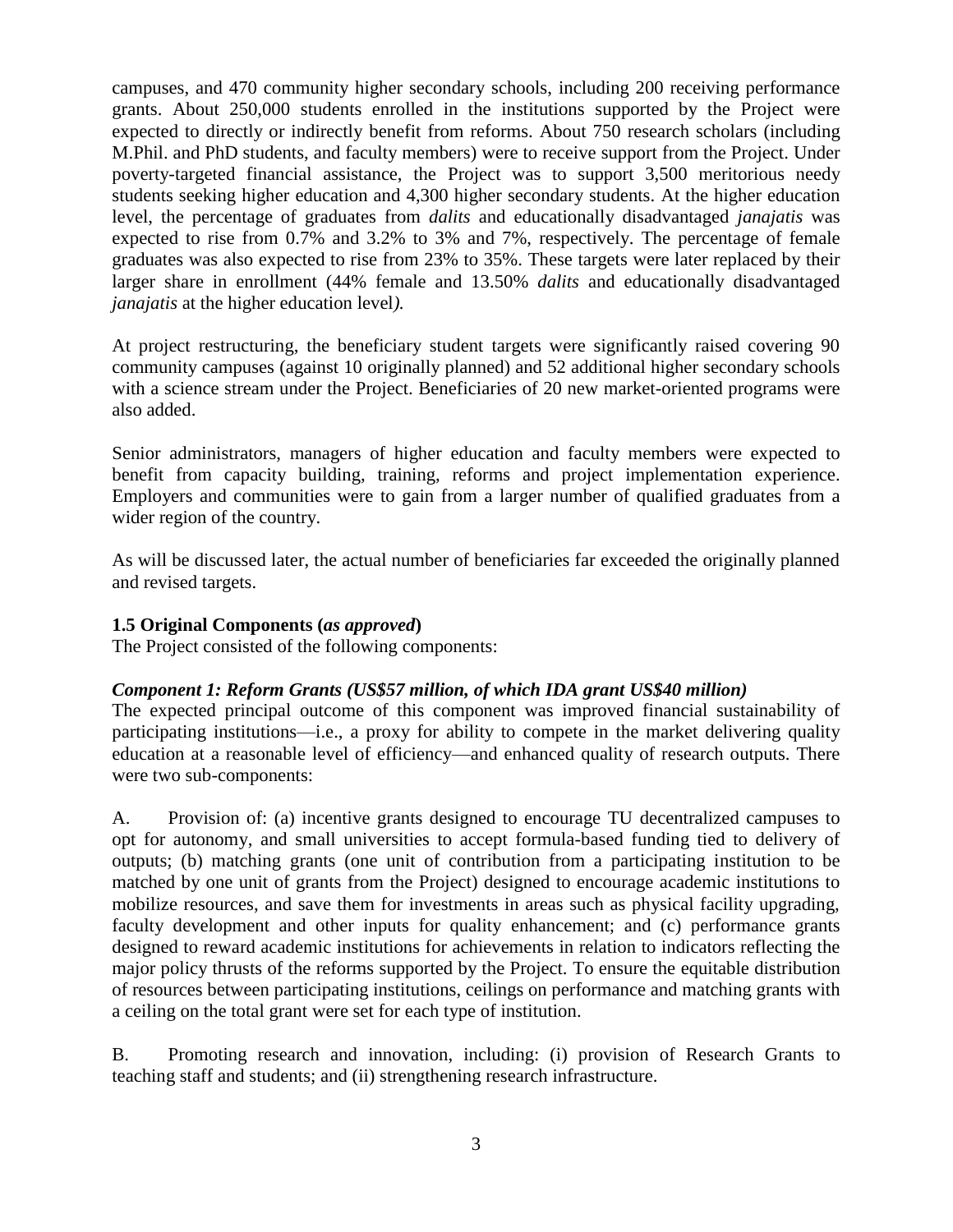# *Component 2: Student Financial Assistance (US\$4 million, of which IDA grant US\$4 million)*

This component aimed to help mitigate the constraints being faced by meritorious needy students, including girls, *dalits* and disadvantaged *janajati*, in accessing higher secondary and bachelor's level education. A proxy means testing (PMT) system was to be used to identify needy students. Scholarships and other assistance were to be administered through the Student Financial Assistance Fund Development Board (SFAFDB) to be operationalized.

# *Component 3: Higher Secondary Education (US\$16 million, of which IDA grant US\$13 million)*

Supporting higher secondary education was not in itself an objective of this Project. This support became necessary to: (i) permit the better functioning of universities by phasing out Proficiency Certificate Level (PCL) programs; and (ii) allow higher secondary schools to expand their capacity and increase access to students living in rural areas. The Project provided basic grants at the rate of NPR4,000 (around US\$54) per graduate per year to all schools meeting basic accountability requirements<sup>2</sup>. All schools selected were eligible to receive matching grants on average at a ratio of 1:2 (one unit of community contribution to be matched by two units from the Project). Schools that had a good performance track record and the potential for sustainable growth were also eligible for performance grants subject to meeting the minimum requirements. Performance grants were to be provided for up to 200 community higher secondary schools<sup>3</sup>. To ensure regional equity, schools were selected through district-wise competition.

Apart from grants to schools, this component also funded inputs to support the strengthening of curriculum, examinations, Educational Management Information System (EMIS) and capacity development of the Department of Education (DOE) and the Higher Secondary Education Board (HSEB) aimed at expanding enrollment and improving quality of education.

# *Component 4: Strengthening System Capacity (US\$3 million, of which IDA grant US\$3 million)*

The expected outcome of this component was enhanced capacity of the University Grant Commission (UGC) and the Ministry of Education (MOE) to facilitate the development of higher education through monitoring and evaluation, policy analysis, building stakeholder consensus on policy issues, timely revision of policies taking into account international trends and national needs, and disseminating policies. The key inputs to be funded were: establishment of a Quality Assurance and Accreditation System; establishment of an EMIS for higher education; training of staff; study visits; policy studies; incremental staff costs; and office equipment, vehicles and supplies for UGC, SFAFDB, HSEB, DOE and MOE.

#### **1.6 Revised Components**

In March 2011, the following significant revisions in components were approved. About US\$4 million from IDA financing for reforms grants (for higher education under Component 1) were reallocated to higher secondary education under Component 3.

# *Component 1: Reform Grants:*

 $\overline{a}$ 

The original two subcomponents were revised to the following three sub-components:

<sup>&</sup>lt;sup>2</sup> The Project envisaged a basic grant of NPR 10,000, which was reduced to NPR 4,000 due to the unexpected steep rise in enrollment.

<sup>&</sup>lt;sup>3</sup> There were 470 schools eligible to receive basic and matching grants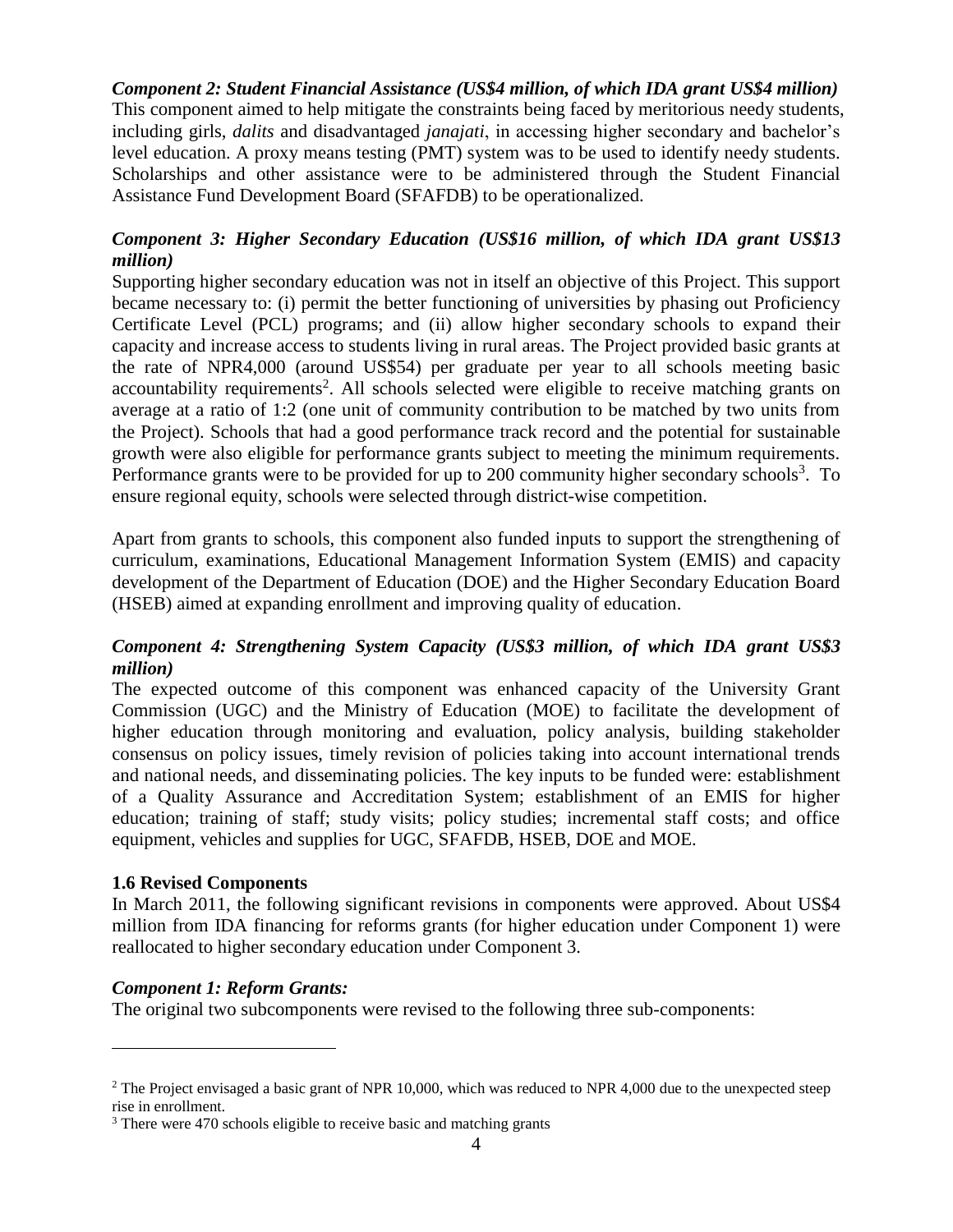(a) Sub-Component 1.1: UGC Reform Grants

- (b) Sub-Component 1.2: Advancing Research in Higher Education
- (c) Sub-Component 1.3: TU Reform Grants

With this change, the division of labor and responsibilities between UGC and TU were clearly identified to improve project implementation. UGC was made responsible for the implementation of: (i) Reform Grants in small universities and community campuses; and (ii) Research. TU was made responsible for the implementation of Reform Grants in TU and constituent campuses.

A window for new programs under the TU Reform Grants was added to finance up to 20 new academic programs at the Master's and Bachelor's degree levels in employment/economic development focused areas. The research subcomponent was also directed more towards the identified areas of national priority.

The number of community campuses to be supported for performance enhancement and reforms was increased from ten to about 90 to meet the high demand and to ensure that all 75 districts were covered. The beneficiary institutions were grouped into four categories. The original ceiling of US\$2.5 million for total grant was retained only for the original ten institutions (Scheme A). The ceiling was reduced to only US\$480,000, US\$245,000 and US\$185,000 for the additional three categories under Schemes B, C and D of institutions, respectively. To account for remoteness, the share of the project resources in matching funds for campuses was increased from 1:1 to up to a maximum of 2:1 in proportion to the Human Development Index of each district.

#### *Component 2: Student Financial Assistance:*

To simplify and expedite implementation of the Student Financial Assistance Program, the following changes were made: (a) students' equity contributions and the Students' Loan Scheme were dropped; (b) the role of the Program Administrator (a commercial bank) engaged by SFAFDB was limited to grant management; and (c) SFAFDB was to engage and directly supervise consulting firm(s) to manage student selection and monitoring.

#### *Component 3: Higher Secondary Education:*

Changes made to this component were: (a) MOE/DOE would give priority to schools with science streams when allocating performance grants; and (b) the number of schools receiving performance grants was increased from 200 to 250.

#### *Component 4: Strengthening System Capacity:*

In addition to strengthening system capacity of MOE, and UGC, funds were made available for strengthening TU capacity through training, technical assistance, and support to the TU Project Implementation Office (PIO). This component also supported development of and adherence to an academic calendar of TU.

As a major initiative, the Project supported stakeholder dialogue and activities related to the formulation of a National Higher Education Policy.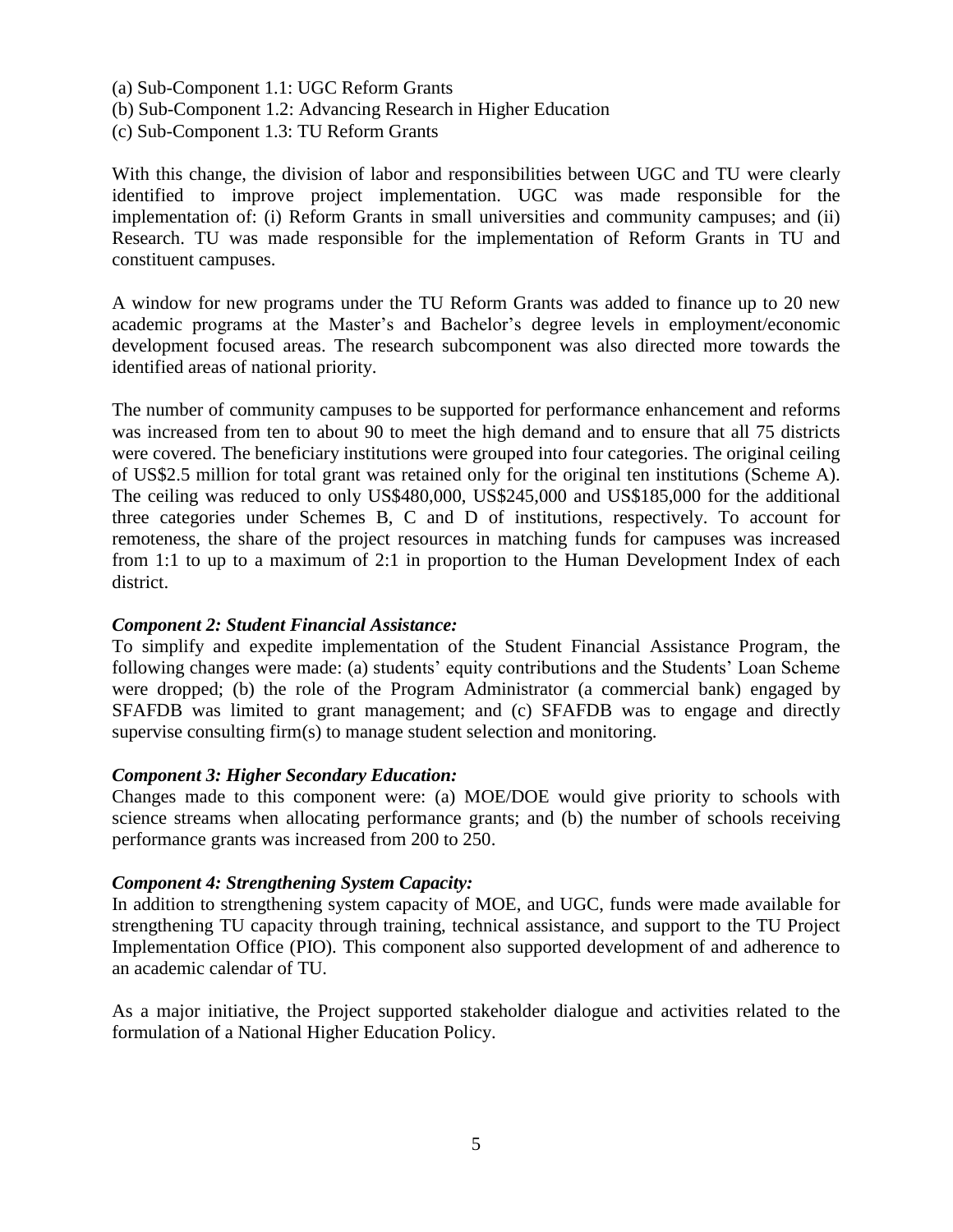#### **1.7 Other significant changes**

The Financing Agreement dated April 30, 2007 was first amended effective October 28, 2008, to: (a) facilitate disbursements for scholarships under Component 2 without waiting for the appointment of an Administrator for SFAFDB; (b) revise some compliance dates which had been missed; (c) accept provisions of the Nepal Public Procurement Act, 2063 (2007) for National Competitive Bidding with modifications; and (d) lower the threshold for prior review individual consultants from US\$25,000 to US\$10,000. In January 2013, reallocation of funds between categories of expenditure was approved. The Closing Date of the IDA grant for the Project was extended in September 2013 from January 15, 2014 to June 30, 2014 to permit completion of some critical activities and to facilitate a smooth transition to a new Higher Education Reforms Project under preparation. A reallocation of funds was also approved for effective utilization of the remaining funds.

# <span id="page-19-0"></span>**2. Key Factors Affecting Implementation and Outcomes**

# **2.1 Project Preparation, Design and Quality at Entry**

In Nepal, higher education reforms are politically sensitive, as they often involve the privileges or interests of two of the most politically conscious groups - students and university teachers. The prevailing political fragility added yet another dimension to the challenge. Recognizing these potential obstacles, the Project was developed in close consultation with stakeholders. Consultative meetings listed a number of key issues requiring attention, including decentralization, autonomy, accreditation, public financing, research, and financial assistance to the poor. Despite the focus on quality and relevance in the project development objectives, the Project's design did not directly address the quality and relevance of programs offered based on national needs or international trends. The original key performance indicators also did not reflect any direct focus on quality and relevance. The 2011 project restructuring attempted to address this gap.

A Quality Enhancement Review in October 2005 appreciated the efforts of reforms despite Nepal's difficult political situation, but noted that the Project would be complex and hard to implement. The panel suggested changes in the project development objectives, and significant simplification of the project design, especially in the reforms grant components. It also suggested the prioritization of reforms, keeping some of them on a pilot scale to begin with due to the country context. The project design was reshaped to some extent to respond to these recommendations.

The Project Appraisal Document (PAD) listed major risks and mitigation measures. However, the severity of risks was underrated, and other risks and potential delays from the limited implementation capacity and Nepal's unstable political situation were not foreseen. Some key factors at preparation which influenced the Project's implementation and its outcome were:

- (a) *Major political conflict at project preparation:* Preparation of the Project commenced in January 2005 and it was appraised and negotiated in January/February 2006. However, the popular uprising of April 2006 delayed its presentation to the World Bank Board for approval until February 2007.
- (b) *Low capacity of implementing agency:* At the higher education level, UGC held the primary responsibilities of project implementation, systemic reforms, accreditation, research funding, policy dialogue and M&E. UGC had limited staff and lacked experience implementing externally-assisted projects or major higher education reforms.
- (c) *Rapid expansion:* High demand both for higher and higher secondary education led to a very rapid expansion of affiliated campuses (with more than 100 new campuses added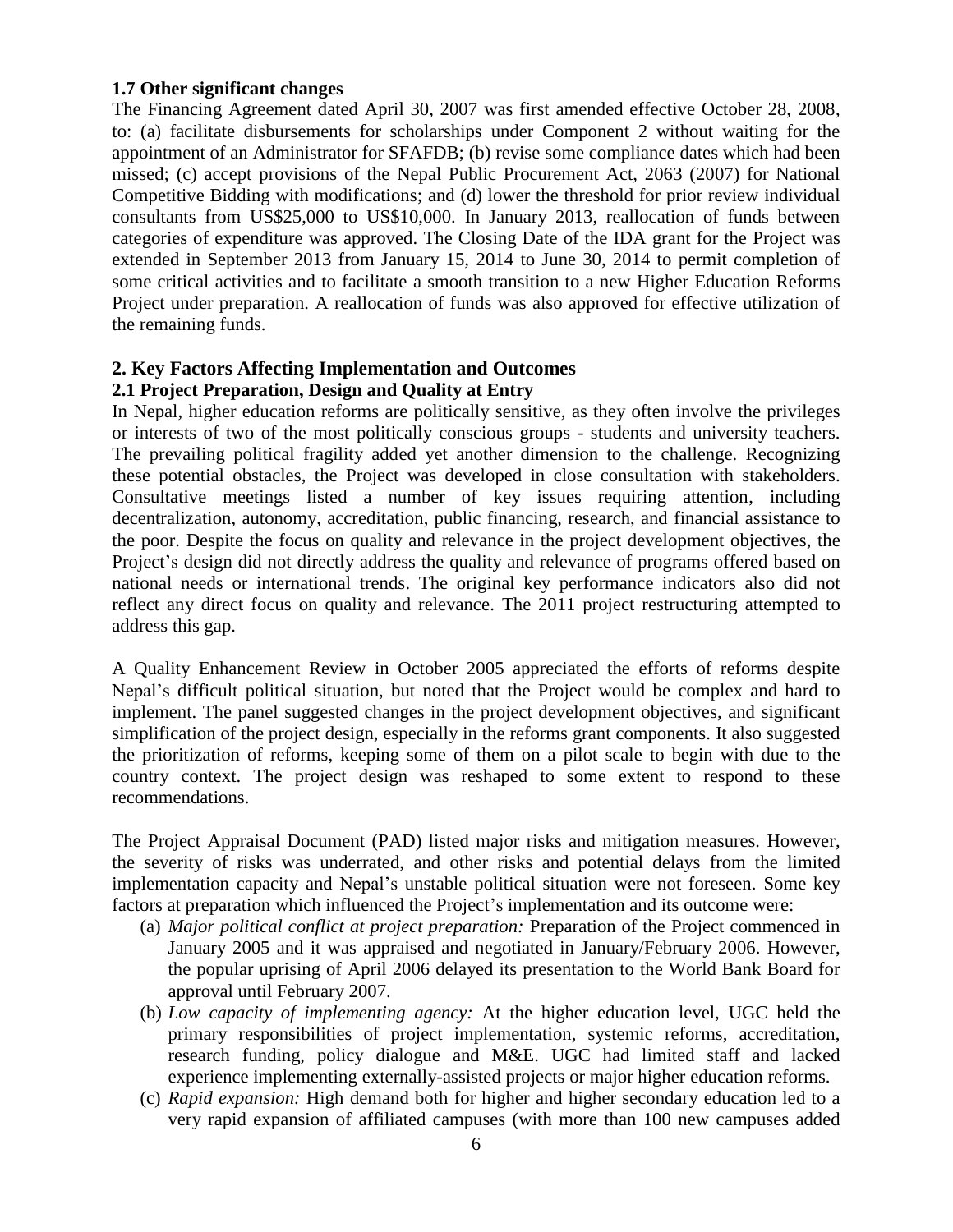every year), and community higher secondary schools, mainly in general areas of study such as education, management and humanities.

(d) *Resistance to change:* Institutional autonomy, a major reform initiated under the Project, was least developed at appraisal. Rules passed by TU in 2005 were relatively new and many issues remained to be resolved. This led to strong resistance to change primarily from employees of the institutions under consideration for granting of autonomy.

# **2.2 Implementation**

The project implementation responsibility was shared between the MOE – which oversaw project implementation; UGC along with TU–PIO (from 2011) handling higher education; SFAFDB implementing Component 2 (assisting higher education and higher secondary students); and DOE handling higher secondary school (Component 3). During the initial years of implementation, the Project had to overcome many challenges. Limited progress was made until 2010 due to political instability, the slow release of funds, and delays in filling key positions. It took time both to build consensus on reforms because of the rapidly changing political situation, and to establish new mechanisms for accreditation, performance linked funding, competitive funding of research, poverty targeted selection of students for scholarships, and monitoring.

At the Mid-Term Review (MTR) in February 2010, the overall performance was rated Moderately Unsatisfactory with disbursement, including an advance, reaching only 18.5%. However, there were some positive outcomes. The Project generated significant demand from community campuses for reforms grant under Component 1 (at least one to be supported in each of Nepal's 75 districts), far exceeding its target of only ten campuses. The shares of females both in higher and higher secondary education surpassed the mid-term targets.

Project restructuring in 2011 shifted the focus of the Project from financial incentives to broader systemic reforms for quality, relevance and efficiency along with: (a) the revision of indicators to more closely link them to the desired outcomes; and (b) the strengthening of implementation arrangements to accelerate project implementation and reach most of the enhanced targets at project closing. A nation-wide dialogue from 2012 on Higher Education Policy also helped sharpen focus on major issues and initiate discussions on a National Program of Higher Education Reforms and Development.

#### **2.3 Monitoring and Evaluation (M&E) Design, Implementation and Utilization**

The Project supported four universities, 120 community and constituent campuses and 944 community higher secondary schools spread across the country. Campuses and schools were selected in stages on a competitive basis. It also supported 727 research projects in identified areas at 72 institutions, and 14,583 students with financial assistance. Needy students were selected through proxy means testing with physical verification of the self-reported consumption indicators, starting with100% in the first year and on a sample basis thereafter.

The PAD included detailed guidelines, including selection criteria, and implementation and monitoring and evaluation arrangements for each activity and implementing agency. As part of the capacity development component, the Project provided support to UGC and later to TU to develop an EMIS for the higher education sector. It also provided some support to DOE to strengthen its existing EMIS section. SFAFDB also developed an effective monitoring mechanism.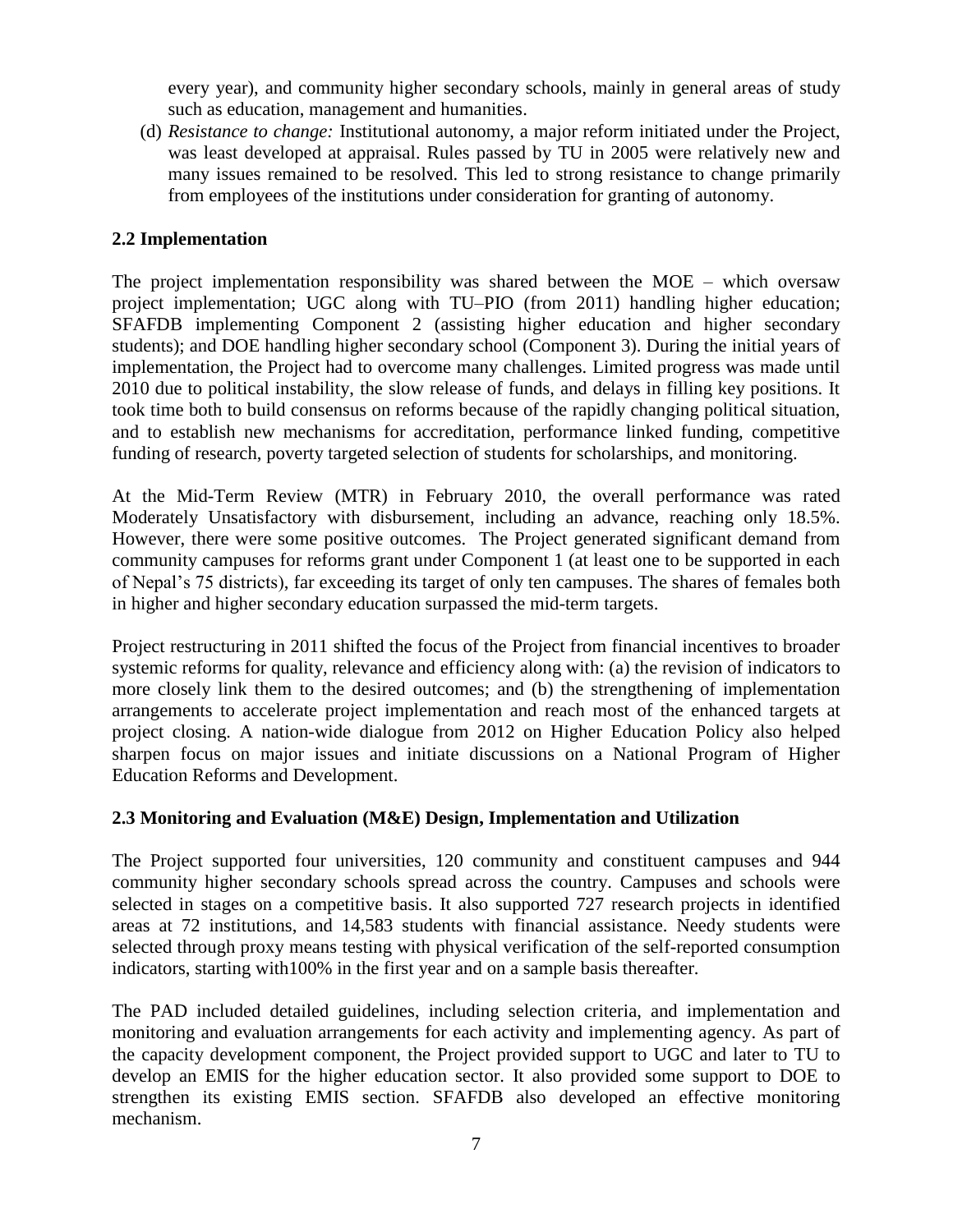It took some time to establish an effective M&E system in all implementing agencies. Much of the progress that was made recorded only after the MTR. UGC has been publishing an annual EMIS report for the past six years and has recently tested a web-based HEMIS. DOE has been able to produce a consolidated report for its project institutions. SFAFDB has developed an effective communication system to provide information to beneficiary students through mobile phones.

Towards closing, the implementing agencies intensified monitoring. This included the monitoring of all schools, desk monitoring of research grants, and field monitoring of Memorandum of Understanding (MOU) compliance on procurement, financial management, and safeguards by all campuses. Implementing agencies also completed impact studies on each subcomponent. While the M&E improved, the timeliness and quality of reporting remained a challenge.

# **2.4 Safeguard and Fiduciary Compliance**

#### **Social Safeguards:**

The Project supported underprivileged groups, including female students, *dalits* and educationally disadvantaged *janajatis,* to improve their access. Several measures of social inclusion were identified in the PAD. After a slow start, SFAFDB implemented this part of the Project highly successfully, going beyond the targets and expectations. SFAFDB held consultations with various government and quasi-government agencies to classify 102 different population groups reported in the 2001 census into four categories - upper caste, *janajatis*, *dalits* and others to present information on student support from the initial application stage to graduation. In addition, most beneficiary campuses increased their share of enrollment of disadvantaged groups with financial assistance, as performance grants were tied to the level of enrollment of such groups.

UGC made significant progress in collecting, analyzing, and reporting disaggregated data (based on gender and educational disadvantages) that can be used to track progress and monitor results. Similarly, the EMIS at the DOE now captures enrollment data disaggregated in terms of gender and ethnicity while the HSEB captures data of students who have appeared in examinations and passed out of schools, disaggregated by gender.

#### **Environmental safeguards:**

While the Project was classified as category B for environmental safeguards in the PAD, it was categorized as category C in the Integrated Safeguards Data Sheet and in the Bank's database included in this ICR. Notwithstanding this error in documentation, all procedures for category B appear to have been followed. A document entitled 'National Environmental Guidelines for Higher Education Institutions in Nepal' was prepared and used in an Environmental Management Plan for implementation. As the Project did not support large scale construction activities, no significant environmental issues were encountered. Most of the expectations of proper environmental response vis-à-vis ventilation and lighting, etc., of procured works in the planning, design, construction and post-construction phases appear to have been met as per the Code of Practice for Environmental Management Plan (EMP) in School Upgrading Civil Works. However, it was noted that the dissemination and use of the applicable documents by a number of beneficiary institutions could have been improved. There was a need for all institutions to develop a mechanism for enforcing environmental safeguard compliance. Based on the findings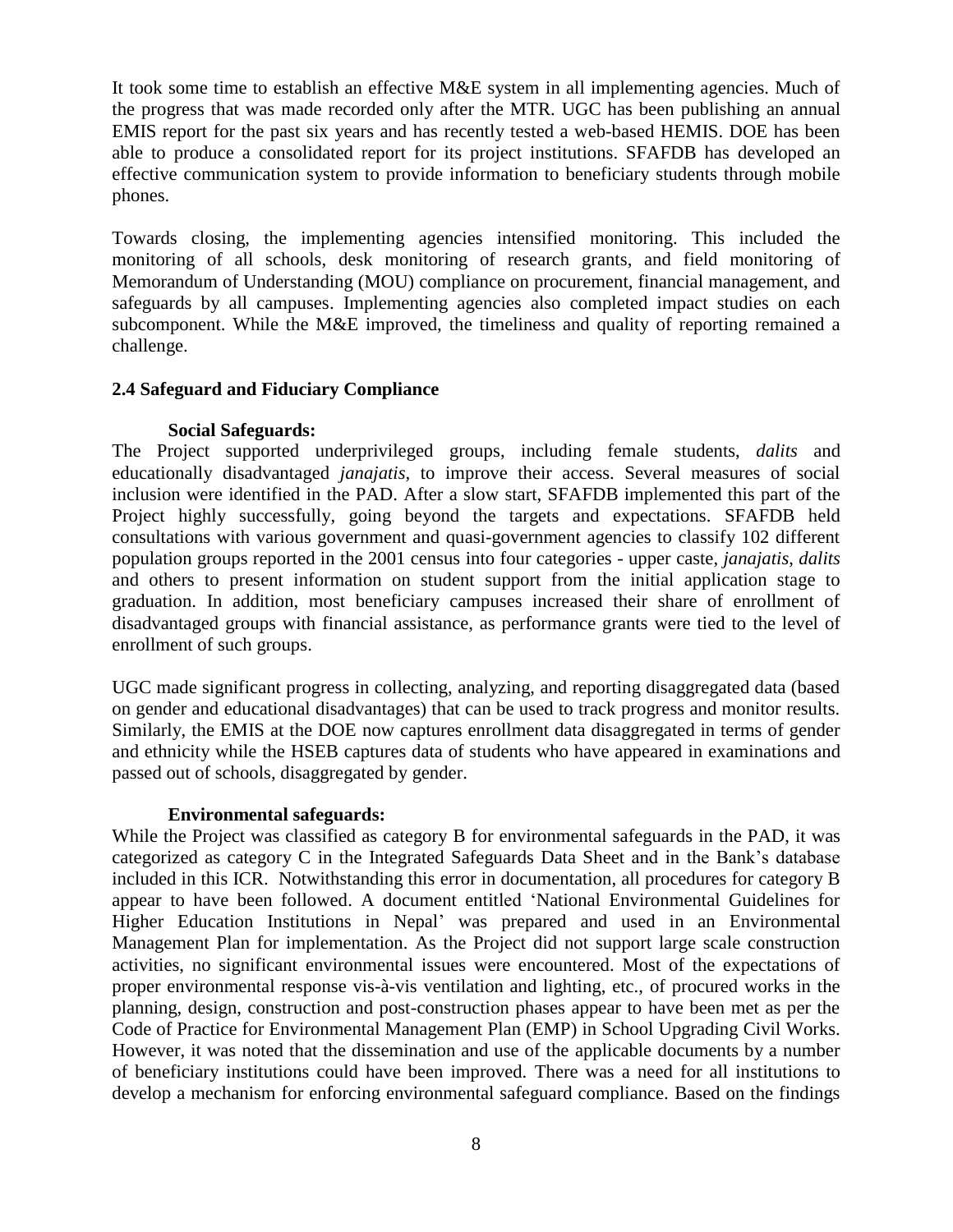of a study, the implementing agencies intensified monitoring for compliance in the final year of the Project. This resulted in improved safeguards compliance.

#### **Procurement:**

At appraisal, the Project's procurement risk was rated 'High' due to limited capacity of the implementing agencies and beneficiary institutions. The Project was required to follow "Guidelines: Procurement under IBRD Loans and IDA Credits" and "Guidelines: Selection and Employment of Consultants by World Bank Borrowers" both dated May 2004. A series of training sessions and workshops were conducted to build procurement capacity. The process was further facilitated through a September 2008 amendment to the Financing Agreement permitting the use of National Competitive Bidding (NCB) following the Nepal Public Procurement Act 2063 (2007) with some modifications. It took time to commence procurement activities as institutions were being selected in phases, and most were under community management and using their own procurement regulations. Most procurement activities were carried out after project restructuring. Over 80% of procurement, estimated at about US\$40 million, was for the rehabilitation and expansion of existing buildings or small additions in participating institutions. Laboratory equipment, books, learning materials, computers, etc., amounted to only about 9% of total procurement. This should have been in larger proportion for more direct benefits to students. There were two International Competitive Bidding (ICBs) tenders in the Project, which were not foreseen at appraisal: (a) the procurement of one unit of 128-Slice Multi Detector CT Scanner by Kathmandu University; and (b) the construction of a Central Administrative Building Complex in Pokhara University. A third ICB planned for a campus building was cancelled due to the detection of collusion in the bidding process. Despite a late start, most procurement activities were completed by the Closing Date through intensified monitoring and facilitation by UGC and DOE. No significant issues have been noted in post-procurement reviews carried out by the World Bank. A major outcome of the Project has been good capacity building at UGC for its own activities in supporting institutions and future projects.

#### **Financial Management:**

Over most of the Project life, weak financial management by implementing agencies and beneficiary institutions remained a key area of concern and FM was rated 'Moderately Unsatisfactory' over an extended period. After restructuring in March 2011, there was progress on FM, which included: (i) regular desk monitoring and tracking of physical progress, grant release to and utilization of grant by the beneficiaries; and (ii) field monitoring for improved MOU compliance, control deficiencies, and reporting. Despite these steady improvements, there was a need for prioritized focus in improving control systems, strengthened monitoring, and timely reporting, both at the beneficiary and at central levels. Capacity building at the beneficiary level remained a challenge. On the other hand, it is creditable that all agencies coordinated and were able to utilize 99.7% of project financing from the World Bank. Implementing agencies closely monitored the availability of funds, disbursements, and significant devaluation of NPR, and made three requests for fund reallocations to support a much larger number of institutions and students.

#### **2.5 Post-completion Operation/Next Phase**

Nepal is launching a National Program of Higher Education Reforms and Development based on the Higher Education Policy. A Higher Education Reforms Project (HERP) proposed to be financed by the World Bank and Government of Nepal (GON) is appraised. Its objective will be: *To support reforms in selected institutions for improving quality, relevance, and efficiency of*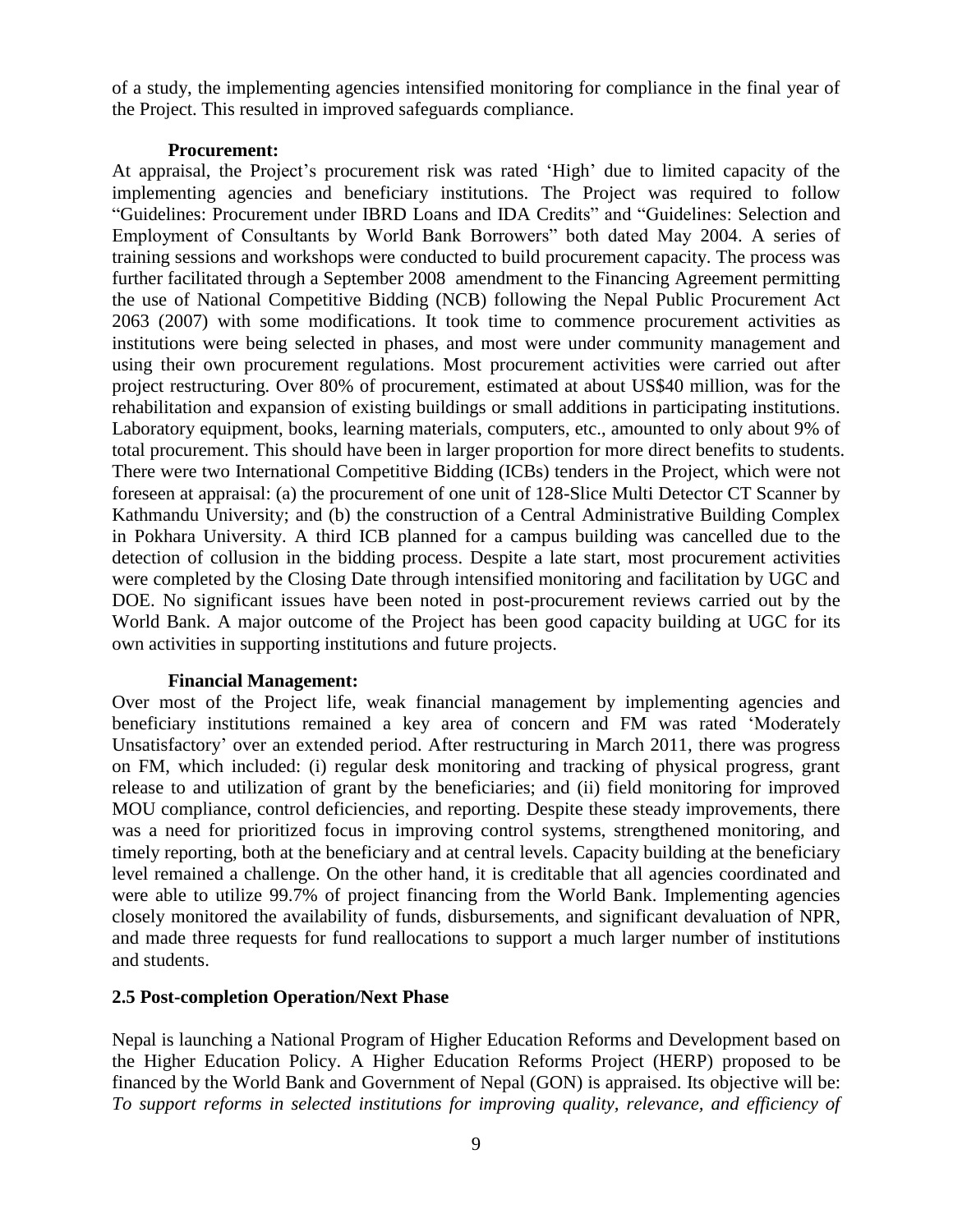*higher education; and to assist under-privileged students for equitable access.* The project will use results-based financing and focus on (i) more effective public funding of higher education, (ii) institutionalization of a national accreditation system; (iii) greater institutional autonomy; (iv) strengthening of the examination system and adherence to academic calendar; (v) academic reforms for quality and relevance of programs; (vi) equity with poverty targeted financial assistance for students, especially female; and (vii) academic excellence and research in areas of priority for Nepal. At the higher secondary school level, support to community schools would continue from GON. Disadvantaged meritorious students opting for the science stream at the higher secondary level would be supported under HERP. Thus most reform activities initiated under the current Project would be sustained and scaled up with modification for greater effectiveness.

#### **3. Assessment of Outcomes**

The key focus of Nepal's Approach Paper for the Thirteenth Plan (2014-16) is on achieving higher economic growth and employment. It seeks to achieve job-centered, poverty-reducing, sustainable and broad-based economic growth, inclusive and equitable development, and to boost economic growth and stability by strengthening the private sector and promoting industrialization, trade and services. The Bank's Country Partnership Strategy for Nepal (2014- 18) approved in May 2014 focusses on: (a) increasing economic growth and competitiveness; and (b) increasing inclusive growth and opportunities for shared prosperity**.** One of the outcomes expected is more equitable access to education and skills development, of higher quality and relevance. It will support major institutional reforms of Nepal's higher education system to improve its quality and the relevance of skills acquired by graduates to better respond to market needs. After restructuring, the SHEP played a key role in facilitating the development of the Higher Education Policy and in pilot testing major reforms planned under the proposed Higher Education Reforms Project. The Project followed the global trend towards building a knowledgebased economy, and emphasis on higher quality, relevance and equity. Therefore, the Project's objectives and design, both original and revised, are rated Highly Relevant to the current country and global priorities, and to the Bank's current Partnership Strategy for Nepal.

#### **3.2 Achievement of Project Development Objectives**

During the first three years, there were anticipated delays because of the: (i) expected resistance to changes; (ii) the competitive selection of institutions and beneficiaries; and (iii) new concepts and reforms being introduced in a fragile post-conflict country environment. After the Board approved restructuring in March 2011, implementation accelerated and the Project met or exceeded most of its targets. The achievement of project outcomes is assessed against both the original and revised objectives with their respective indicators.

*Original Objective1*- *Enhanced quality and relevance of higher education and research through a set of incentives for promoting effective management and financial sustainability of academic institutions:* The objective was broad-based and the outcome indicators and intermediate indicators were not directly linked to the objective. However, based on the indicators, key achievements are as follows: (a) more than 50 higher education institutions tracked employability of graduates (against a target of 15) by completing a tracer study to receive a part of the performance grants (see Table 2.1 in Annex 2). However, two surveys planned at the central level were not conducted; and (b) the cost sharing rate of autonomous campuses/ universities receiving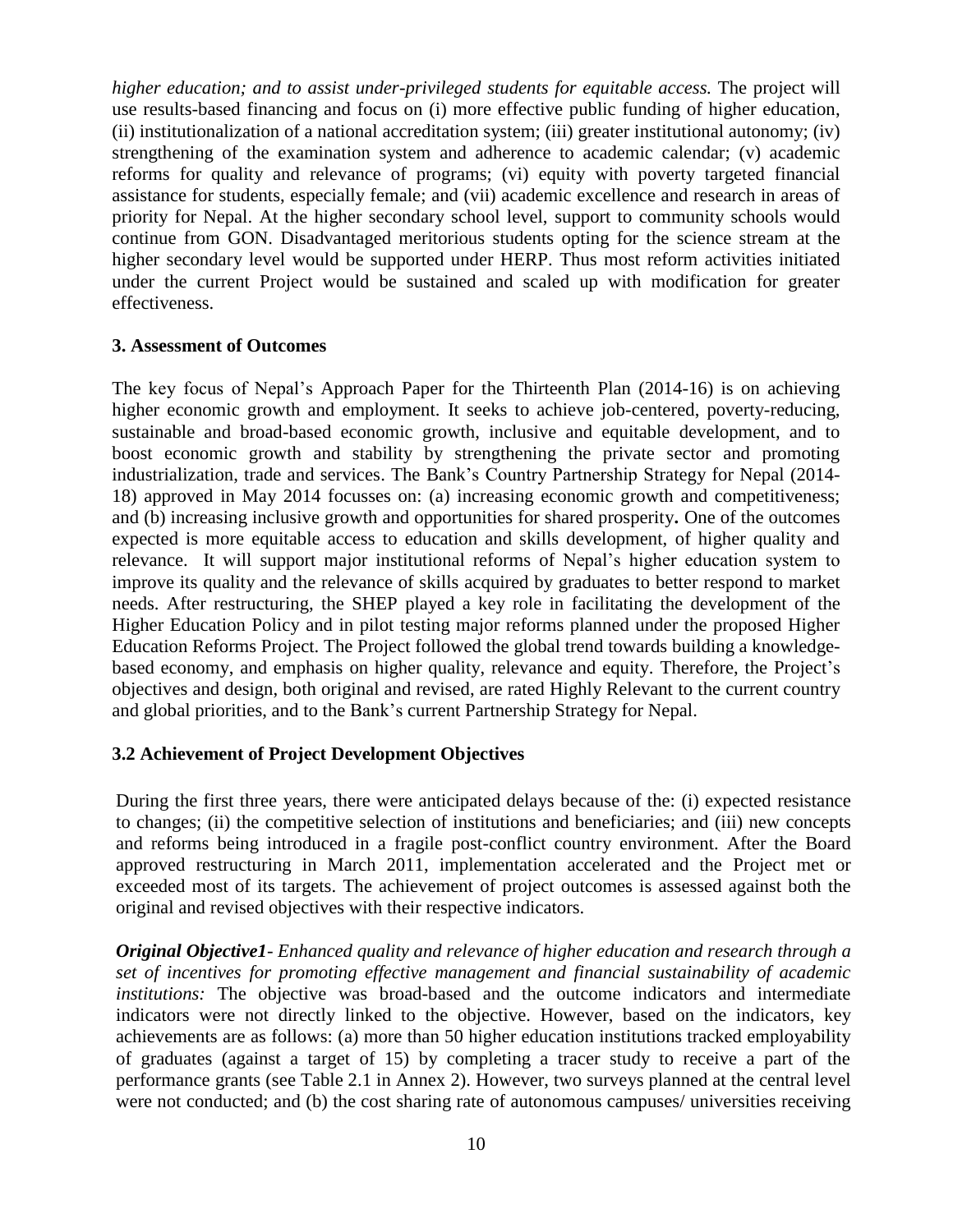support exceeded the target of 30%, mainly through increased fees and new programs. Among intermediate indicators, the targets of decentralization, and financing reforms through formula and performance-based funding were met. However, it took time to initiate new reforms, leading to a lowering of the target of grant of autonomy to TU constituent campuses from 6 to 3 (4 institutions granted autonomy) and accreditation (against the target of 50 institutions completing QAA cycle, 12 became accredited, 6 were under final review, and 60 were at the self-study reporting phase). The Research Sub-Component performed well, meeting all the targets listed in the PAD, although this achievement was not reflected by the indictors. Also, the Project helped in overcoming a lot of resistance to the phasing out of the Proficiency Level Certificate (equivalent to grades 11-12) programs, which constituted a large percentage (about 40%) of total tertiary enrollment and contributing to system inefficiency. The Project supported community-sponsored higher secondary schools to facilitate this transition.

*Original Objective 2- Improved access for academically qualified under-privileged students, including girls, dalits and educationally disadvantaged janajati to higher education through financial assistance and enhanced capacity of higher secondary schools*: The outcome indicator and strategy were well defined. The percentage of females among higher education graduates increased from 23% to 44%, far exceeding the target of 35%. While data on *dalits* and disadvantaged *janjati* among graduates are not fully tracked, their enrollment exceeded the project targets, with a corresponding impact on their percentage among graduates. The number of students supported through poverty-targeted scholarships exceeded the target.

*Revised Objective 1-Enhanced quality, efficiency and relevance of higher education through a set of systemic reforms, and incentives to selected institutions:* The revised outcome and intermediate indicators (see Data Sheet) matched more closely with the objective. Based on these indicators, the achievements were: (a) the number of institutions accredited exceeded the revised target (12 against 6); and (b) the pass rate varied from 24% to 96% between universities and programs. The target of 36% for average pass rate at the Bachelor's degree level was not met due to the rapid unregulated expansion in general programs (now covering over 1,000 campuses across the country), something which the Project had no control over; (c) the share of students enrolled in science, technology, management, and other employment/economic development focused programs in participating higher education institutions increased from 34.8% to 38.4% (target 39%) in three years. In terms of intermediate indicators (details in Annex 2), the achievements linked to the objective include: (i) the revised target for autonomy exceeded (four against revised target of three); (ii) a far larger number of community campuses (89 against the original target of ten) and higher secondary schools (944 against 470) supported; (iii) 28 new programs (against the target of 20) introduced in science, technology, management, and other employment/economic development focused programs in participating institutions; and many existing programs converted into semester based programs; (iv) research focused more on relevant areas and quality with over 700 research projects supported as planned and resulting in 80 PhD and 300 MPhil scholars, better trained faculty, and 29 publications in refereed journals; (v) Quality Assurance and Accreditation System fully functional and internationally recognized; (vi) 57% programs in TU followed academic calendar, acknowledging that the target of 100% was unrealistic; (vii) EMIS reports published annually and a web-based EMIS tested; and (viii) the formulation of a Higher Education Policy after nation-wide consultations.

*Revised Objective 2- Improved access for academically qualified students from disadvantaged groups in (i) higher education and (ii) higher secondary education:* Scaled-up targets of total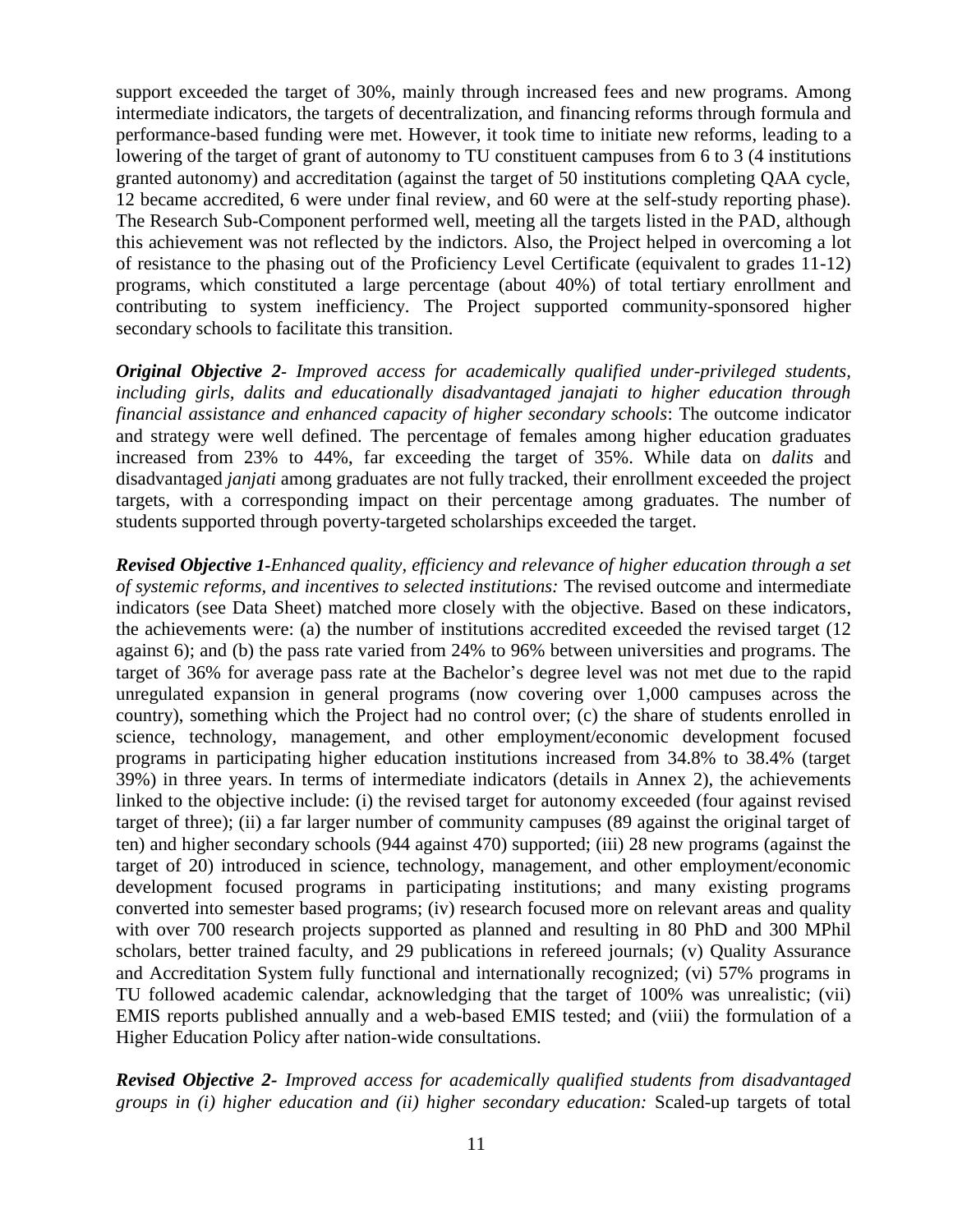enrollment in participating institutions and female participation were exceeded. At the higher education level, female enrollment reached 45.6% and at the higher secondary level it reached over 50%. Enrollment of *dalits* and educationally disadvantaged *janajatis* also exceeded the target. This was helped by the number of community campuses and higher secondary schools supported, and by a larger number of poverty-targeted scholarship beneficiaries (14,583 against the target of 7,800), among other factors.

Overall, the Project achievements met or exceeded most of the targets set at appraisal or revised at project restructuring.

# **3.3 Efficiency**

The economic analysis presented in Annex 3 is a retrospective assessment of the benefits and costs associated with SHEP based on actual data at the end of the Project. The costs include direct and indirect ones. Direct costs include private costs (direct household outlays) and project costs; indirect costs are in the form of foregone earnings (opportunity cost of continuing one's education). Project benefits come from three sources: (i) increased access to higher secondary and tertiary education due to project interventions, especially to economically disadvantaged students including girls, resulting in an increased number of graduates who earn higher wages (compared to non-completers); (ii) better quality learning outcomes resulting in higher wagepremium for all higher secondary and tertiary completers; and (iii) improved employability of graduates due to enhanced quality and relevance as a result of project interventions.

In the economic analysis, the Internal Rate of Return (IRR) and Net Present Value (NPV) of the Project were estimated in different scenarios with varying values of key parameters. The findings of the analysis, with the IRR ranging from 12.9% to 56.5% and NPV of benefits ranging between US\$20.6 million and US\$721.5 million, clearly suggest that SHEP has been a sound investment. These estimates are based on close to 100% disbursement of the project grant, including an overall higher amount of US\$4.12 million spent over the original project amount due to the SDR appreciation. In fact, the IRR and NPV values are conservative lower-bound estimates due to: (a) the reform-oriented nature of the Project whose returns are likely to accrue over many years even after project closure; and (b) project benefits will include positive externalities arising from a healthier, more educated and more equitable and inclusive society. These are not factored in the computation of NPV and IRR. In qualitative terms, other major contributions of the Project included: (i) higher secondary schools being able to enroll additional students as a result of Proficiency Certificate Level phase out; (ii) the introduction of new market relevant programs; (iii) enhancement of the research culture; (iv) initiation of HEMIS; and (v) an improving trend in adherence to an academic calendar, among other factors. The efficiency of the Project is rated as 'Satisfactory'.

#### **3.4 Justification of Overall Outcome Rating**

#### Rating: Satisfactory

For this restructured Project, its outcome is assessed against both its original and revised project objectives. For the overall outcome rating, separate outcome ratings (against the original and revised project objectives) are weighted in proportion to the share of actual disbursements made in the periods before and after approval of the Project's restructuring.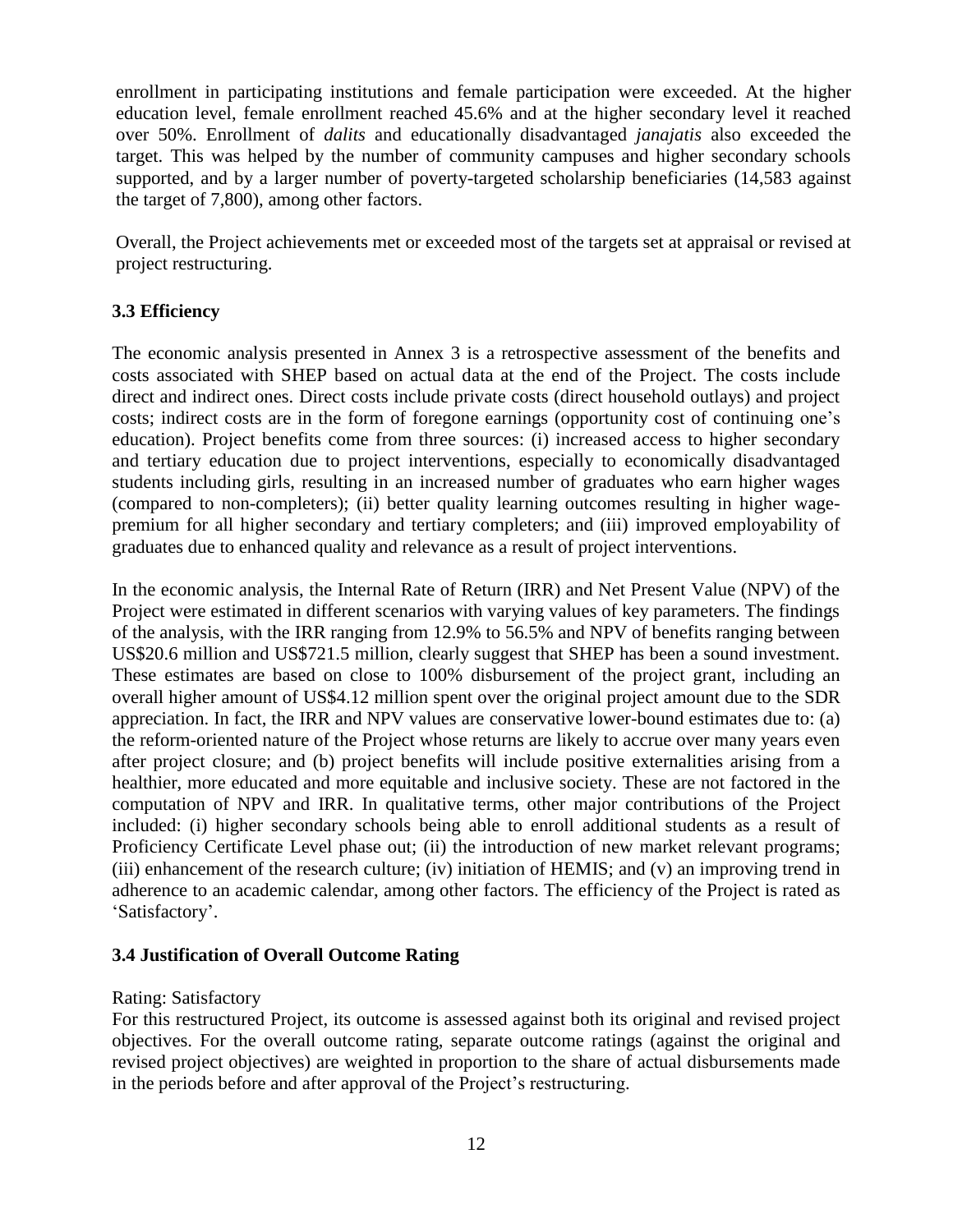The outcome of the original Project is rated 'Moderately Satisfactory' due to its high relevance and efficient achievement of both development objectives which met all three outcome indicators at project closing, but fell short in two of nine results indicators. The shortfalls related to the granting of autonomy and accreditation to higher education institutions.

The outcome of the revised Project is rated 'Highly Satisfactory' due to its high relevance and the efficient achievement of most targets of outcome and intermediate indicators directly linked to project interventions. The Project had no control over a shortfall in improving the average pass rate which was caused by very rapid expansion of the higher education system. With significant capacity building and consensus achieved on the Higher Education Policy, the Project has paved the way for major systemic reforms over the coming years.

|                  |                                                                            | <b>Original PDOs</b>  | <b>Revised PDOs</b>           | <b>Overall</b> |
|------------------|----------------------------------------------------------------------------|-----------------------|-------------------------------|----------------|
| 1                | <b>Rating</b>                                                              | MS                    | <b>HS</b>                     | S              |
| $\mathbf{2}$     | <b>Rating value</b>                                                        | 4                     | 6                             |                |
| 3                | Total disbursed - US\$ million                                             | 22.94<br>(Match 2011) | 40.90<br>(from March $2011$ ) | 63.84          |
| $\boldsymbol{4}$ | Weight<br>(total disbursed/final disbursed<br>amount of US\$63.84 million) | 36%                   | 64%                           | 100%           |
| 5                | Weigh value $(2 \ X 4)$                                                    | 1.44                  | 3.84                          | 5.28           |
| 6                | <b>Final rating</b>                                                        |                       |                               | S              |

**Note**: HU (1); U (2); MU (3); MS (4); S (5); HS (6)

Based on the above, the final overall outcome rating is 'Satisfactory'.

# **3.5 Overarching Themes, Other Outcomes and Impacts**

#### **(a) Poverty Impacts, Gender Aspects, and Social Development**

The Project's second development objective focused primarily on enhancing the participation of poor meritorious students from educationally disadvantaged communities, and females at the higher and higher secondary education levels. By design, it concentrated first in remote areas of Nepal. With a relatively modest investment of only 5% of project funds, it succeeded in supporting 14,583 students (nearly 87% more than planned) across Nepal through a well-tested transparent Proxy Means Testing (PMT) approach. This approach is now being adopted by the Ministry of Co-operatives and Poverty Alleviation for its major schemes. In addition, under the formula-based funding, the three universities provided 20% of seats to needy meritorious students with tuition-fee waivers. All community campuses supported under the Project were also required to use 20% of project funds to support scholarships or tuition-fee waivers for poor and female students. The number of community campuses in remote areas supported also increased significantly. Female participation reached over 45% in 2013 from about 25% in 2005 at the higher education level and over 50% at the higher secondary level. Participation of *dalits*  and disadvantaged *janajatis* increased four-fold from about 4% (2005) to 16.69% (2013).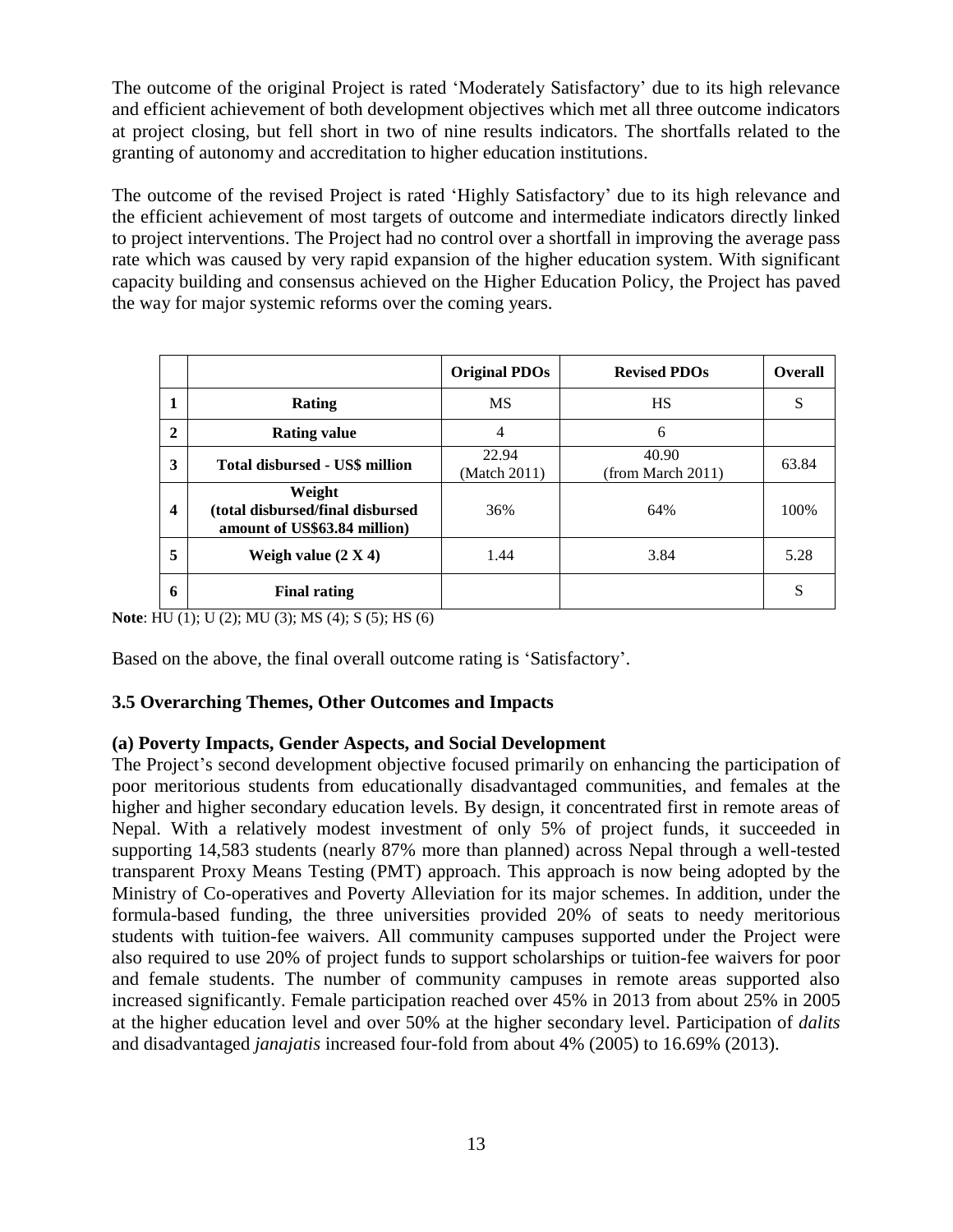#### **(b)Institutional Change/Strengthening:**

The Project helped develop significant capacity at the UGC in policy planning, directing institutional reforms, project design, implementation (including financial management, procurement, safeguards and governance), and monitoring and evaluation, including use of a web-based HEMIS. UGC is now playing a leading role in institutionalizing the quality assurance and accreditation system, and in supporting research. Tribhuvan University, which suffered over extended durations from periodic disturbances from union activities which sometimes halted its academic functions, is now able to focus on major academic and institutional reforms, including the promotion of autonomy and the introduction of new programs of high quality and relevance. It is also developing several modules for its EMIS. A notable development with potential impact on research is its Central e-Library with networking capacity. As a part of the accreditation requirement, about 80 community campuses have developed capacity for strategic planning and self- evaluation. The Project also helped develop project management and monitoring capability at the Department of Education. The SFAFDB, established with project support, is now emerging as an efficient forward looking lean organization making extensive use of technology for its nation-wide PMT, offering instant access to results and quick fund transfers using ebanking and information sent to students through SMS.

#### **(c) Other Unintended Outcomes and Impacts (positive or negative)**

A significant unintended impact of the Project has been nation-wide consultations and focus on major issues and agreement on reforms in higher education – supported at the highest level of Government. (The final open consultative meeting in June 2013 was chaired by then Chairman of the Interim Government). There is high level commitment from universities and management committees of community campuses for urgent reforms. Visible support for reforms and better quality education is also noted from student unions during the past two years.

#### **3.6 Summary of Findings of Beneficiary Survey and/or Stakeholder Workshops**

No formal surveys or workshop were conducted for this core ICR. During the ICR mission, students, teachers and management of institutions who were visited appreciated the much needed support provided under the Project for improving infrastructure. Accredited institutions were proud to show significant changes as a result of self-assessment and guidance provided by Peer Review Teams. Students expressed an urgent need for major higher education reforms in general, and examination and the academic calendar reforms in particular. Poor students, especially females supported through scholarships, were grateful for the support and wanted the scheme to be continued and expanded in years to come. Teachers were looking for greater support for research and new programs. Campus management would like more autonomy and quicker response from their university management. Due to significant demand, many affiliated campuses want to start Science and Technology and market-oriented programs. All implementing agencies wanted simpler procedures, further capacity building, and regular and adequate fund flows from the Government. A summary of findings from the impact studies facilitated by the implementing agencies is presented in Annex 5.

#### **4. Assessment of Risk to Development Outcome**

#### Rating: Substantial

The Project has successfully tested many reforms on a pilot scale and generated a lot of interest in their scaling-up. It has also helped to focus on major issues facing higher education in Nepal. Sustenance and expansion of the project gains and ongoing activities will depend on major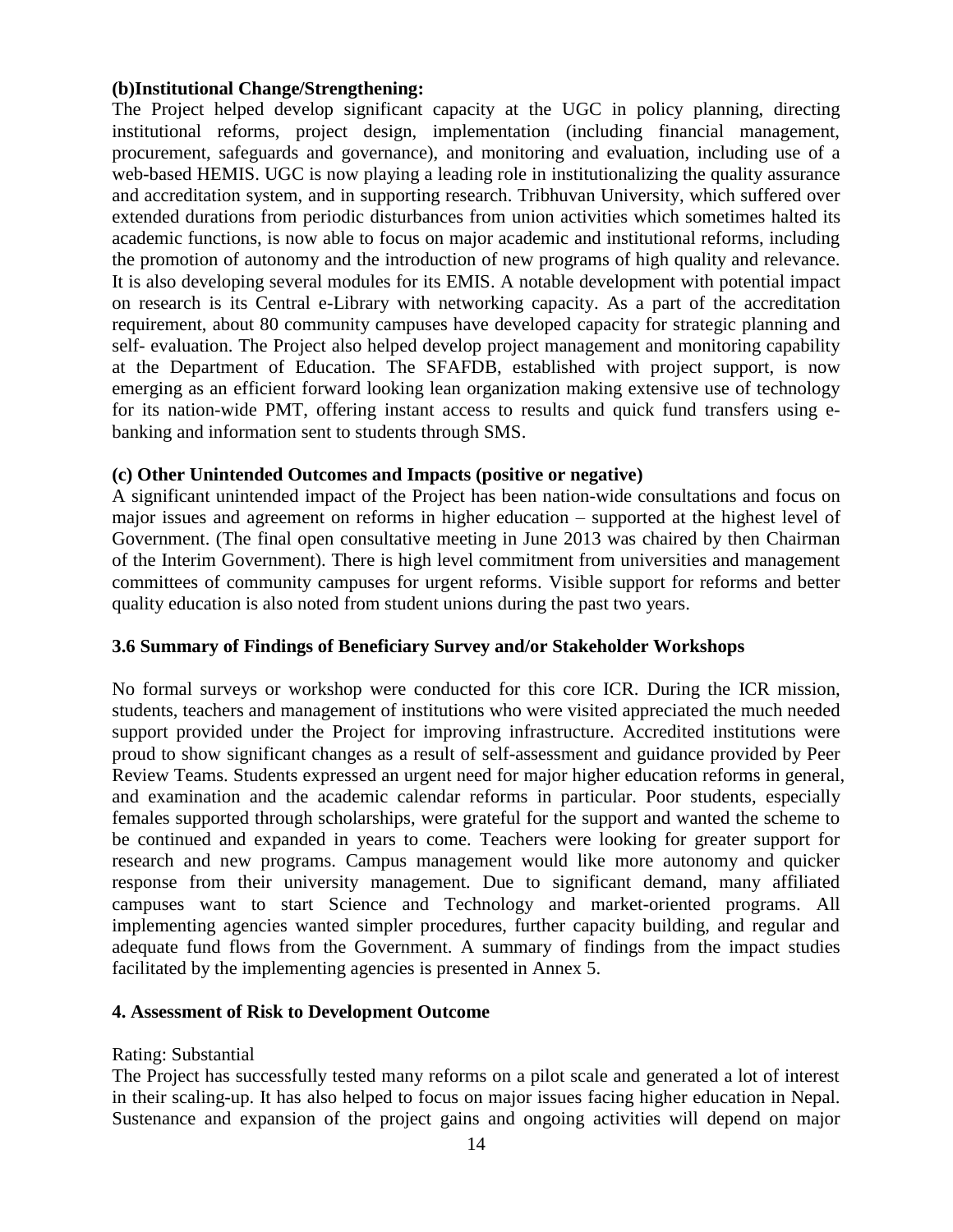academic and institutional reforms proposed over the coming years. This needs strong political commitment, visionary leadership at UGC and universities, continued stake-holder support, and significant financial and technical inputs in the coming 5-10 years both from internal resources and from international assistance. The proposed HERP is expected to meet some of the financial and technical needs. Support from communities and the private sector are also forthcoming. However, the reforms proposed are dependent on some early key decisions (i.e., the approval of a National Higher Education Policy; National Program of Higher Education Reform and Development; agreement on areas of priority; the establishment of an independent National Accreditation System; measures for strengthening UGC and SFAFDB; and changes in regulations of universities to support major reforms). Most community campuses and schools have limited capacity, faculty, infrastructure, and resources for introducing programs in priority areas. At the same time, enrollment is growing at an unprecedented rate of 20% annually, mainly through community or private institutions. If the key decisions (as mentioned just above) are taken and the proposed HERP is approved in the coming months, the risk to development outcomes would be moderate. Otherwise, it would be substantial/high in the normal course of development.

When viewed from the investment being made in higher education by the public, community, private sector and families, the per capita investment seems comparable to that of any middle income country. However, in Nepal, the system is suffering from huge inefficiencies and wastage. For the medium to long term sustainability of reforms initiated and being planned under HERP, it is critical that: (a) there is clear policy support for quality human resource development at higher levels with public, community, and private partnership; (b) there is transparency in financing and appointments at public institutions; (c) institutions (and all individuals responsible for teaching, research, and management) take greater responsibility and accountability; and (d) employers have a say in shaping of academic programs. The Bank could play a significant role in capacity building through technical assistance.

# <span id="page-28-0"></span>**5. Assessment of Bank and Borrower Performance**

#### **5.1 Bank Performance**

# **(a) Bank Performance in Ensuring Quality at Entry**

#### **Rating: Moderately Satisfactory**

As noted earlier, the Project was prepared during 2005 and negotiated in February 2006 in a highly volatile political environment. Board consideration was delayed by a year following the popular uprising leading to the end of direct rule by the former King in April 2006. It is creditable that despite these circumstances, there were extensive stake-holder consultations during Project preparation – which analyzed the higher education system well, and identified major key issues requiring attention. A large team of experts helped in the preparation of an extensive PAD, including significant detailed guidelines for implementation of each subcomponent. The PAD thoroughly covered fiduciary and safeguards requirements and included details for monitoring and evaluation during implementation.

The Project mainly addressed issues of decentralization/autonomy, accreditation, public financing, research, and financial assistance to the poor. Despite a focus on quality and relevance in the project development objectives, the project design did not directly address quality and relevance of programs offered (though it did note that more than 88% students were pursuing non-technical programs). The key indicators also did not reflect an impact on quality and relevance of higher education. The PAD listed major risks and mitigation measures but the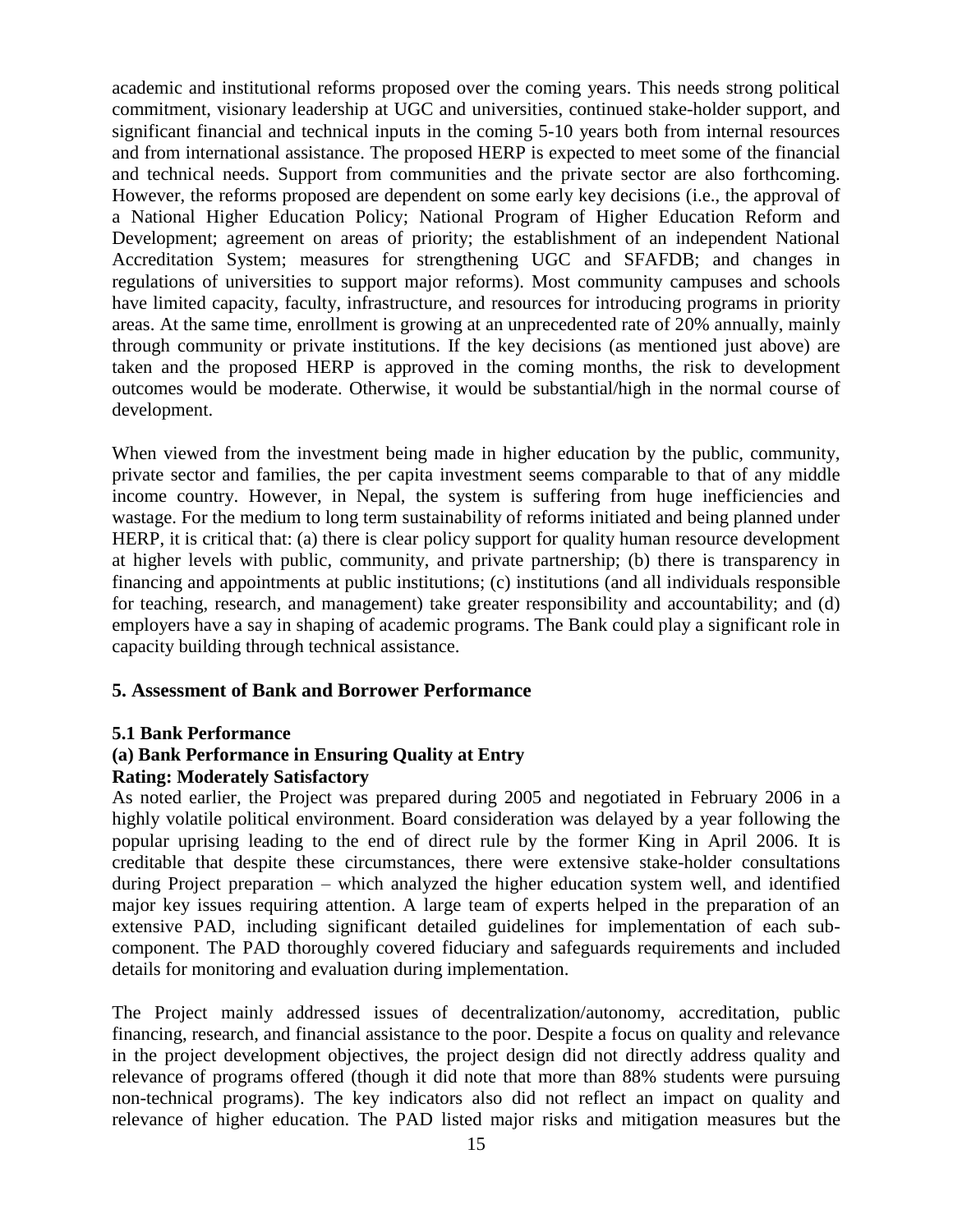severity was underrated and many risks and potential delays were not foreseen from the limited capacity of UGC, and time needed to set up new entities like SFAFDB and a Quality Assurance and Accreditation System. It did not anticipate delays in decision making by the Government in the prevailing political situation. Potential resistance to the autonomy of institutions was underestimated. There were also some inconsistencies within and between documents. While appreciating the reform efforts despite a difficult political context, a quality enhancement review panel noted that the project design was complex and would be hard to implement. The final project design responded to some suggestions of the panel but both appraisal and negotiations were completed in a rush. The team could have used the time from Negotiations to the Board presentation (February 2006 - February 2007) to update the PAD in consultation with the new government and implementing agencies to address these short-comings and ensure better quality at entry.

#### **(b) Quality of Supervision**

#### Rating: Satisfactory

The Bank team faced significant challenges in supervision and implementation support throughout the project period. In the initial phase, the team had to closely monitor and provide technical support for building capacity at UGC to initiate the Quality Assurance and Accreditation System, the performance-based funding of institutions, and competitive funding of research. The team also worked closely with TU management to help modify regulations for the granting of autonomy to campuses, and for the large-scale phasing out of PCL programs. Establishment of the SFAFDB was not easy. In the initial years, some progress was achieved in the Project despite political instability. At the Mid-Term Review, the Project was rated 'Moderately Unsatisfactory' with only 18% of funds disbursed. This raised a question of its continuation. The team identified many critical issues and took immediate action to restructure the Project with the World Bank Board's approval to focus attention on quality and relevance and to give more direct responsibility to TU. After restructuring, the team established closer linkages with all four implementing agencies for monitoring and providing support on a continuous basis. Regular high-level meetings were held with the Ministry of Finance (MOF), MOE, and implementing agencies. After putting the Project back on track, the team facilitated nation-wide discussions on Higher Education Policy and design of the proposed Higher Education Reforms Project. During the final year, the team responded well to a much accelerated pace of project implementation. This helped make up for time lost during the first four years, allowing the Project to reach or exceed most targets with only a five-and-a-half months extension. The fiduciary team provided continuous support for capacity building at all implementing agencies and facilitated progress with an early amendment in the Financing Agreement. The team paid close attention to reports from all participating institutions and provided timely constructive comments. Safeguards and governance teams also participated in each implementation support mission and provided guidance.

The Project received close attention and support from the country and sector management.

#### **(c) Justification of Rating for Overall Bank Performance**

#### Rating: Satisfactory

The overall rating is based on a 'Moderately Satisfactory' rating for ensuring quality at entry, a 'Satisfactory' rating for supervision and a 'Satisfactory' rating of achievement of the project development objectives.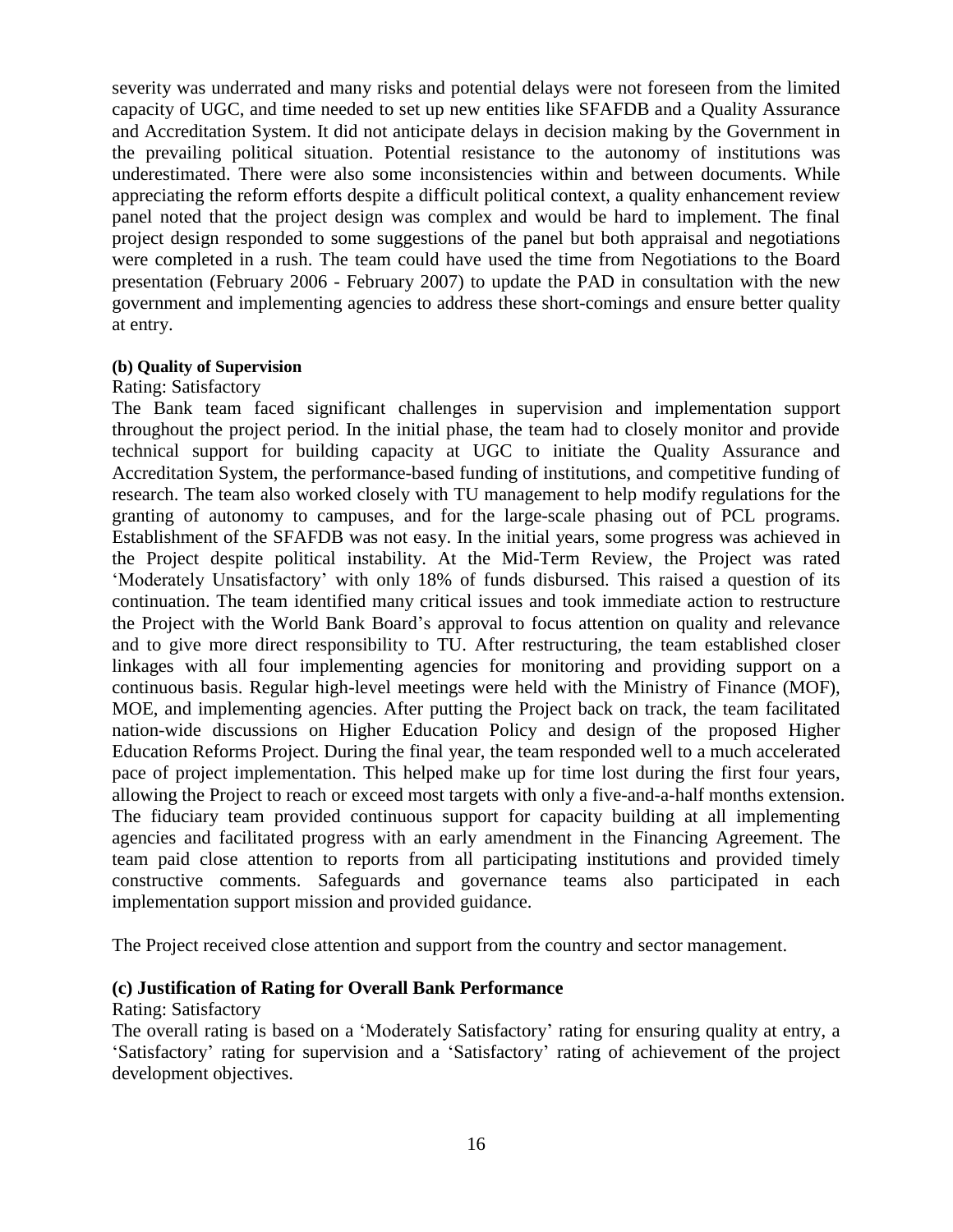#### **5.2 Borrower Performance**

#### **(a) Government Performance**

#### Rating: Moderately Satisfactory

During its seven year life, the Project saw six transitions in government. These changes often delayed key decisions, including appointments at high levels (for example, over an extended duration, there was no chairperson or member-secretary of UGC; the TU Vice Chancellor position remained vacant for months; the Executive Director position of SFAFDB remained vacant for years), as well as delaying the timely release of necessary funds to implementing agencies.

However, successive governments expressed commitment to higher education reforms and supported the Project. The Interim Government facilitated the development of the Higher Education Policy, commencement of a dialogue on the proposed Higher Education Reforms Project and helped accelerate implementation of SHEP. The present government is taking these initiatives forward and has promised early decisions on key issues mentioned earlier. This would help ensure the sustainability of gains under SHEP.

#### **(b) Implementing Agency or Agencies Performance**

#### Rating: Satisfactory

At the start of the Project, implementation responsibility was with UGC for the higher education component and with DOE for the higher secondary education component. DOE performed its function well throughout the project period, utilized extra-funds and covered a much larger number of schools than planned. This was facilitated by the simplicity of interventions at the higher secondary level, and the engagement of DOE in other Bank-financed projects. On the other hand, UGC established in 1995 was still a relatively young organization with a small number of staff, and limited executive authority over universities which were all governed by their own acts and regulations. It took time to create capacity in UGC to handle a major Banksupported project and to establish units to handle its responsibilities, including implementation of three components, many sub-components, coordination with all participating universities and campuses, the development of HEMIS and policy dialogue. It is creditable that its dedicated teams succeeded in establishing an internationally recognized Quality Assurance and Accreditations System, a transparent competitive funding mechanism for research, a performance-based funding process for institutions and a web-based HEMIS. It also led development of the Higher Education Policy. TU shared implementation responsibility after project restructuring and has performed its role well in promoting autonomy of selected campuses and in the introduction of new programs. It has also conducted studies and initiated major reforms. SFAFDB is proving to be a highly efficient lean organization with transparent processes. All agencies facilitated impact evaluations of project sub-components.

After a slow start, all agencies succeeded in reaching or exceeding their project targets and provided necessary support to beneficiaries. Timeliness and the quality of financial reporting remained a major problem with UGC. DOE's monitoring reports took longer to produce than expected. The reports presented to missions by the implementing agencies could have been timelier and better presented and could have included analysis of key issues and main achievements. This also could have resulted in implementing agencies taking more credit for their efforts and successes.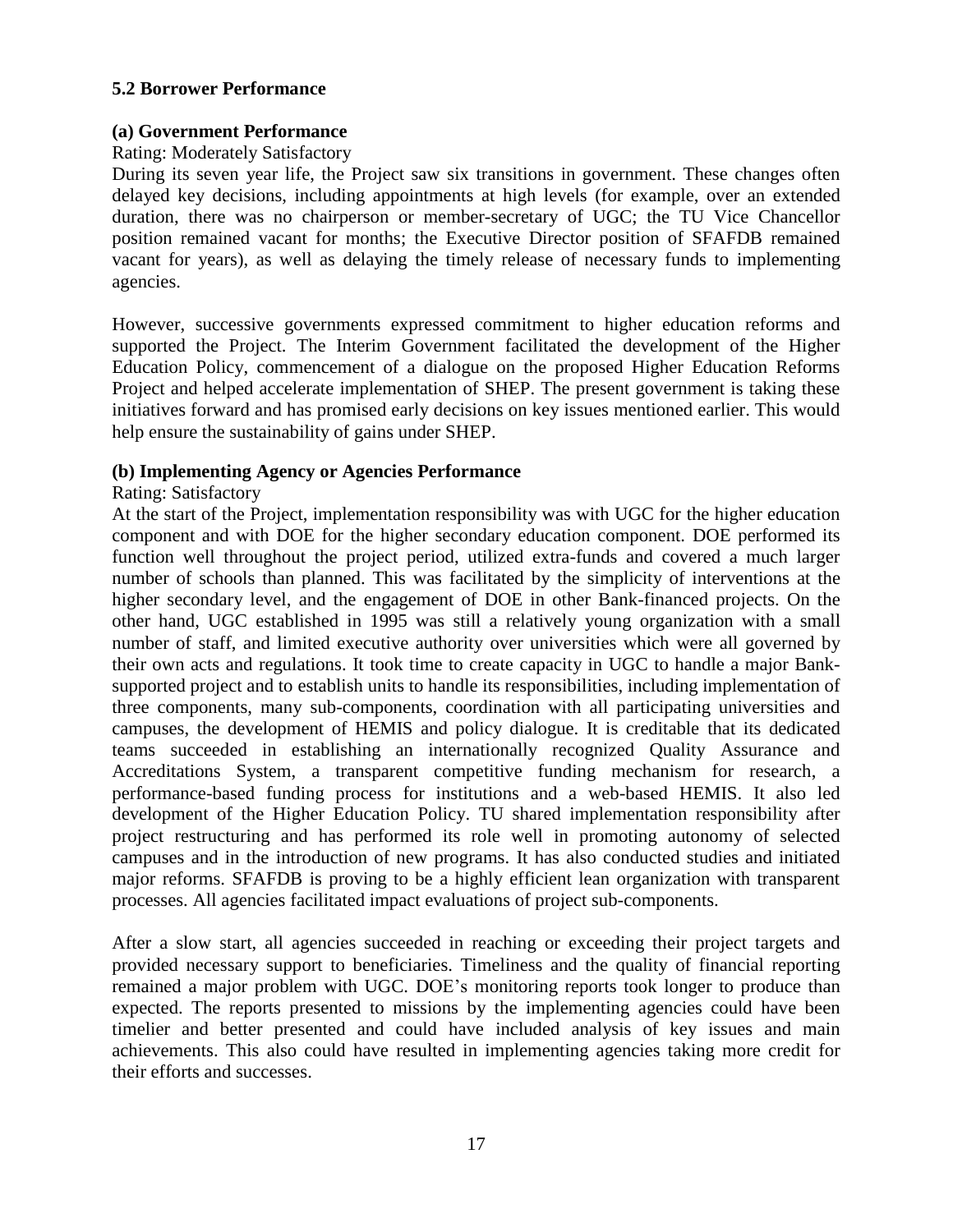Given the overall steady satisfactory performance of the implementing agency both before and after restructuring, the overall rating is 'Satisfactory'.

# **(c) Justification of Rating for Overall Borrower Performance**

#### Rating: Satisfactory

The overall Borrower performance is rated 'Satisfactory' based on the 'Moderately Satisfactory' rating of the Government, a 'Satisfactory' rating of the implementing agencies, and a 'Satisfactory' rating of the achievement of the project development objectives.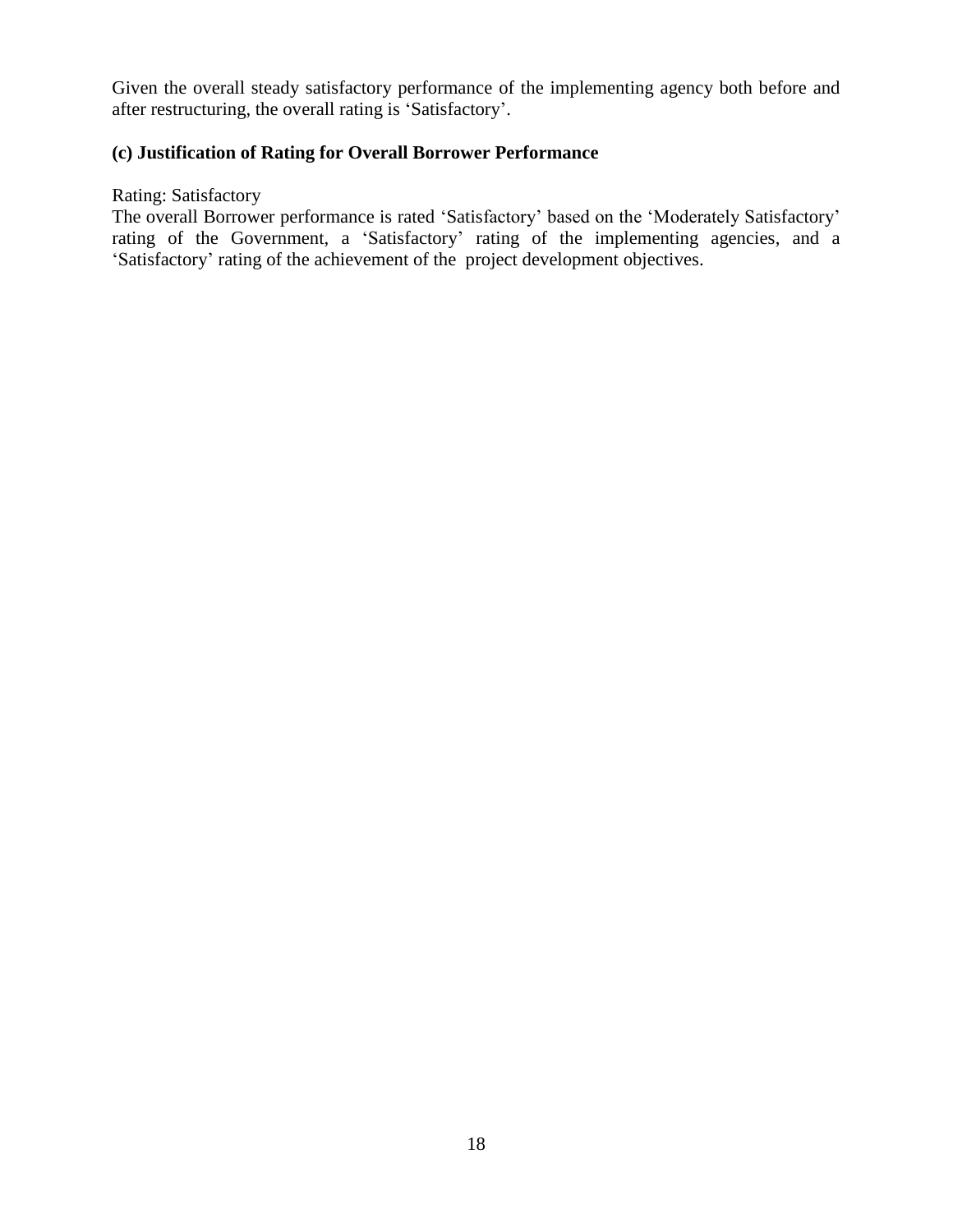# <span id="page-32-0"></span>**6. Lessons Learned**

This Project was developed and implemented in a fragile country environment with limited resources and connectivity but with high demand for higher education from its young population. The Project holds many rich lessons for other low-income countries facing similar issues:

- **With appropriate recognition and catalytic support, community-run institutions can out-perform public-funded institutions.** In SHEP, a small contribution made through transparent, competitive performance-based funding and accreditation helped transform many institutions, even in remote areas, and enabled their students to compete in academic performance with those from well-funded university constituent campuses.
- **For national development, human resources are critical and access to higher education should not be limited to a select few.** The success of the poverty-targeted scholarship scheme showed the abundance of human resource potential for higher learning among the poor who are often denied such opportunities.
- **Wide-spread consultations with all stake-holders are important for major reforms and full ownership.** SHEP was successful in implementing some reforms and in opening discussions on major reforms despite many political changes during its implementation. Extensive consultation during the Project's preparation and policy formulation helped galvanize stakeholder support and avert resistance from those who may have had vested interests in maintaining the status-quo.
- **Academic autonomy, research, development and innovation are key elements of growth in higher education.** The focus of Nepal's higher education has largely been on classroom teaching. The Project's support to new market-oriented programs and competitive research in areas of priority generated much interest and led to notable results, including publications. A small investment of US\$3.8 million supported over 700 projects and scholars, many of whom would become better teachers and innovators as a result of this project support.
- **The education system must be dynamic and forward looking.** The EMIS implemented during the Project has highlighted serious issues concerning program relevance and the examination system in Nepal. Most students are admitted in low investment non-technical programs having low employment potential. The higher education programs and evaluation system are outdated. A review of all the programs and examination system has now commenced. This should lead to significant changes and better utilization of scarce public and private resources.
- **Features of good project design -** These include: (a) a direct linkage between development objectives, outcome indicators and Project activities, keeping the overall system dynamics and constraints in mind; (b) clearly defined roles, responsibilities, and the accountability of implementing agencies with deliberate capacity building measures; (c) project simplicity and realistic expectations, especially when undertaking significant reforms in a country with limited capacity; and (d) the identification of major risks and early mitigation measures. The original project design of SHEP suffered from shortcomings in this regard, and, consequently, it faced many issues during the first four years of implementation. Without the restructuring and close monitoring, the Project might have ended with unsatisfactory outcomes.

# <span id="page-32-1"></span>**7. Comments on Issues Raised by Borrower/Implementing Agencies/Partners**

# **(a) Borrower/implementing agencies**

The Borrower's ICR prepared by UGC in coordination with DOE and other implementing agencies is attached in Annex 7. The summary presents some additional and updated information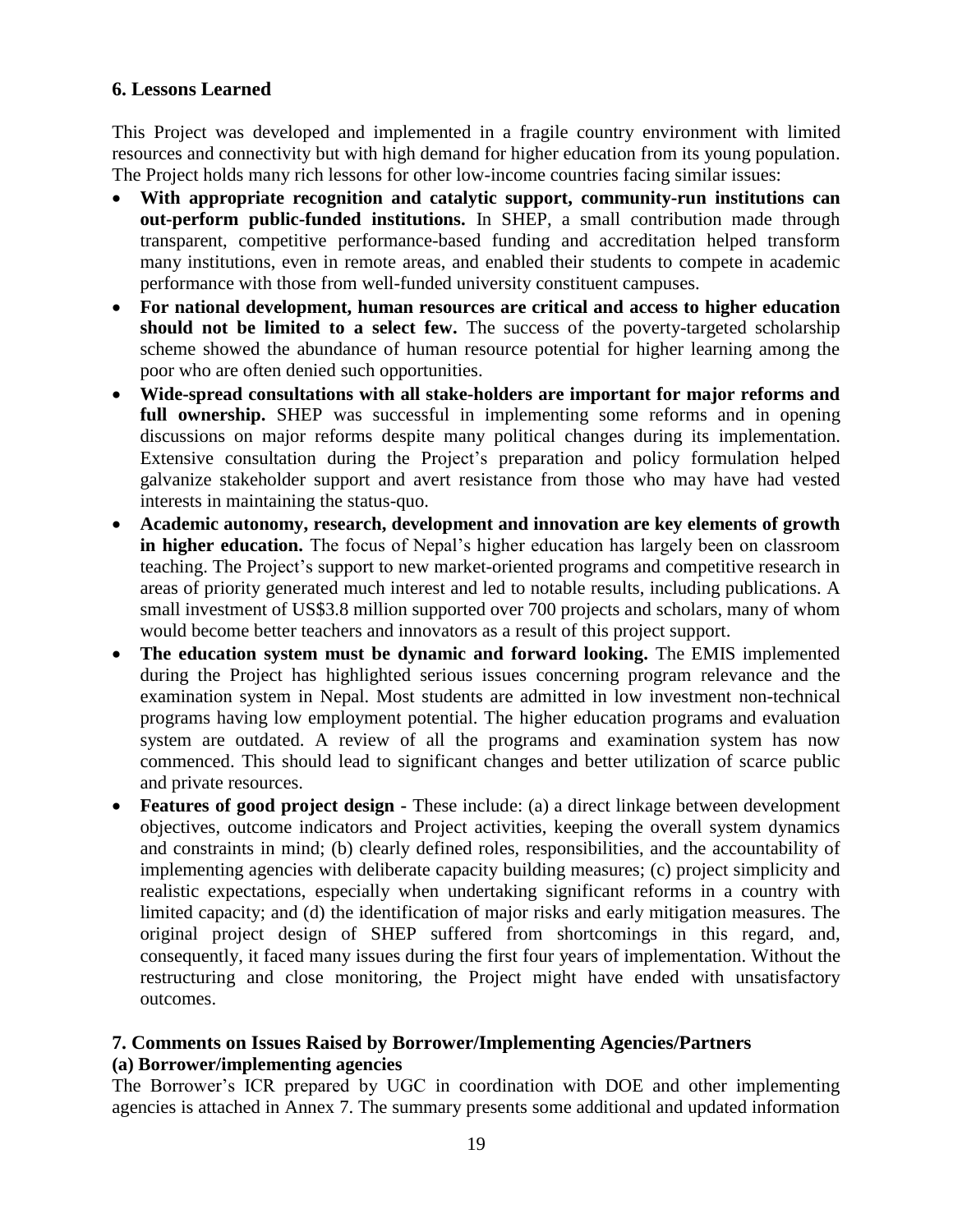on the project status at closing. The Project is rated highly successful. No issue is raised. A strong recommendation is made for continued support from the Government of Nepal and IDA for higher education reforms and development.

- **(b) Cofinanciers:** Not applicable.
- **(c) Other partners and stakeholders**: Not applicable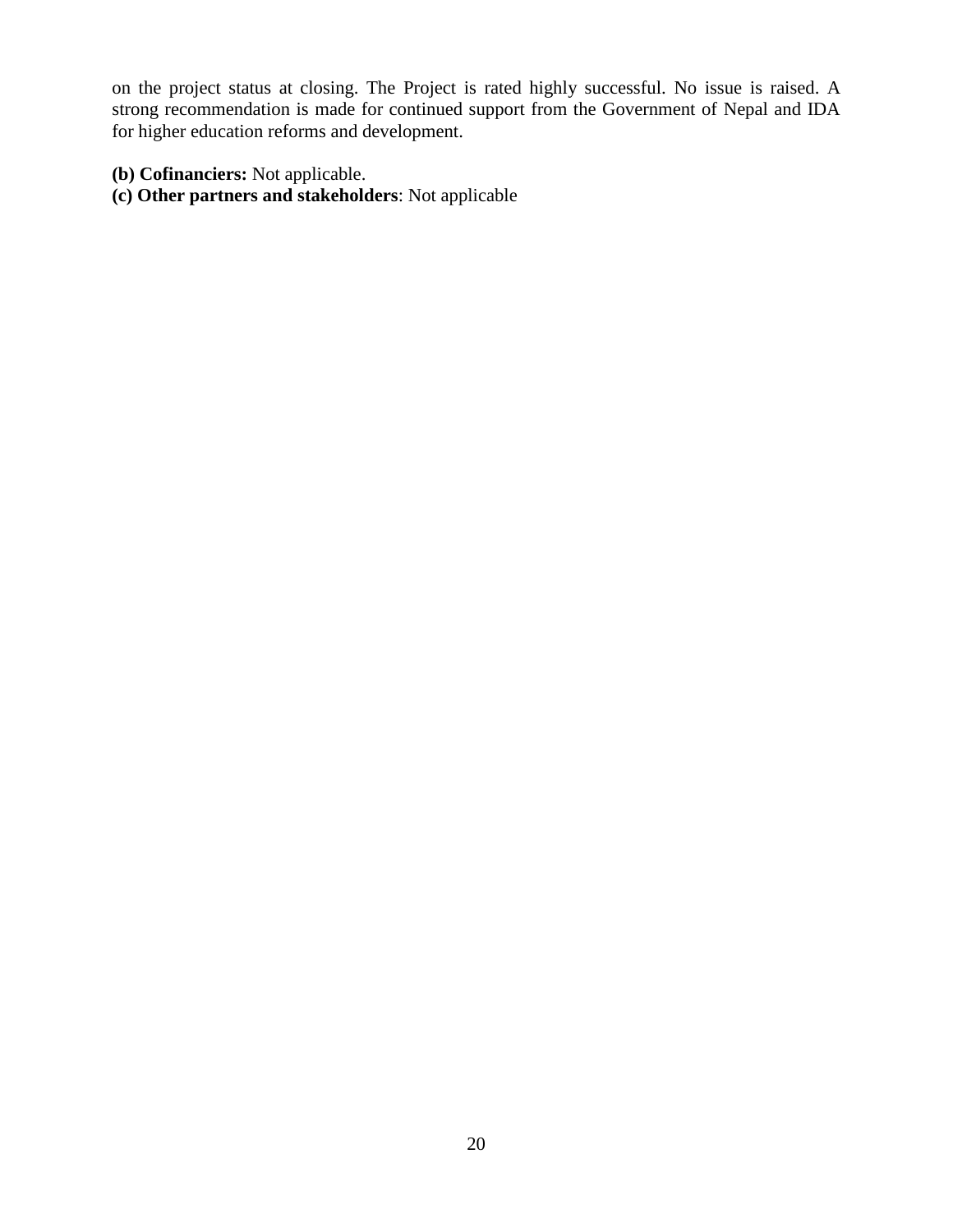| <b>Components</b>               | <b>Appraisal Estimate</b><br>(USD millions) | <b>Actual/Latest</b><br><b>Estimate (USD)</b><br>millions) | <b>Percentage of</b><br><b>Appraisal</b> |
|---------------------------------|---------------------------------------------|------------------------------------------------------------|------------------------------------------|
| Reform grants                   | 56.60                                       | 55.24                                                      | 97.8                                     |
| Student financial assistance    | 4.01                                        | 4.20                                                       | 104.7                                    |
| Higher secondary education      | 16.01                                       | 18.40                                                      | 116.1                                    |
| Strengthening system capacity   | 3.00                                        | 3.12                                                       | 104.0                                    |
| <b>Total Project Costs</b>      | 79.62                                       | 80.96                                                      | 101.7                                    |
| <b>Total Financing Required</b> | 79.62                                       | 80.96                                                      | 101.7                                    |

# <span id="page-34-0"></span>**Annex 1. Project Costs and Financing (a) Project Cost by Component (in USD Million equivalent)**

# **(b) Financing**

| <b>Source of Funds</b>                                | <b>Type of</b><br><b>Cofinancing</b> | <b>Appraisal</b><br><b>Estimate</b><br>$\vert$ (USD millions) $\vert$ (USD millions) | Actual/Latest<br><b>Estimate</b> | <b>Percentage of</b><br><b>Appraisal</b> |
|-------------------------------------------------------|--------------------------------------|--------------------------------------------------------------------------------------|----------------------------------|------------------------------------------|
| Borrower                                              | <b>Grant</b>                         | 0.26                                                                                 | 0.3                              | 115.4                                    |
| <b>International Development Association</b><br>(IDA) | Grant                                | 60.00                                                                                | 63.86                            | 106.3                                    |
| <b>Local Sources of Borrowing Country</b>             | Matching funds                       | 19.36                                                                                | 17.00                            | 87.8                                     |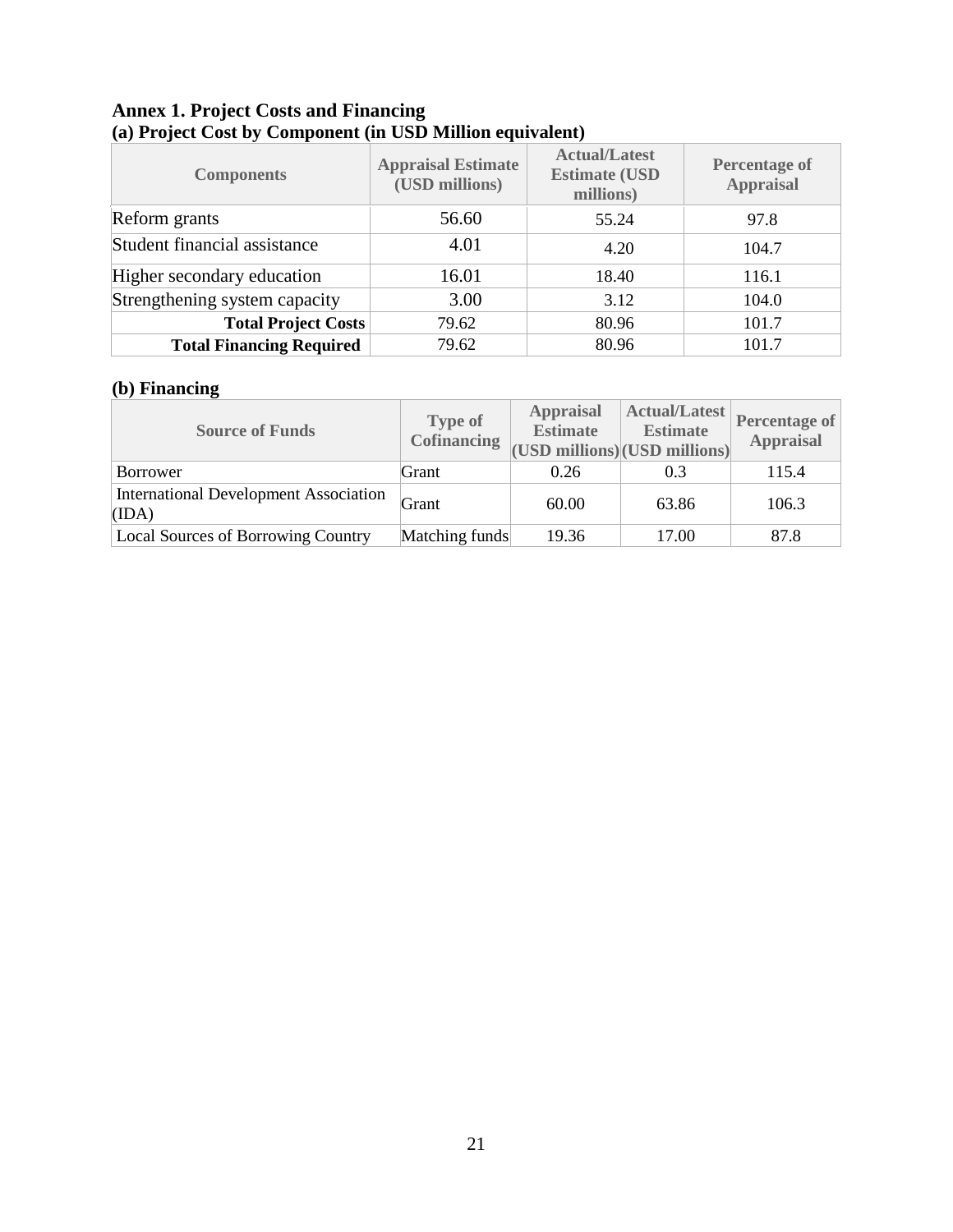# <span id="page-35-0"></span>**Annex 2. Outputs by Component**

The following discussion refers to the outputs from the restructured Project. Indicator-wise achievements may be seen in the Data Sheet. For achievements against the original project indicators, see Table 2.1 of this Annex.

#### **Component 1: Reform Grants**

This component originally included two sub-components: (a) Reforms Grants, and (b) Research Funding. At restructuring in 2011, a third sub-component (TU Reforms Grant) was added to support new academic programs at Master's and Bachelor's level in priority areas. This component has met or exceeded all the revised targets, and far exceeded some original targets.

Reforms grants included incentive grants, performance grants and matching grants to encourage financial sustainability of participating institutions, which was used as a proxy for the ability to compete in the market for delivery of quality education at a reasonable level of efficiency. Under this component: (i) four decentralized TU campuses opted for and were granted autonomy against a revised target of three and an original target of six; (ii) three small universities (Kathmandu University, Purbaanchal University and Pokhara University), as proposed, accepted the funding framework and opted for formula-based funding tied to the delivery of outputs; (iii) the number of TU decentralized campuses increased from 38 to 49, exceeding the original target of 48 and revised target of 45; and (iv) 30 TU constituent campuses were supported to undertake reforms against the ten originally planned.

In 2012/13, affiliated campuses established by communities accounted for 30.21% of all higher education enrolment. This is compared to the enrollment of 36.84% in university constituent campuses (which accounted for 64% of total enrollment at appraisal), and 32.95% in private campuses. Responding to a large country-wide demand, the Project supported, through competitive reforms grants, 89 community campuses which met eligibility conditions, compared to only ten originally planned. The scope was increased to cover all 75 districts and support lagging regions. This was achieved partially by lowering the ceiling of support to institutions added and by utilizing gains from appreciation of the SDR against the US Dollar, and depreciation of the NPR against the US Dollar during the project implementation period.

With a limited investment of only US\$4.5 million, achievements under the research funding subcomponent have been significant. Research activities which were largely confined to a few university campuses have spread to over 80 campuses. The focus is also now gradually shifting to research in areas of priority for Nepal's development. Notable achievements include: (i) 29 papers published in refereed journals, 45 in professional journals, and six in international conference journals compared to the project target of 20 publications in refereed journals; (ii) 303 Master's degree dissertations (target300); (iii) 80 PhD scholars supported as per the target; (iv) 303 individual faculty research projects (target 300); (v) 41 institutional research grants (target 40); (vi) 56 workshops on research methodology (target  $-$  30); (vii) 28 workshops on culture of inquiry (target- 30); (viii) establishing or upgrading research management cells in 72 institutions (target 50); and (ix) carrying out of 24 university–industry dialogues (target 26). In addition, Tribhuvan University received support for strengthening its library with the addition of an e-library and networking. The only shortfall was 30 post-doctoral fellowships. Eight were selected, but grants were withheld due to a lack of support from institutions to provide the required facilities. To ensure the quality of research, the UGC has established a rigorous process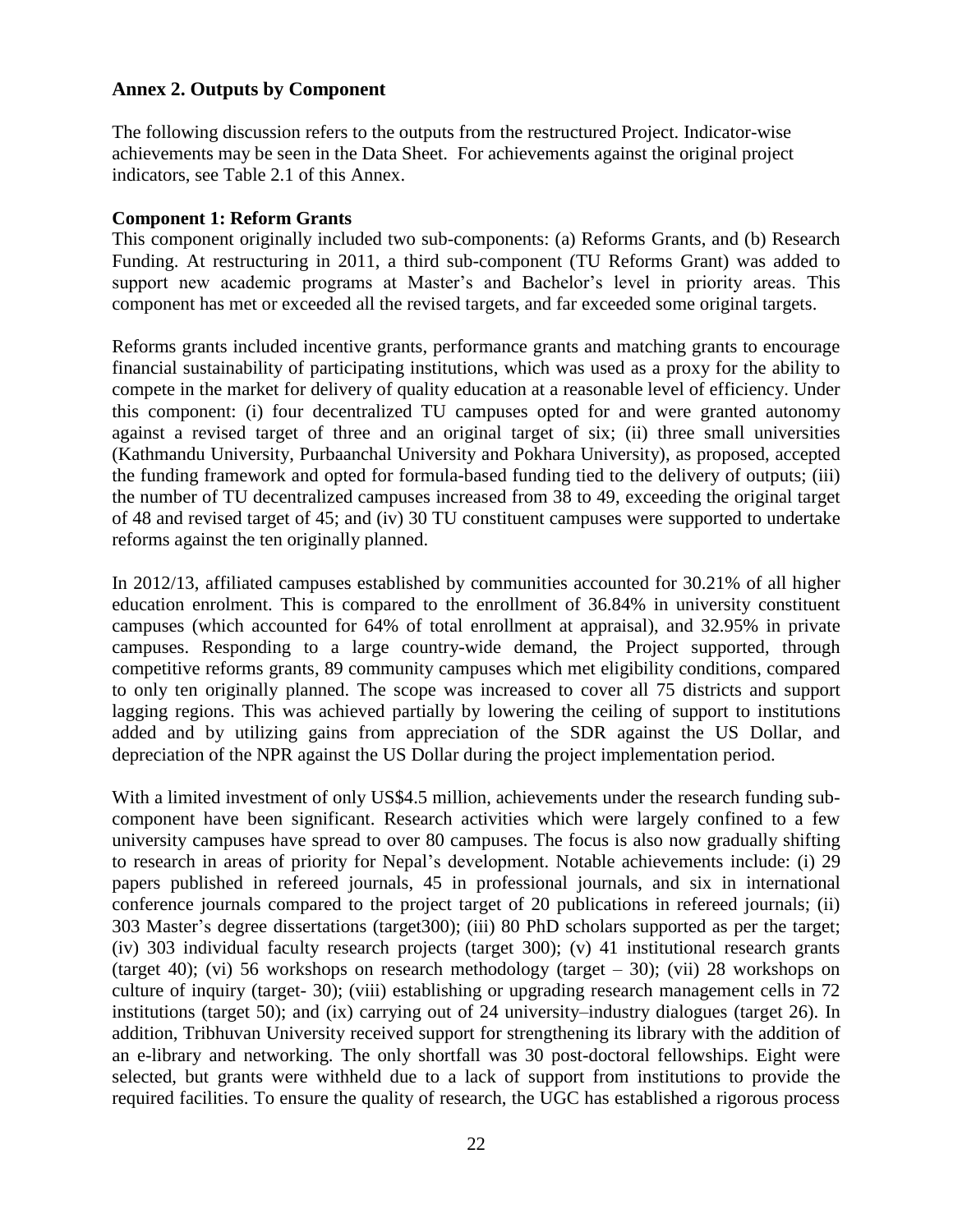for the evaluation of research proposals and research outputs by the Research Council established at UGC.

Under the third sub-component, TU selected 28 new market relevant programs (including seven at the Bachelor's degree level) since 2011 through a highly competitive process against a target of 20. Academic autonomy, adherence to an academic calendar, effective delivery and high employability are key dimensions of these new programs. Institutions have successfully set and applied admission criteria, fixed the number of students in a class and set fees at levels of high recovery along with fee waivers for poor and meritorious students. Noting the good performance of these programs amid significant opposition from faculty members and students, 31 central departments of TU have converted 38 Master's degree programs from the annual system to the semester system with revised curricula, delivery system, evaluation schemes and tuition fees, as well as introducing a competitive admission system.

#### **Component 2: Student Financial Assistance**

This component aimed to mitigate constraints faced by meritorious needy students, including females, *dalits* and educationally disadvantaged *janajatis* in accessing higher secondary and Bachelor's degree-level education. PMT was used to identify needy students. While selecting students, preferential treatment was given to female students and students from disadvantaged groups. The component originally included scholarships, equity contribution from students, income from work-study programs, and loans from commercial banks. At restructuring, due to the limited capacity of the newly established SFAFDB, inadequate support from a national bank acting as administrator, and poverty levels among a large number of applicants, the scheme of equity contribution from students and the loan scheme were dropped. After restructuring, SFAFDB took more direct responsibility of PMT and scholarship administration, and made rapid progress.

About 14,583 students (7,192 at the Bachelor's degree level, 7,391 at the higher secondary level) have received scholarships against the project target of 7,800 (3500 at the Bachelor's degree level, 4300 at the higher secondary level). This 187% increase was achieved within the same budget through a technology based-implementation mechanism and from currency exchange gains. A web-based scholarship administration system has been established and is fully functional. The system simplifies the process of student identification, final selection, fund transfers, progress monitoring and fund utilization. A web-based on-line reporting system is also in place. This has been done by linking the SFAFDB with 145 branches of a national bank in 63 districts. The e-banking facilities are being extended to release scholarships to individual students' bank accounts.

Going beyond the original design, SFAFDB has taken up implementation of PMT directly and not through an agency. This has brought the operating cost to only 4% from over 50% in the first year. Coordination with central-level agencies under MOE and the autonomous agencies such as the Higher Secondary Education Board (HSEB), the Council for Technical Education and Vocational Training, Nepal Telecom and Rastriya Banijya Bank Ltd., has significantly improved. Students can now access key information quickly through mobile phones.

MOE and its line agencies have now taken ownership of the PMT system. Similarly, GON agencies, including the Poor Household Identification and Poverty Card Distribution Office under the Ministry of Co-operatives and Poverty Alleviation have also embraced the approach. This is a significant achievement of the Project. As the PAD (page 96) noted, a PMT targeting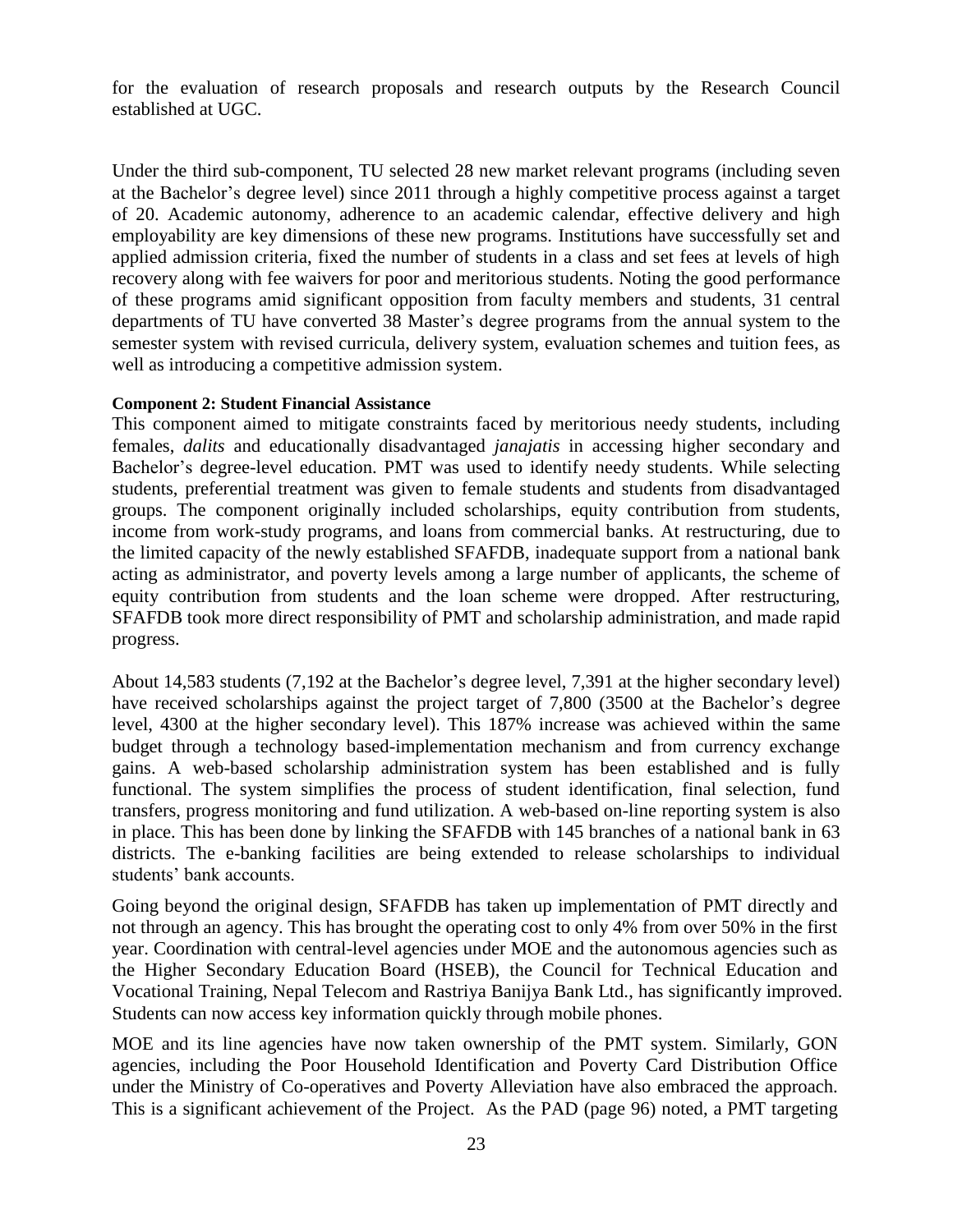approach could prove to have high administrative costs and therefore a gradual scaling up from selected regions to the whole country was recommended.

#### **Component 3: Higher Secondary Education**

The component was designed to improve access to higher education for rural students by increasing their access to higher secondary education and assisting community higher secondary schools to expand enrollment and improve the quality of education. The Project made steady progress in this area. Keeping in view very fast growth (due to phasing out of PCL level education from universities) and a large demand from community schools, targets for the number of schools supported and enrollment were increased significantly at restructuring. Priority was also given for performance grants to schools offering science programs.

A total of 944 community Higher Secondary Schools (CHSS) have received project grants against the project target of 470. Of these, 576 schools received basic grants, 592 got matching grants and 361 (against a revised target of 250) won performance awards. These included 214 schools supported for science stream after restructuring. All recipient schools satisfied the prescribed eligibility criteria. Enrollment in the participating CHSSs has reached 210,100 compared to an original target of 68,000 and a revised target of 163,000. Girls' share in total enrollment has reached the project target of over 50%. *Dalits* constitute 7.02% of total enrollment (target - 6.20%). The share of enrollment in the science stream in the participating schools is 2.90%, higher than the target of 2.60%. Currently most science programs are offered by private higher secondary schools with 27.8 % of their enrollment in science. These are not accessible to the rural poor.

#### **Component 4: Strengthening System Capacity**

The expected outcome of this component was to enhance the capacity of UGC sand MOE to facilitate the development of higher education through monitoring and evaluation, policy analysis, building stakeholder consensus on policy issues, the timely revision of policies taking into account international trends and national needs, and disseminating policies. Key inputs to be funded were: the establishment of a Quality Assurance and Accreditation System; the establishment of an Education Management Information System (EMIS) for higher education; staff capacity development; and policy studies. At restructuring, greater emphasis was placed on the development of a national policy for higher education. TU was also included in capacity enhancement.

As planned, a Quality Assurance and Accreditation System has been established at UGC guided by a Quality Assurance and Accreditation Committee. After a slow start as anticipated in any new initiative of this dimension and importance, accreditation is gaining a firm footing in Nepal. UGC has received national and international recognition for its QAA work and has become a member of the Asia Pacific Quality Network and International Network of Quality Assurance Agency in Higher Education. UGC has further improved collaboration with UGC India and its National Assessment and Accreditation Council (NAAC). So far, 12 institutions have been accredited against the target of six; six more are at the peer review phase and 60 are in the Self Study Report (SSR) preparation phase. The main issue now is the timely formation of peer review teams with at least one senior expert from abroad. A higher education Quality Assurance and Accreditation Act is under review by the Government.

To support monitoring and evaluation of the higher education sector, a computerized EMIS has been established at UGC. Over the past six years, EMIS reports have been published regularly.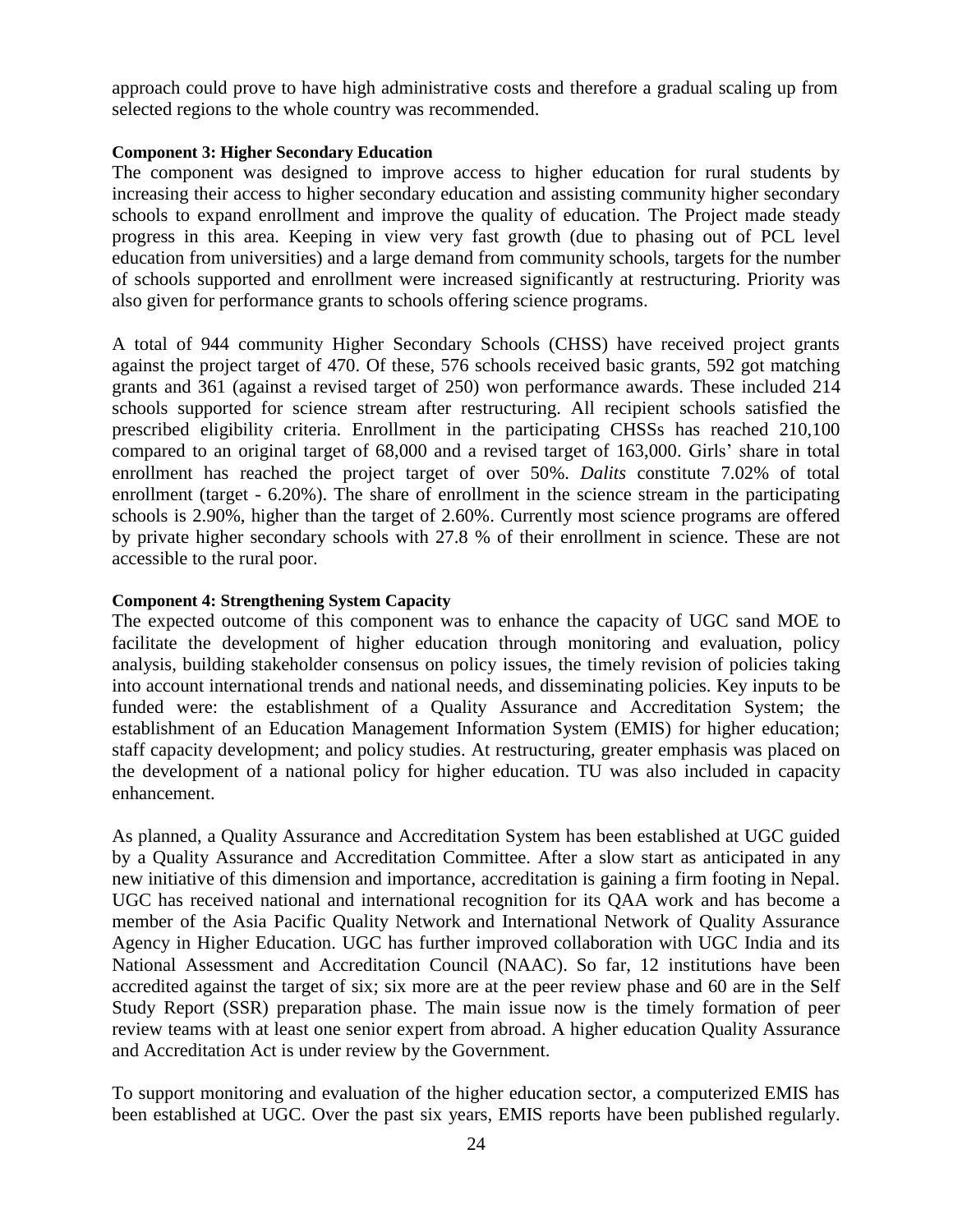The Sixth HEMIS Report (2012/13) was published in June 2014. Going beyond the project target, a web-based monitoring system has also been tested at 15 campuses as a pilot. This will be scaled up over the coming months to cover most campuses and universities. A dedicated EMIS for TU is also being tested. Kathmandu University (KU) already has a well-developed website which keeps its data continuously updated.

A National Higher Education Policy (HEP) has been developed through a rigorous consultative process by organizing national and regional workshops and engaging a wide range of stakeholders since 2012. The Policy is under review by the Government.

Under this component, while all targets were met, provisions for capacity development at UGC and MOE were not fully utilized.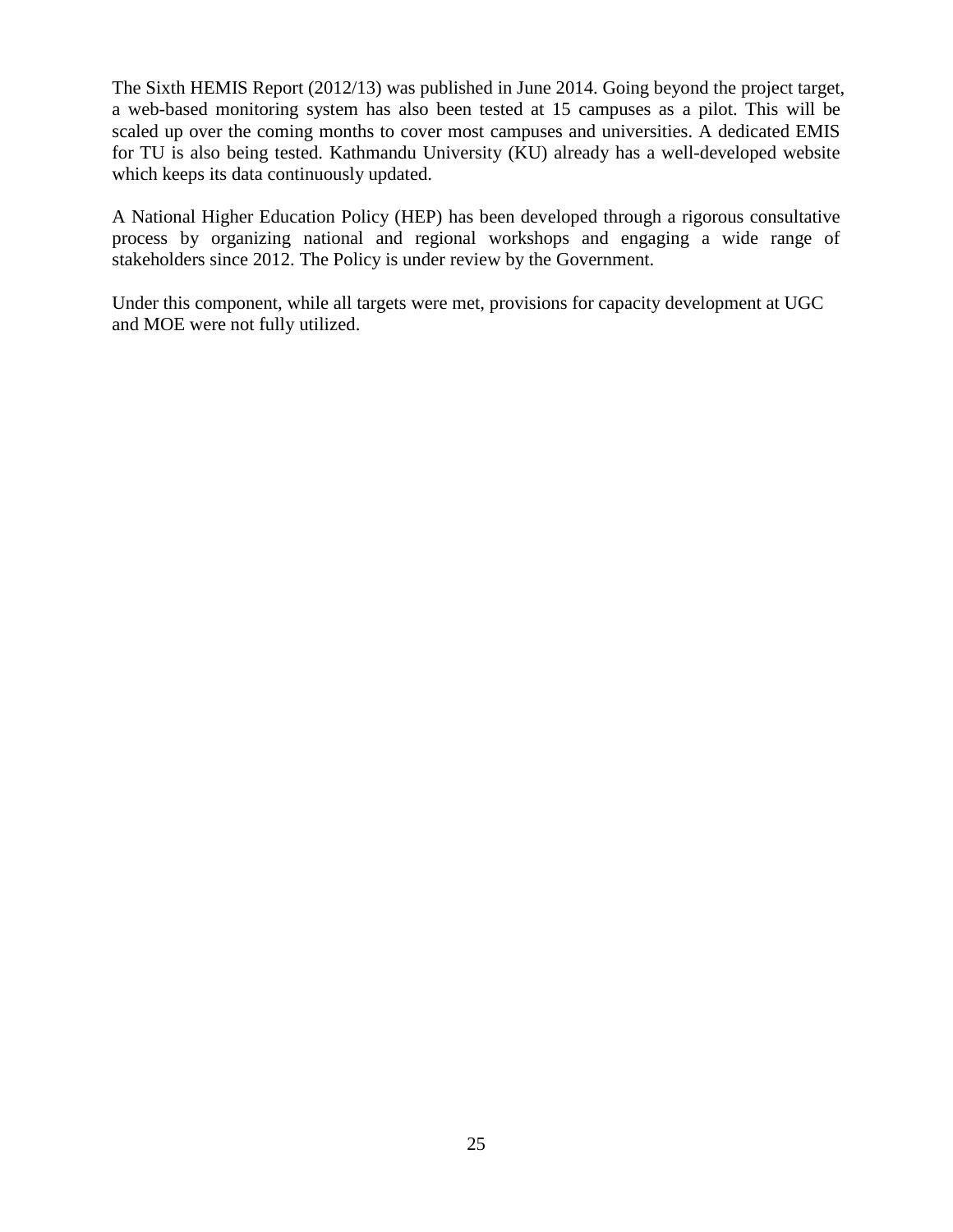#### **Table 2.1: Project Performance with Original Project Development Objective:**

The Project Development Objectives are: (a) enhanced quality and relevance of higher education and research through a set of incentives for promoting effective management and financial sustainability of academic institutions; and (b) improved access for academically qualified under-privileged students, including girls, *dalits* and educationally disadvantaged *janajati* to higher education through financial assistance and enhanced capacity of higher secondary schools.

| <b>Outcome Indicators</b>                          | <b>Baseline</b> | <b>Original Target</b> | Actual-at     | <b>Comment</b>                                              |
|----------------------------------------------------|-----------------|------------------------|---------------|-------------------------------------------------------------|
|                                                    |                 | - YR6                  | closing       |                                                             |
| Number of higher education institutions tracking   | $\mathbf{0}$    | 15                     | At least 50   | Campuses received performance grants for completing first   |
| employability of graduates                         |                 |                        |               | round of tracer studies of their graduates                  |
| Cost sharing rate of autonomous campuses/          | 15%             | 30%                    | More than 30% | Data being collected. In addition, most community campuses  |
| universities receiving support                     |                 |                        |               | share more than 50% of recurring costs                      |
| Share of graduates from under-privileged groups in |                 |                        |               |                                                             |
| the total number of graduates                      |                 |                        |               |                                                             |
| <b>Higher education</b><br>Girls                   | 23%             | 35%                    | 45.61%        | Reached 38.8% (target 26%) at MTR                           |
| Dalits                                             | 0.7%            | 3%                     | 16.69%        | Segregated data is not collected for Dalits and Janajatis - |
| Disadvantaged janajati                             | 3.2%            | 7%                     | (combined)    | combined enrollment has reached 16.69%                      |
|                                                    |                 |                        |               |                                                             |
| <b>Higher secondary education</b><br>Girls         | 34%             | 43%                    | 50%           | Reached 48% (target 37%) at MTR                             |
| Dalits                                             | 1%              | 5%                     | 7.02%         | Reached 4% (target 2%) at MTR                               |
| Disadvantaged janajati                             | 4%              | 8%                     | NA            | Segregated data is not collected for Janajatis              |
|                                                    |                 |                        |               |                                                             |
| <b>Results Indicators for Each Component</b>       |                 |                        |               |                                                             |
| <b>Component One:</b>                              |                 |                        |               |                                                             |
| Number of TU constituent campuses becoming         | None            | 6                      | 4             |                                                             |
| autonomous                                         |                 |                        |               |                                                             |
| Number of TU constituent campuses becoming         | 38              | 48                     | 49            |                                                             |
| decentralized                                      |                 |                        |               |                                                             |
| Number of universities entering into formula-based | None            | 3                      | 3             |                                                             |
| funding agreement                                  |                 |                        |               |                                                             |
| Number of community campuses getting project       | None            | 10                     | 89            |                                                             |
| support                                            |                 |                        |               |                                                             |
| <b>Component Two:</b>                              |                 |                        |               |                                                             |
| Number of students receiving financial assistance  |                 |                        |               |                                                             |
| from SFAFDB (disaggregated by gender, dalits and   |                 |                        |               |                                                             |
| disadvantaged janajati)                            |                 |                        |               |                                                             |
| Higher education                                   | None            | 3500                   | 7,192         |                                                             |
| Higher secondary education                         | None            | 4300                   | 7,391         |                                                             |
| <b>Component Three:</b>                            |                 |                        |               |                                                             |
| Enrollment in community higher secondary schools   | 48,000          | 68,000                 | 293,075       | Reached 138,000 at MTR.                                     |
| <b>Component Four:</b>                             |                 |                        |               |                                                             |
| Number of campuses/programs completing a cycle     | None            | 50                     | 12 accredited | Six more are at Peer Review stage; 60 campuses are          |
| of quality assurance                               |                 |                        |               | completing Self- Study Reports.                             |
| Publication of EMIS report                         | None            | Yes                    | Yes           | Six annual reports published                                |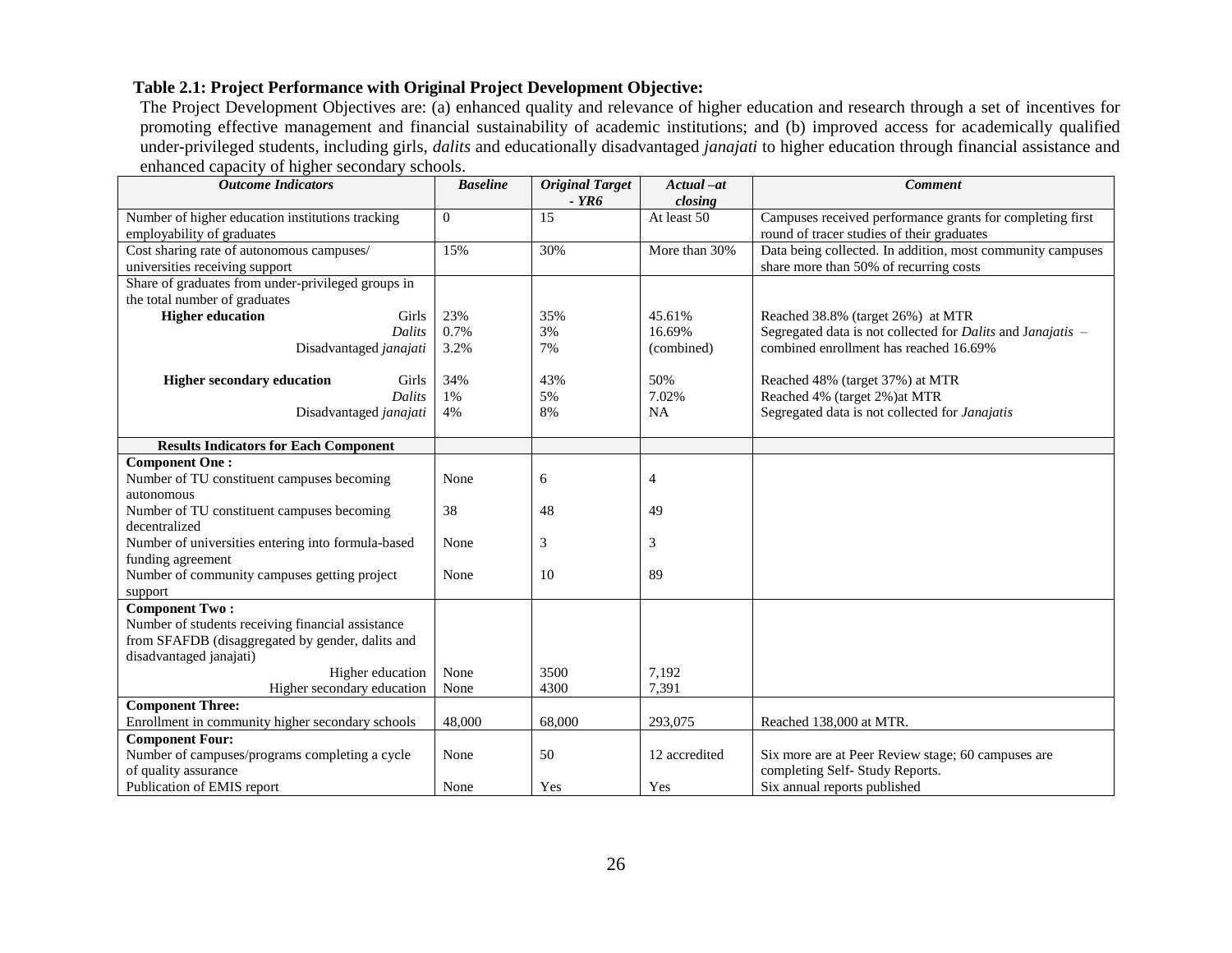# <span id="page-40-0"></span>**Annex 3. Economic and Financial Analysis**

This economic analysis presents a retrospective assessment of the benefits and costs associated with the Second Higher Education Project (SHEP) using realized data at the end of the Project. The main methodology used for the economic analysis included: (a) a cost-benefit analysis; and (b) a sensitivity analysis. Costs include direct and indirect costs- direct in terms of private costs (direct household outlays) and project costs and indirect cost in the form of foregone earnings (opportunity cost of continuing education). Benefits come from three sources: (i) increased access due to project interventions especially to economically disadvantaged students, including girls, resulting in increased number of graduates who earn higher wages (relative to noncompleters); (ii) better quality of learning outcomes resulting in higher wage-premium for all higher secondary and tertiary completers; and (iii) improved employability of graduates due to the enhanced quality and relevance as a result of project intervention.

SHEP implemented a wide range of demand and supply side interventions to improve quality, equity, efficiency and access for economically disadvantaged students through a set of systemic reforms and incentives to selected institutions.

The cost-benefit analysis uses the following set of actual *direct beneficiaries*:

- 1. The number of pro-poor stipend recipients at the higher secondary and tertiary levels selected annually from 2008 to 2012 (data source: SFAFDB reports)
- 2. Enrollments in participating higher secondary schools for the years 2010-2012 (data source: DOE and HSEB reports and publications)
- 3. Enrollments in participating campuses for years 2009-2013 (data source: UGC and TU-PIO)

Further, the CBA exercise makes the following underlying *assumptions*:

- 1. An average working life is of 35 years.
- 2. Annual wage increases are close to average annual increase in real growth in GDP for the last few years. (Data source: Economic Survey, various issues).
- 3. A discount rate of 10% is assumed to calculate net present value of project benefits (same as at appraisal, but 8% is also for sensitivity analysis, which reflects more accurate movement in real interest rate in the recent years).
- 4. Graduation rate at higher secondary and tertiary levels- 45% and 30% of those who registered for respective exams of that year, based on pass rate of 43% and 28% respectively. (Source: HSEB report and EMIS Report 2012/13 of UGC).
- 5. Probability of employment at higher secondary and tertiary levels 71% and78% respectively (NLSS 2010/11).
- 6. Prices are in 2010 real terms.
- 7. Quality premium is assumed to be 3.5% (also used 3% and 4% for sensitivity analysis).
- 8. Additional employment attributable to the Project is 3 percentage points, and they get the treatment wages.
- 9. Average annual household expenditure for higher secondary and tertiary levels- NPR 10,398 and NPR 13,914 respectively (NLSS 2010/11).
- 10. Average annual returns to graduates of higher secondary and tertiary levels- NPR 120,822 and NPR 184,789 respectively (NLSS 2010/11).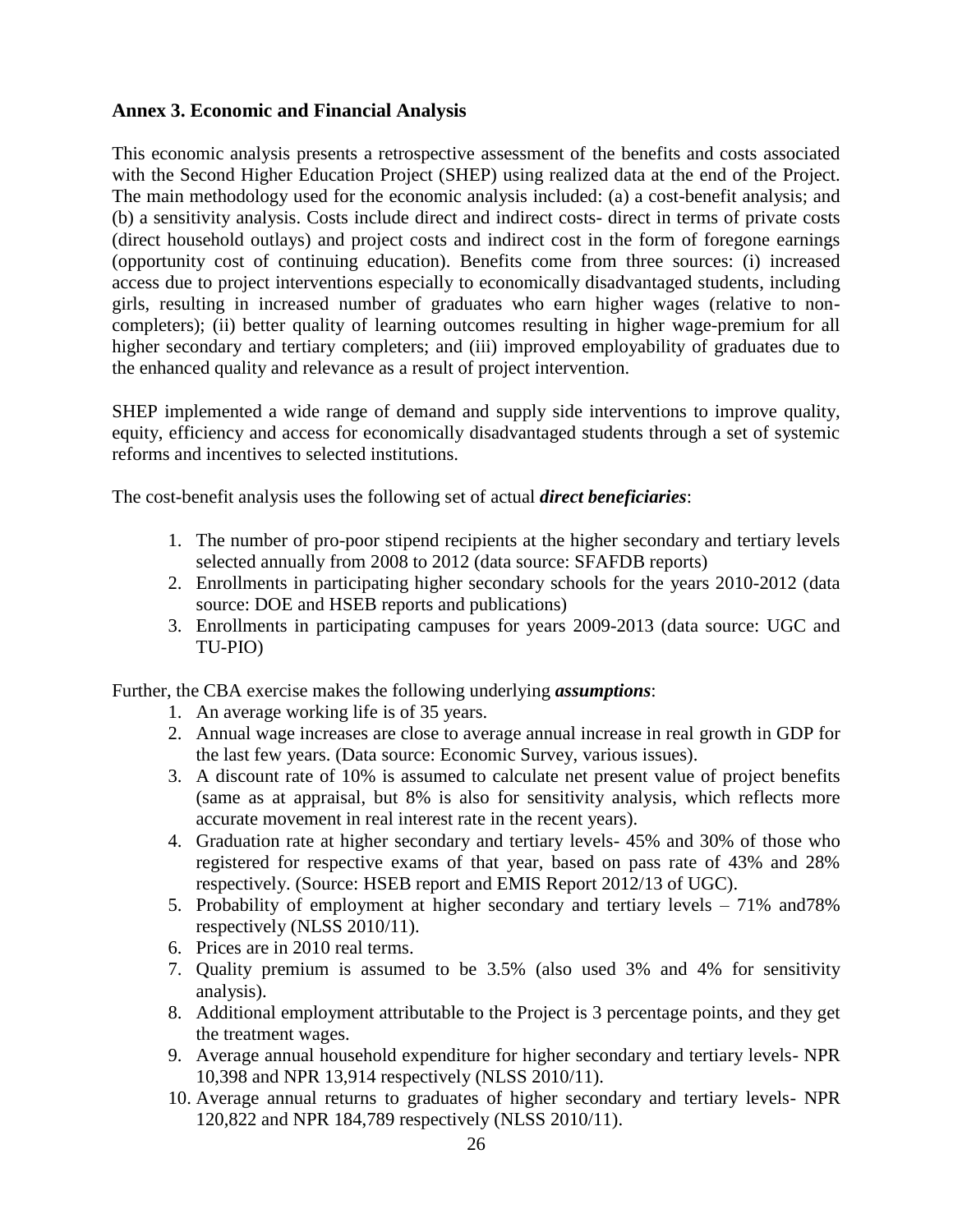Under the assumptions listed above and actual data on enrollments and completions, the estimated **IRR is 35%** and **NPV** of net economic benefits is about **US\$237 million** assuming 10% discount rate.

Table below presents a sensitivity analysis of IRR and NPV under different scenarios, allowing for varying quality premium and discount rate.

| <b>Quality Premium</b> | IRR  | NPV (US\$ mil) |               |  |
|------------------------|------|----------------|---------------|--|
|                        |      | at 8 %         | at 10 $%$     |  |
|                        |      | discount rate  | discount rate |  |
| Lower Case $(3%)$      | 12.9 | 47.6           | 20.6          |  |
| Base Case (3.5%)       | 35.1 | 367.0          | 237.2         |  |
| Higher Case (4%)       | 56.5 | 721.5          | 475.6         |  |

# **Table 3.1: Sensitivity analysis of IRR and NPV under multiple scenarios**

When the quality premium is 3.5% and discount rate is 10% (our base case scenario), the IRR is 35.1% and NPV is US\$237.2 million. As seen in the table above, actual IRR could vary anywhere between 12.9% and 56.5% and NPV between US\$20.6 and US\$721.5 million.

#### **Project ICR and Project Appraisal estimates**

At appraisal, the Net Present Value (NPV) was estimated at US\$284 million and Internal Rate of Return (IRR) at 11.8%, which are now estimated to be to US\$ 237.2 million and 35.1% respectively, with a 10% discount rate. Such a sharp increase in IRR is due to the fact that, at appraisal, only 135,000 students from the higher secondary level and 140,000 students from the tertiary level were assumed to benefit from the Project, whereas in fact, a total of more than 400,000 and 270,000 students benefitted directly, respectively from these two levels. On the other hand, there was an increase in the cost stream by US\$4.12 million due to appreciation of the SDR against the US Dollar. Moreover, ex-post data is used that are more accurate on both physical (enrollment) and financial aspects (actual data on costs, wage premiums, etc.) of the completed Project.

In terms of equity, enrollment from the bottom two consumption quintiles at higher secondary and tertiary levels reached from 3% and 0% to 4.8% and 3.7% respectively (NLSS II, 2003/04 and NLSS III 2010/11). Altogether 14,583 higher secondary and tertiary level students from the bottom two quintiles (some female beneficiaries also came from the third quintile due to positive discrimination) benefitted directly from stipends. Additionally, only community and constituent campuses were eligible for Project funds and since most poor students attend these types of campuses because of low fees, it can be inferred without doubt that the Project was pro-poor.

#### **Summary**

The above results, including the sensitivity analysis, with the IRR ranging from 12.9% to 56.5% and NPV of benefits ranging between US\$20.6 million and US\$721 million, clearly suggest that the SHEP has been a sound investment. However, since this Project has introduced many systemic reforms in the higher education sub-sector, for example the introduction of accreditation in the country; the initiation of a system of granting autonomy to campuses and promoting decentralization; enhancing a culture of research from the existing stage of infancy; introducing new market-relevant programs; initiation towards the establishment of a higher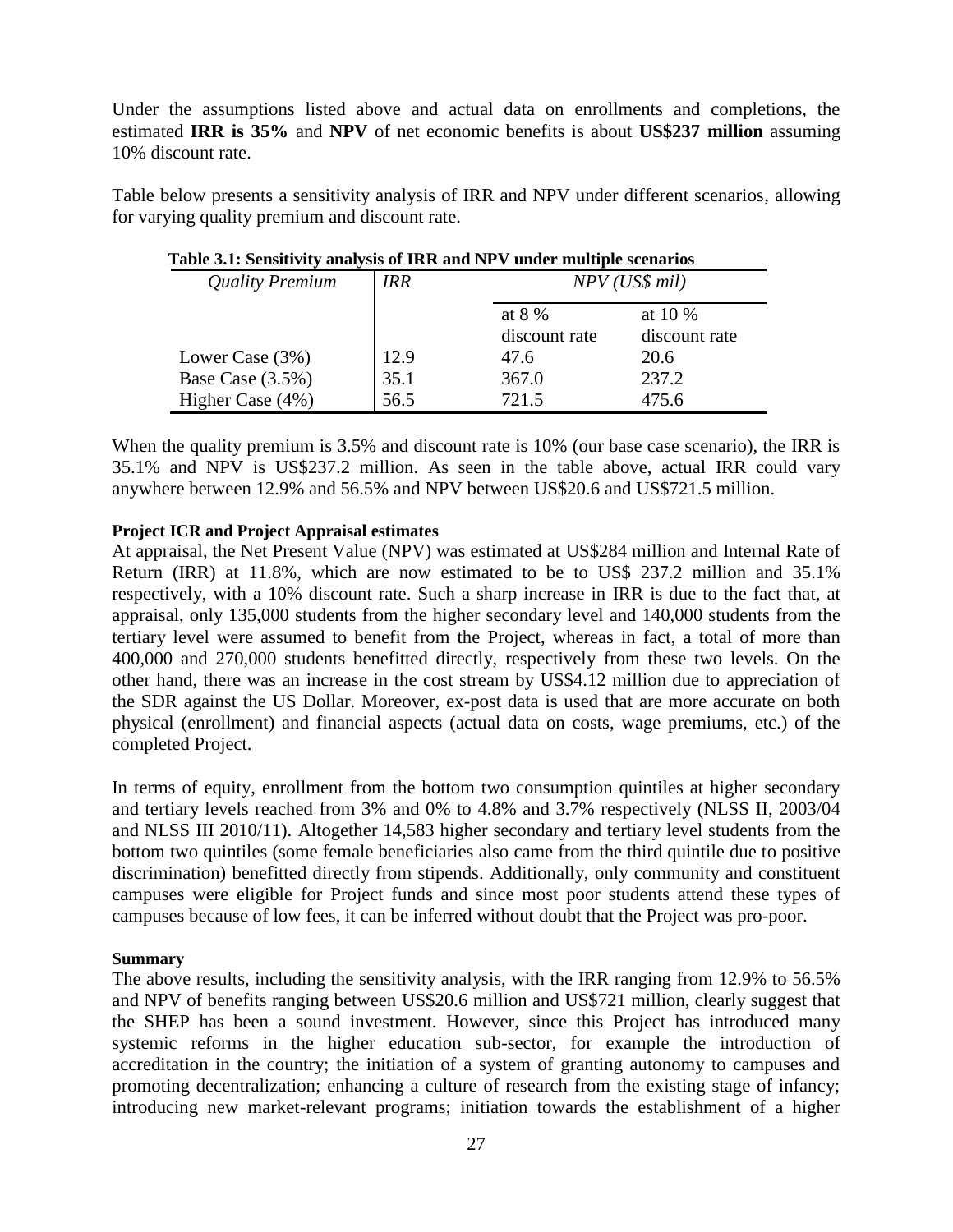education management information system; improvement in the adherence to an academic calendar; etc., whose monetary valuation is difficult, real benefits from the Project will accrue for many years to come. In fact, these are conservative lower-bound estimates, given that the analysis does not account for externality benefits arising from healthier, more educated and a more equitable/inclusive society. Also, it does not estimate additional benefits to those higher secondary level completers who would have gone on to complete even higher levels of education and receive higher wage-premiums. This analysis confirms that, overall, the financing of the Project has been *efficient* in terms of its cost and benefit evaluations.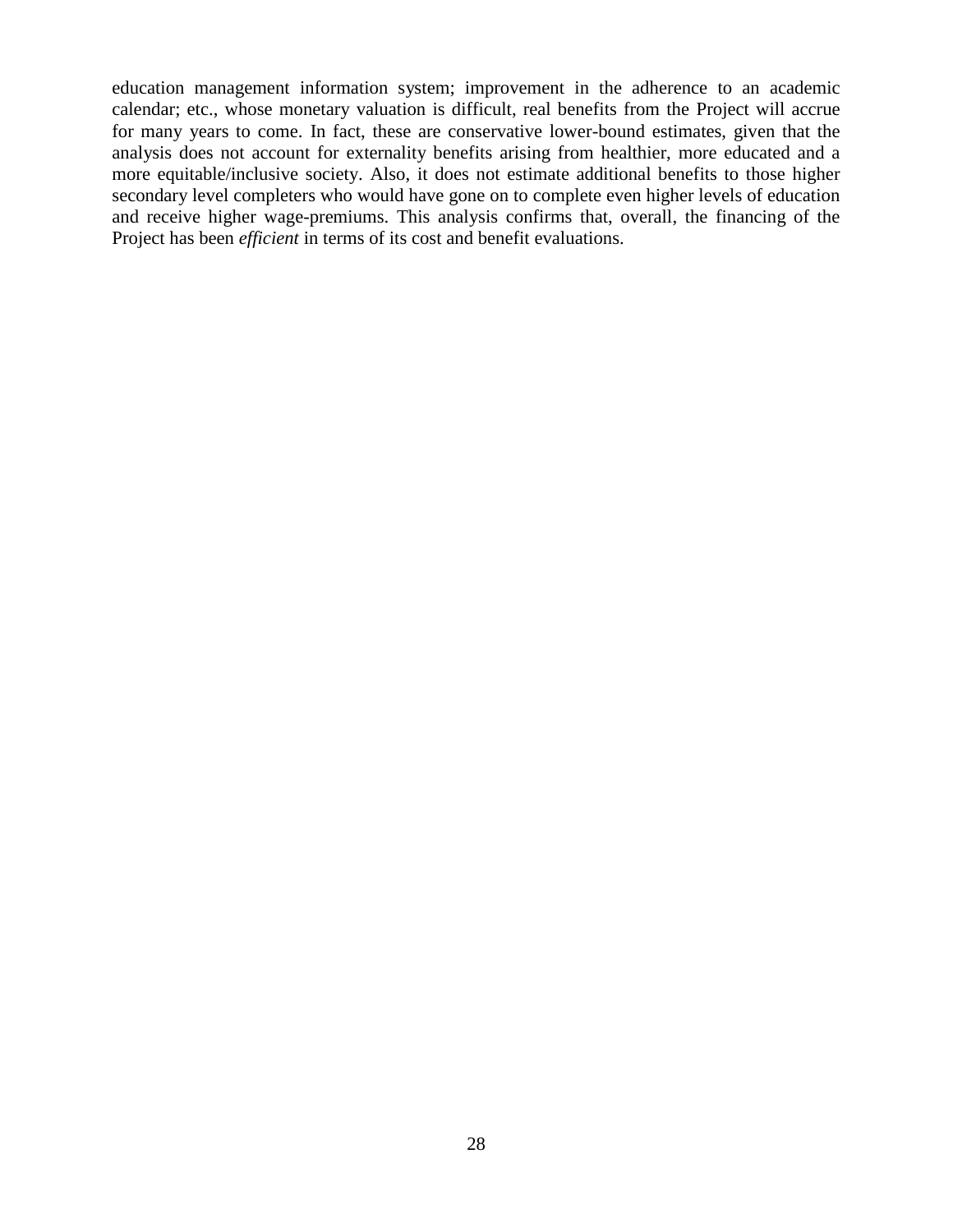| <b>Names</b>                   | <b>Title</b>                                                 | Unit                 | Responsibility/<br><b>Specialty</b>       |
|--------------------------------|--------------------------------------------------------------|----------------------|-------------------------------------------|
| Lending                        |                                                              |                      |                                           |
| Rajendra Dhoj Joshi            | Senior Education Specialist                                  | SASHD                | <b>Task Leader</b>                        |
| Mark LaPrairie                 | <b>Education Specialist</b>                                  | SASHD                | Internal Peer Reviewer                    |
| Julie-Anne Graitge             | Program Assistant                                            | <b>SASHD</b>         |                                           |
| Sushila Rai                    | Program Assistant                                            | <b>SASHD</b>         |                                           |
| Leopold Remi Sarr              | Economist                                                    |                      | <b>SASHD</b> Economist                    |
| Dilip Parajuli                 | <b>Extended Term Consultant</b>                              |                      | <b>SASHD</b> Economist                    |
| Hiroshi Saeki                  | <b>Extended Term Consultant</b>                              | <b>SASHD M&amp;E</b> |                                           |
| Alenoush Saroyan               | Consultant                                                   | <b>SASHD</b>         | Accreditation                             |
| <b>Jane Elizabeth Nicholls</b> | Consultant                                                   | SASHD                | Student Fin. Assist.                      |
| Chandra Shekar Jha             | Consultant                                                   |                      | <b>SASHD</b> Research Funding             |
| Dharma Vir Sharma              | Consultant,                                                  | SASHD                | Higher Secondary Edu.                     |
| John Fielden                   | Consultant                                                   |                      | <b>SASHD</b> Institutional Autonomy       |
| Purush Ratna Bajracharya       | Consultant                                                   |                      | <b>SASHD</b> Political Economy            |
| Mohan Prasad Aryal             | Consultant                                                   |                      | <b>SASHD</b> Education Specialist         |
| Padma Bahadur Khadka           | Consultant                                                   |                      | <b>SASHD</b> Means Testing                |
| Vinod Kumar Shrestha           | Consultant                                                   |                      | SASHD Institute 1 Accountability          |
| Kedar Lal Shrestha             | Consultant                                                   | SASHD                | Research                                  |
| Parthbeshwor Prasad Timilsina  | Consultant                                                   |                      | <b>SASHD</b> Decentralization             |
| Lumb Dhoj Mahat                | Consultant                                                   | SASHD                | Student Finan. Assist.                    |
| Tirth Raj Khaniya              | Consultant                                                   | SASHD                | Higher Secondary Edu.                     |
| Shiva Raj Lohani               | Consultant                                                   | <b>SASHD</b>         | Financial Analyst, EMIS<br>and Monitoring |
| Bharat Badadur Karki           | Consultant, Legal                                            | SASHD                | Student Finan. Assist.                    |
| Gopal Dhoj Shrestha            | Consultant, Legal                                            | SASHD                | <b>University Rules</b>                   |
| Manmohan Raj Kafle             | Consultant                                                   | SASHD                | Financial Management                      |
| Tapas Paul                     | <b>Environmental Specialist</b>                              | <b>SASES</b>         |                                           |
| Bigyan Pradhan                 | Senior Financial Management/<br><b>Operations Specialist</b> | <b>SARFM</b>         |                                           |
| Kiran Ranjan Baral             | Senior Procurement Specialist                                | <b>SASPR</b>         |                                           |
| Lynn Bennett                   | <b>Lead Social Development</b><br>Specialist                 | <b>SACNA</b>         |                                           |
| Deborah Bateman                | <b>Country Coordinator</b>                                   | <b>SACNA</b>         |                                           |
| Hiroko Imamura                 | Senior Counsel                                               | <b>LEGMS</b>         |                                           |
| Renee M. Desclaux              | Senior Finance Officer                                       | LOAG <sub>2</sub>    |                                           |
| William Saint                  | Peer Reviewer                                                |                      |                                           |
| Jamil Salmi                    | <b>Sector Manager</b>                                        | <b>HDNED</b>         | <b>QER Panel Member</b>                   |
| Soren Nellemann                | Sr. Education Specialist                                     |                      | <b>MNSHD OER Panel Chair</b>              |
| Keiko Miwa                     | Senior Education Specialist                                  | <b>ECSHD</b>         | Peer Reviewer                             |
| Rosita Maria van Meel          | Senior Education Specialist                                  | <b>ECSHD</b>         |                                           |
| Chingboon Lee                  | <b>Sector Leader</b>                                         | <b>LCSHD</b>         | <b>QER Panel Member</b>                   |
| <b>Emmanuel Skoufias</b>       | Senior Economist                                             | <b>LCSPP</b>         | <b>QER Panel Member</b>                   |

# <span id="page-43-0"></span>**Annex 4. Bank Lending and Implementation Support/Supervision Processes (a) Task Team members**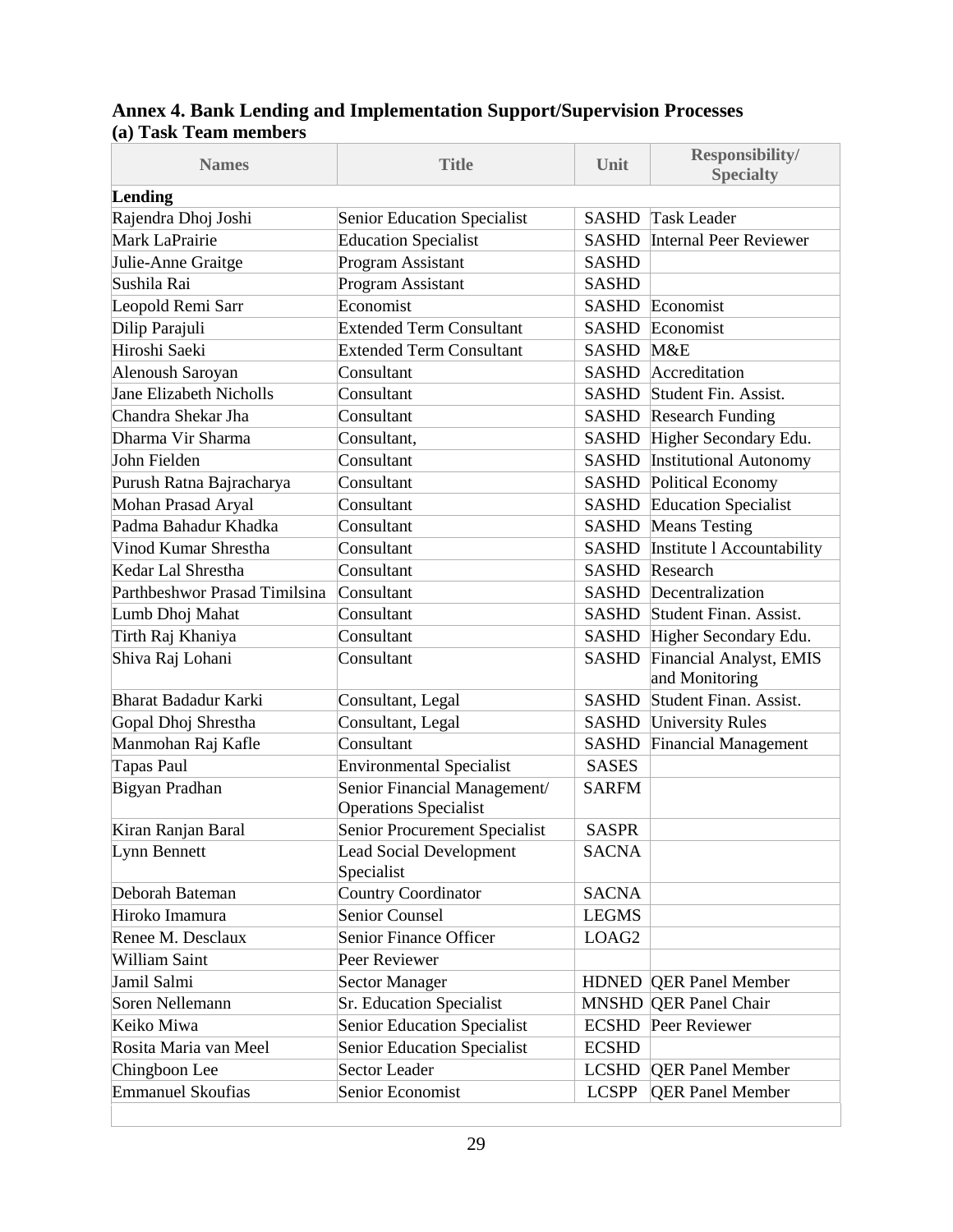# **Supervision/ICR**

| Mohan Prasad Aryal         | <b>Operations Officer</b>                    | <b>SASED</b> | <b>Task Leader (since</b><br>June 2012) |
|----------------------------|----------------------------------------------|--------------|-----------------------------------------|
| Purush Ratna Bajracharya   | Consultant                                   | <b>SASED</b> |                                         |
| Kiran R. Baral             | Senior Procurement Officer                   | <b>SARPS</b> |                                         |
| Uddhav Kumar Bhandari      | Economist                                    | <b>SASED</b> |                                         |
| Khagendra Prasad Bhattarai | Consultant                                   | <b>SASED</b> |                                         |
| Drona Raj Ghimire          | <b>Environmental Specialist</b>              | <b>SASDI</b> |                                         |
| Julie-Anne M. Graitge      | Program Assistant                            | <b>SASHD</b> |                                         |
| Sangeeta Goel              | Senior Economist                             | <b>SASED</b> |                                         |
| Rajendra Dhoj Joshi        | Senior Education Specialist                  | <b>SASHD</b> | Task Leader (till Feb<br>2010)          |
| Padma Bahadur Khadka       | Consultant                                   | <b>SASED</b> |                                         |
| Nagendra Nakarmi           | Senior Program Assistant                     | <b>SARFM</b> |                                         |
| Dilip Parajuli             | Senior Economist                             | <b>SASED</b> |                                         |
| Bigyan B. Pradhan          | Senior Financial Management<br>Specialist    | <b>SACNP</b> |                                         |
| Sushila Rai                | Program Assistant                            | <b>SASHD</b> |                                         |
| Hiroshi Saeki              | <b>Operations Officer</b>                    | <b>SASED</b> |                                         |
| Leopold Remi Sarr          | Senior Economist                             | <b>SASED</b> |                                         |
| Neena Shrestha             | <b>Procurement Assistant</b>                 | <b>SARPS</b> |                                         |
| Shashi Kant Shrivastava    | Consultant, Higher Education &<br>Operations |              | <b>SASED</b> ICR team Leader            |
| Venkatesh Sundararaman     | Senior Economist                             | <b>LCSHE</b> | <b>TTL (March 2010 -</b><br>May 2012)   |
| Jayakrishna Upadhyay       | Junior Professional Associate                | <b>SASED</b> |                                         |
| (b) Staff Time and Cost    |                                              |              |                                         |

# **Stage of Project Cycle Staff Time and Cost (Bank Budget Only) No. of staff weeks USD Thousands (including travel and consultant costs) Lending** FY05 138.04 FY06 145.50 FY07 62.32 **FY08** 1.06 **Total: 346.92 Supervision/ICR** FY07 16.18 **FY08** 83.93 FY09 93.66 **FY10** 115.37 **FY11** 125.42 FY12 120.09 FY13 55.52 **FY14** 81.47 **Total: 591.64**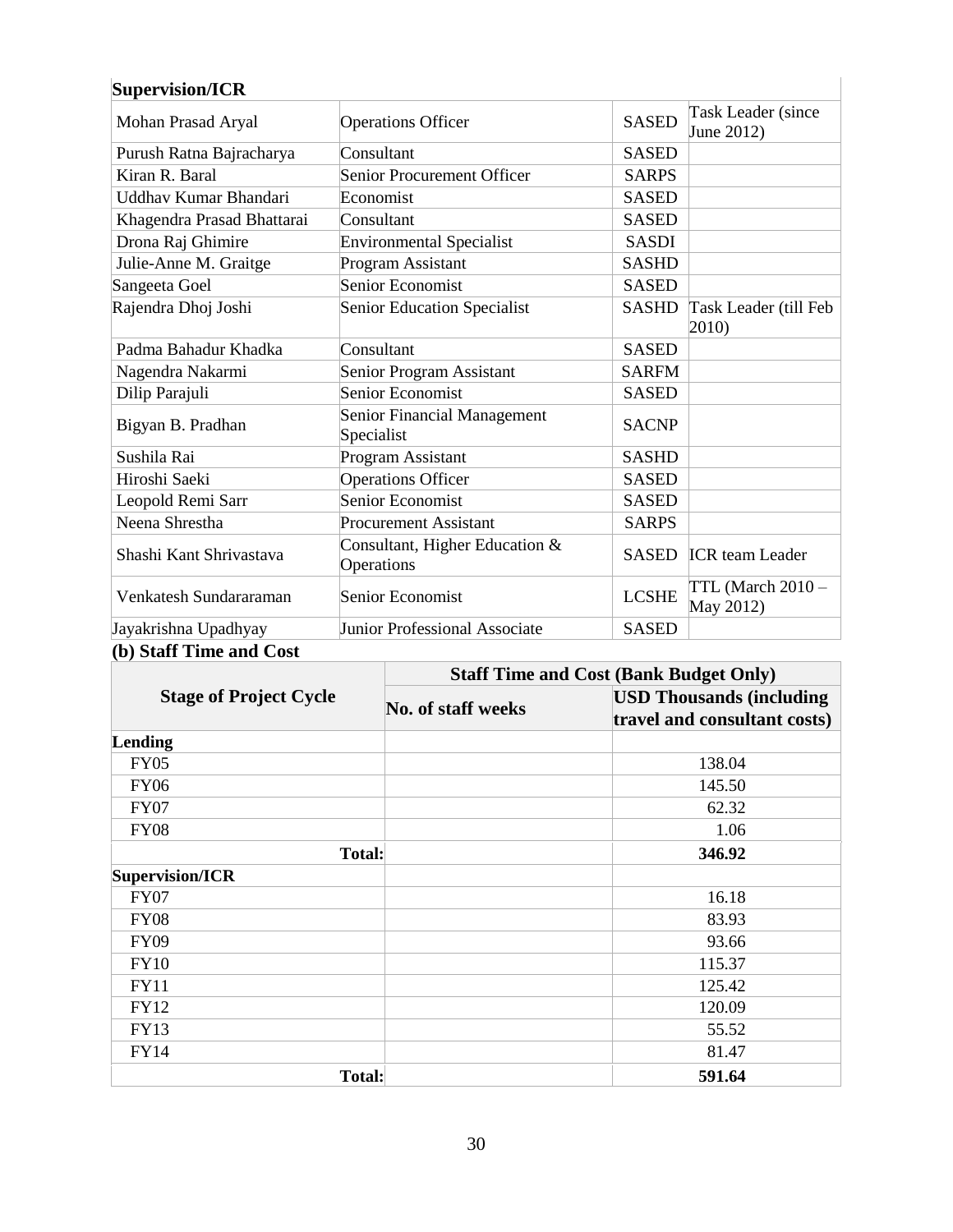# <span id="page-45-0"></span>**Annex 5. Beneficiary Survey Results**

No formal surveys or workshop were conducted for this core ICR. During the ICR mission, students, teachers and management of institutions visited appreciated the much needed support provided under the Project for improvement in the infrastructure. Accredited institutions were proud to show significant changes as a result of self-assessment and guidance provided by the Peer Review Teams. Students expressed an urgent need for major higher education reforms in general and on examination reforms and academic calendar in particular. Poor students, especially females supported through scholarships, were grateful for the support and wanted the scheme to be continued and expanded in the years to come. Teachers were looking for greater support for research and new programs. Campus management would like more autonomy and quicker response from university management. Due to the significant demand, many affiliated campuses want to start Science and Technology programs and market oriented programs. All implementing agencies wanted simpler procedures, further capacity building, and regular and adequate fund flow from the Government. The Project supported a number of impact studies by independent consultants during December 2013- April 2014. These studies included visits to a sample of participating institutions, and discussions with beneficiaries and stake-holders. Following is a summary of these impact studies.

#### **Summary of the Impact Studies** (extracted from Final Mission Aide- Memoire, June 2014):

**Reform Grants:** The reform grants made available as incentive, performance and matching grants have had the most visible output in the creation and consolidation of physical facilities, library, communication and computing facilities, and teaching media. Higher Education Institutions (HEIs) are now working with strategic plans of development and management of educational programs, faculty, and facilities. The level of performance grants received directly reflects quantified achievements in the areas of QAA cycle and tracer study completion. The other areas are annual increment in performance indicators, e.g., applications per student place, enrollment expansion, student employment within six months, cost sharing rate, pass rate, new programs, publication of research, gender parity index and percentage of disadvantaged students. Some or all of these indicators have brought positive impact. Utilization of matching grants shows that the campuses are able to raise significant level of resources, and continued support of student and local community can be expected. Reform Grants have helped to reach a common understanding among the government officials, UGC and academia that funding to academic institutions should be formula-based and linked to performance.

**Decentralization:** Decentralization has shown positive results in quality and efficiency in education and a very high level of cost recovery on some campuses, while at others a marginal increase in mobilization of resources. A highly competitive admissions process and an increased enrollment of students have also been observed. In some institutions that are decentralized, however, the same kind of positivity is not apparent. It has been their experience that they could not make gains with decentralization due to the lack of support and pro-activity of TU central management, particularly in matters of utilization of local resources and hiring of competent Human Resources. Based on this feedback from the impact study, TU officials are taking corrective measures to promote decentralization.

**Autonomy:** Four constituent campuses of TU gained autonomous status under SHEP. The single most important achievement of SHEP support to autonomy has been the erasure of the state of suspicion projected by some interest groups among students, faculty and their political units that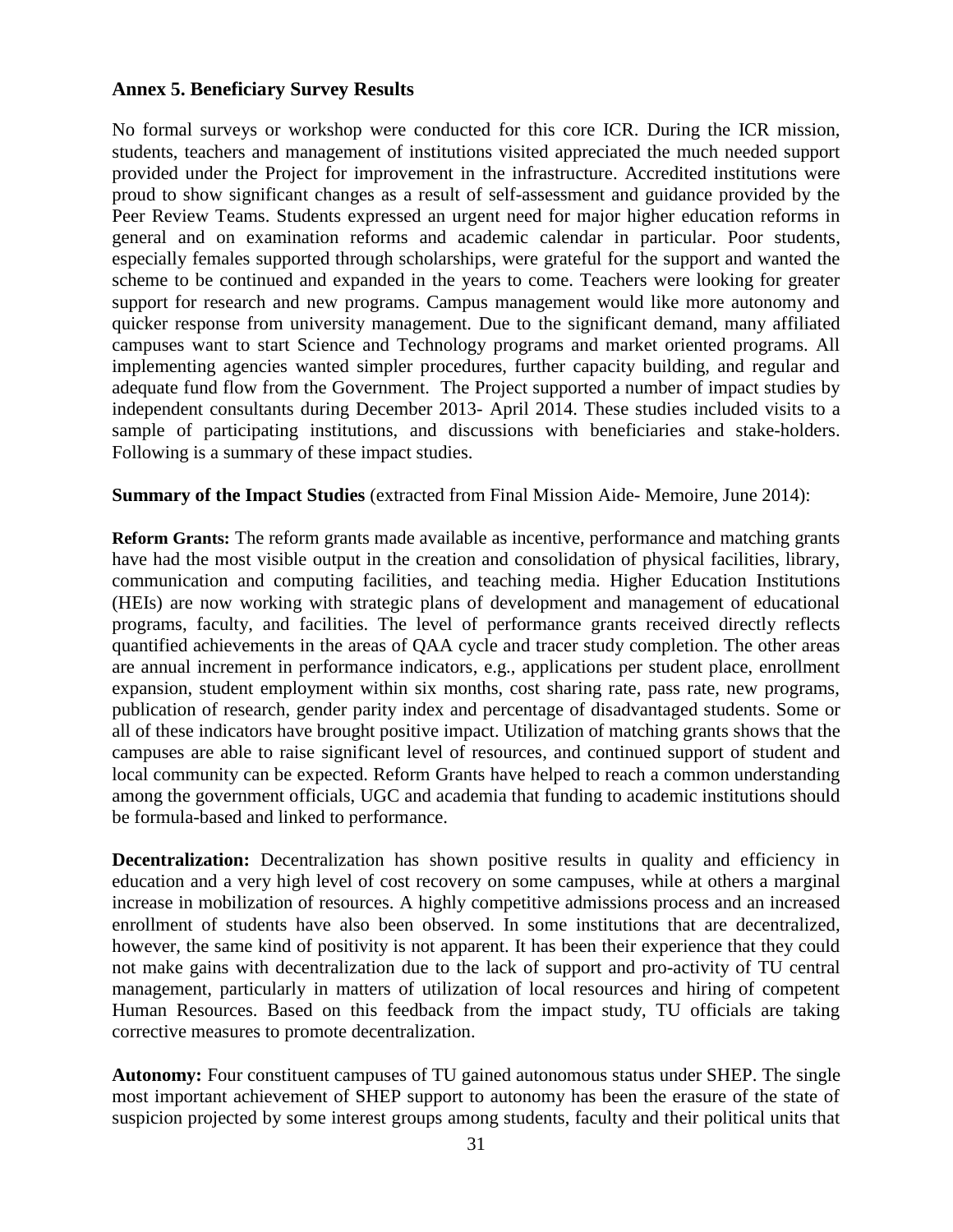autonomy was an indirect move towards privatization. The key impact of autonomy has been in generating vision, energy and commitment in the faculty and management of the campuses. Motivation and participation of local stakeholders in planning, management, development, and improved ownership in the institution building are other positive dimensions. Significant gains were made in local resource mobilization and greater allocation of resources for faculty development. Autonomy has brought greater confidence in designing and introducing new academic programs of high relevance to the local economy.

**New Programs:** Twenty-eight new programs were introduced at TU with innovative contents and enhanced relevance to the market and the economy. HEIs have successfully set and applied admission criteria, fixed the maximum number of students in a class, and set fees at levels of high cost recovery along with fee waivers for poor and meritorious students. The major impact of the new programs has been the development of a heightened sense of confidence, academic authority and capability of the HEIs in designing, offering and delivering new programs with interdisciplinary content.

**Research Grant:** The research grant aimed at improving the quality and relevance of education through availing research grants, methodology training, industry-academia dialogue and setting up of research management infrastructure. It supported the research of over 700 students, leading to masters' and doctoral degrees and faculty and institutional research projects on a competitive basis. The achievements have been significant in terms of the number of research projects supported and research management cells set up. This has resulted in publications of recognizable quality. A clear research environment and practice is evidently building up in many HEIs. The injection of freshly qualified M. Phil. and Ph. D. faculty created by the research support has also brought vigor to the teaching process. Effective monitoring of research quality and stronger prioritization for research projects relevant to national development, local industry and employers would heighten the impacts.

**Pro-poor Targeted Scholarship: The** Student Financial Assistance Scheme (SFAS) sought inclusion of disadvantaged groups in higher education through financial assistance using a propoor targeting method. A perception survey showed that parents of poor students are encouraged by the provision of financial assistance to send their children for studies in higher secondary and higher education levels. Only a small portion of students have been from the Science subject area (8.18% at higher secondary and 2.99% at higher education levels). Revision of priority targeting to support students in Science subject area is recommended. It is evident that the scholarships have improved based student attendance and performance and reduced dropout rate. Beneficiaries have strongly recommended continuity of the scheme clearly indicating its effectiveness.

**Accreditation:** The project support for Quality Assurance and Accreditation has resulted in the acceptance of the academic community that QAA is essential to quality higher education. This has brought about visible positive changes in attitude and accountability and in the teaching learning and research environment. Although only 12 HEIs have been accredited and the process has been slow, the emerging trends of impact have been observed in the wider academic community covering over 100 institutions which have applied for accreditation. Intermediate visible outcomes have been: a broader vision of academic development; improvement of physical facilities; teaching, research, and use of multi-media. A heightened sense of motivation and commitment to t quality education among the stakeholders is also noted. The peer review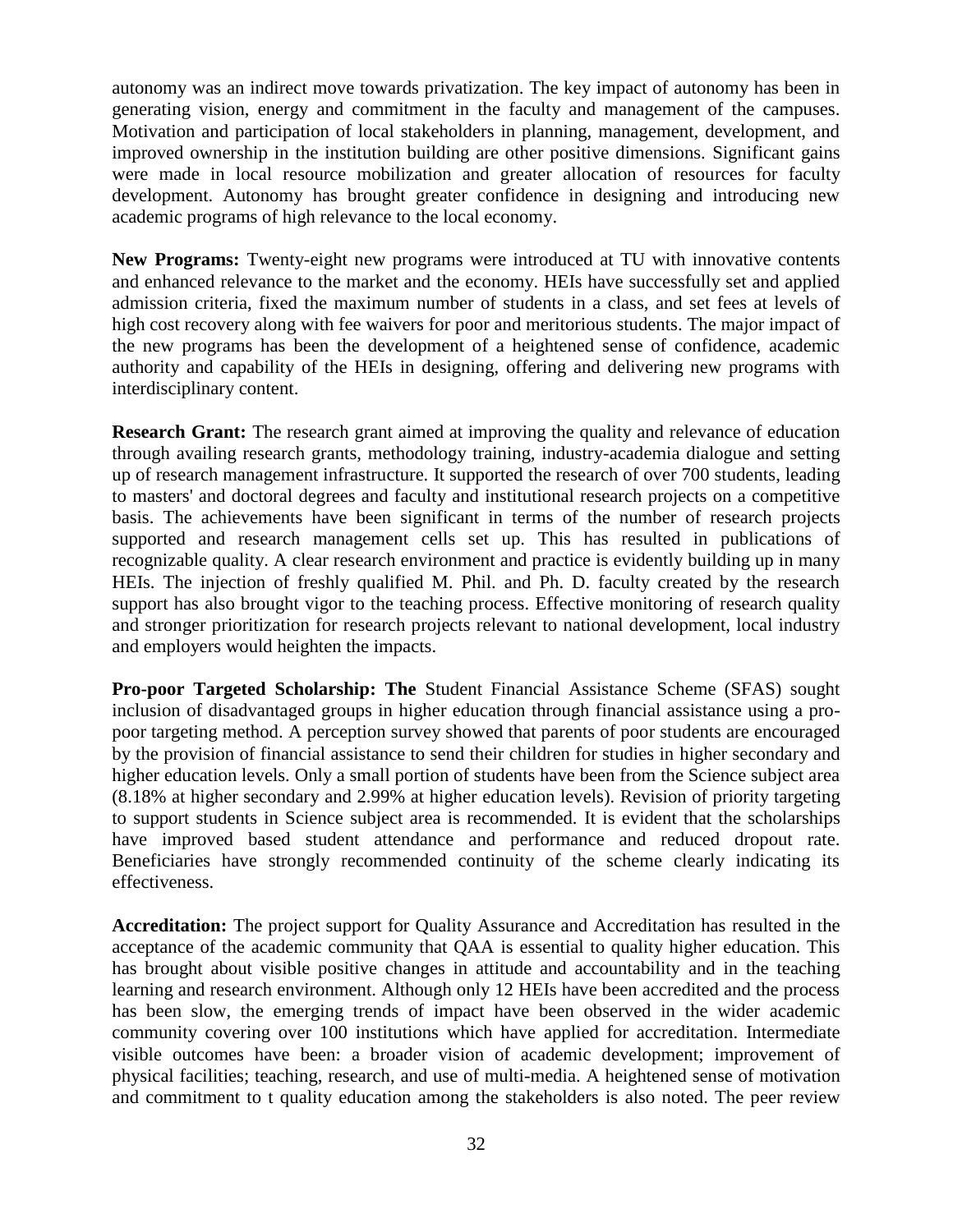process with participation of international experts has significantly contributed towards these outcomes.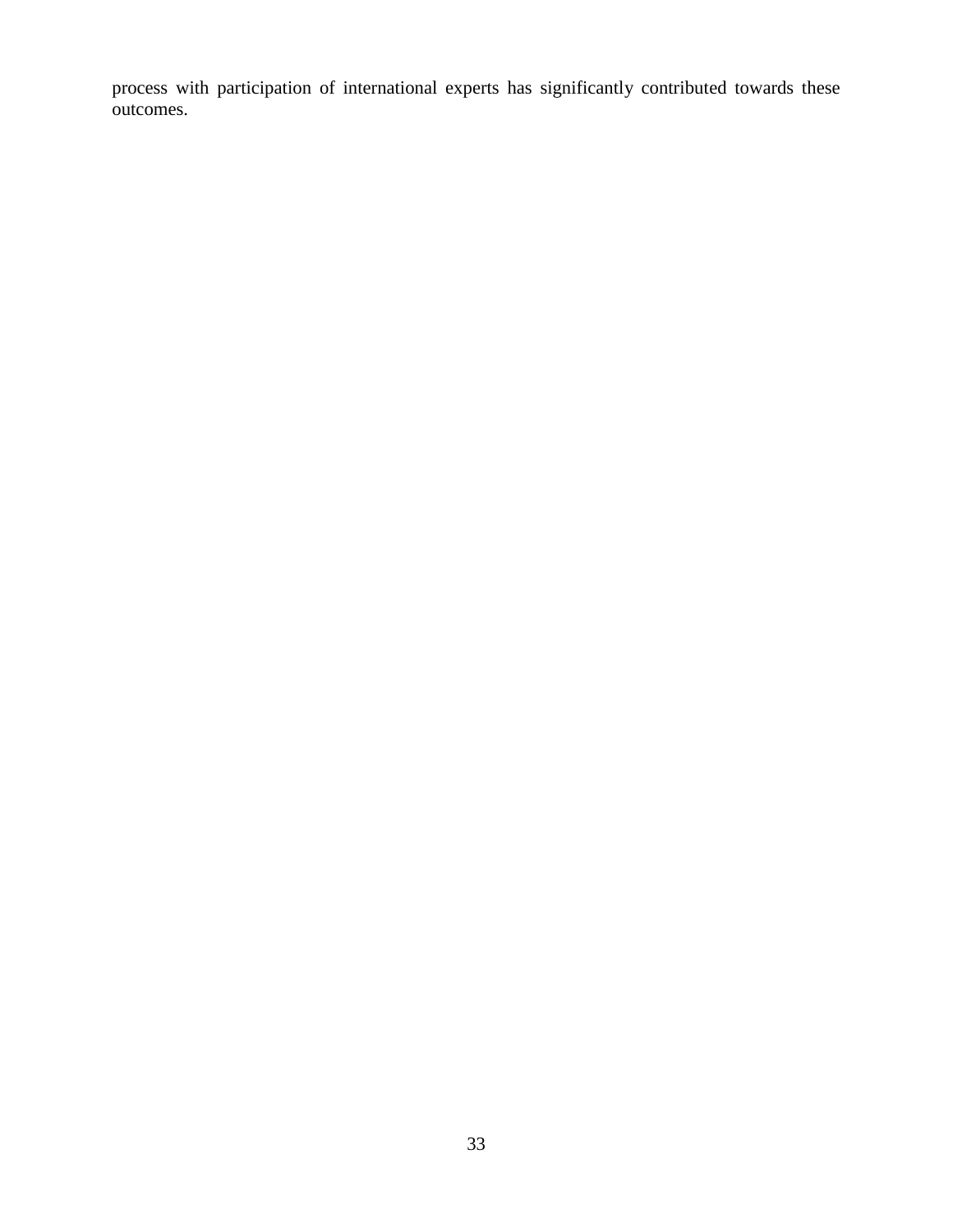# <span id="page-48-0"></span>**Annex 6. Stakeholder Workshop Report and Results**

*(if any)*

No formal stakeholder workshop was conducted as part of this core ICR.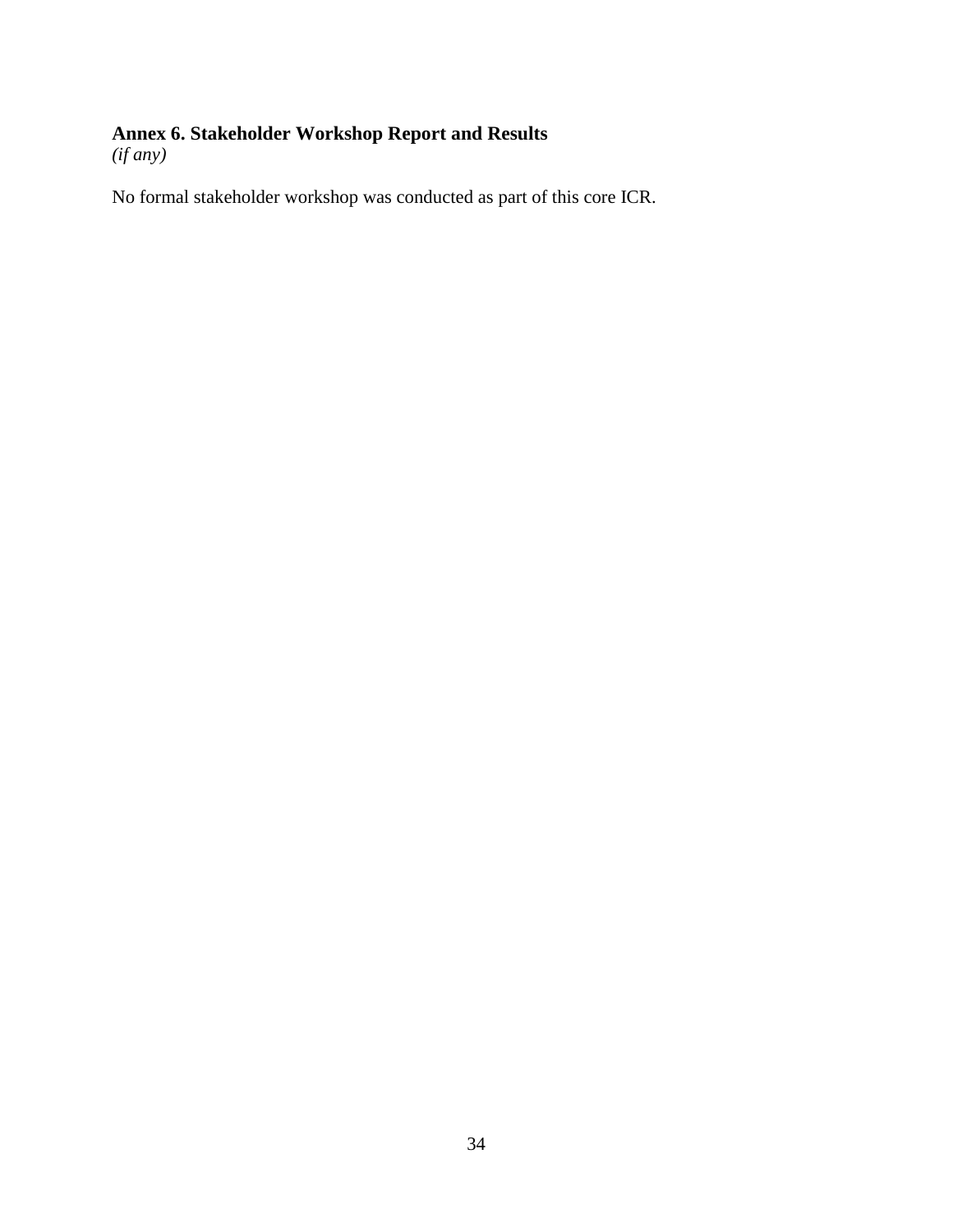# <span id="page-49-0"></span>**Annex 7. Borrower's Implementation Completion Report**



# *Assessment of the Operation's Objective, Design, and Implementation*

The SHEP, which started in July 2007, was successfully completed in June 2014. The Project scheduled to close on January 15, 2014 was extended to June 30, 2014.

The MTR carried out in 2010, suggested Project restructuring in view of the difficulties faced at the initial phase of implementation. The Project disbursement was only 28% by the end of 2009, and the educational system continued to be overwhelmed by the then political quagmire in the country that even threatened the reform initiatives. The Project restructuring, which came into effect in March 2011, included adjustment in the PDOs and targets, and funds reallocations across the Categories. TU Central Office was given full responsibility for implementing and monitoring whole of the TU sub-component covering TU Central Office as well as its constituent campuses through the TU Project Implementation Office (PIO). The changes made the PDOs more explicit and specific. The targets were strategically set to refresh aspirations and motivation, and at the same time challenging to achieve.

# *Objectives*

The revised objectives of the Project were:

- a) enhanced quality, efficiency and relevance of higher education through a set of systemic reforms, and incentives to selected institutions; and
- b) improved access for academically qualified students from disadvantaged groups in (i) higher education and (ii) higher secondary education.

The first objective supported national development needs through reforms in higher education aimed at developing exemplary higher education institutions. The second objective addressed the equity and inclusion aspects with a view to facilitate social transformation.

#### *Project Components and Implementation Arrangements*

The project has the following four components: 1. Reform Grants; 2. Student Financial Assistance; 3. Higher Secondary Education; and 4. Strengthening System Capacity. While the UGC had overall responsibility for project implementation, the SFAFDB, DOE and UGC were specifically responsible for implementation of components 2, 3 and 4 respectively. Component 1 was further divided into three subcomponents: UGC Reform Grants; Advancing Research in Higher Education; and Tribhuvan University (TU) Reform Grants. While UGC implemented the first two sub-components, the third was implemented by TU.

The project implementation was guided by the Project Appraisal Document (PAD), Financing Agreement (FA), UGC Operational and Financial Management Guidelines (OFMG), DOE Guidelines for Higher Secondary Education Component, Student Financial Assistance Guideline, Research Funding Guidelines, and Quality Assurance and Accreditation (QAA) Guidelines. The PAD contained detailed description of operational aspects of the Project including implementation framework, progress monitoring, formula for funding and guidelines for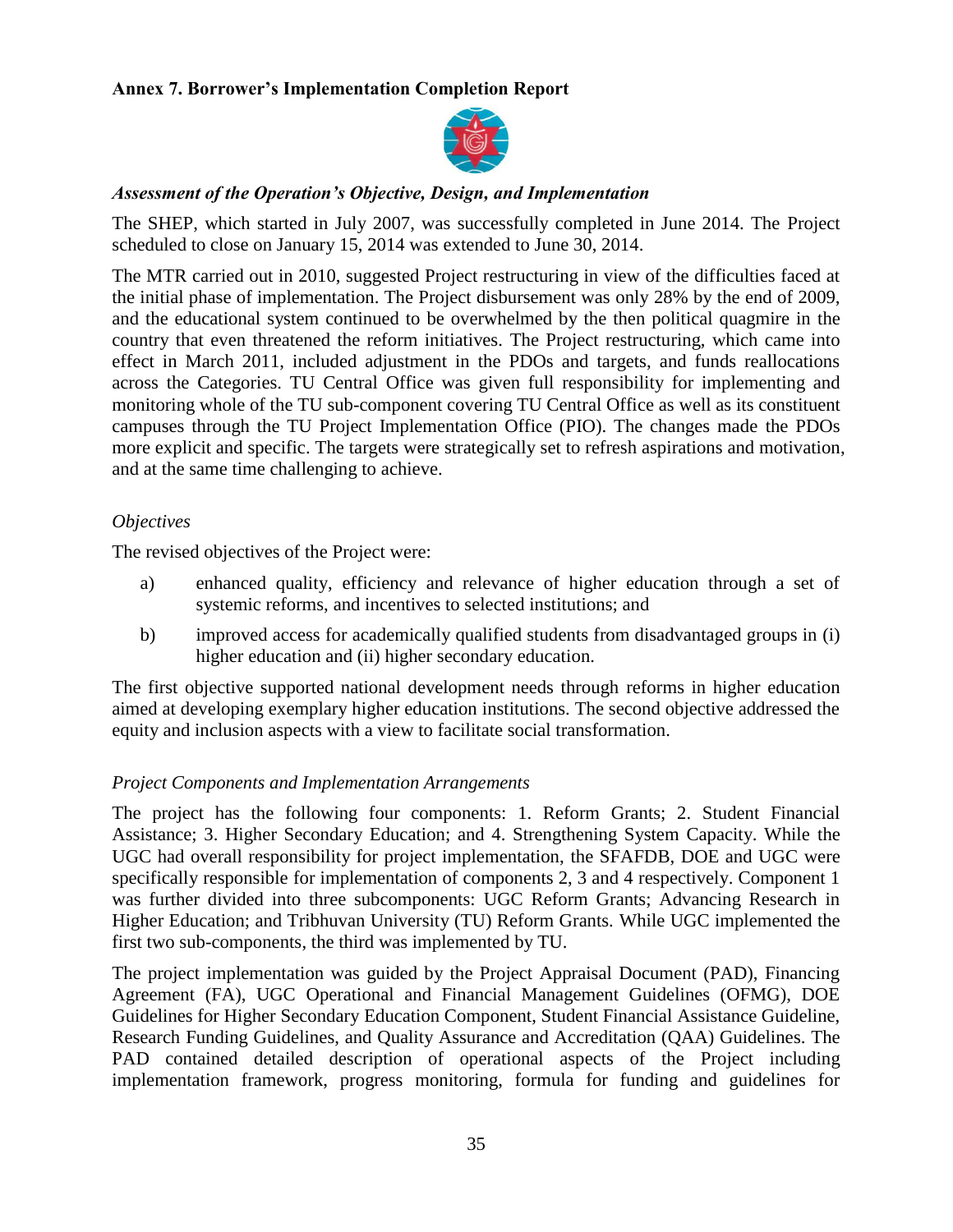disbursement with quantifiable indicators, and schemes for verification. This arrangement helped track the project implementation.

# **Assessment of the Outcomes of Operation Against the Agreed Objectives**

The Project implementation progressed with major reform initiatives including establishment of the SFAFDB through a formation order of the Cabinet, and a structural change at the UGC with the establishment of the Research Council and the Quality Assurance and Accreditation (QAA) Committee supported by the Research Division and QAA Division respectively serving as their secretariat. In addition, a Reform Unit and an EMIS Section were also established at the UGC. The TU Rules for operation of autonomous constituent campuses and institutes (2006) were revised in 2011 on the basis of the experience and feedback from the initial implementation.

The project implementation has brought encouraging achievements in terms of the key project indicators: i) number of accredited institutions reached 12 starting from 0, against the target of 6; ii) the number of students enrolled into science, technology, management, and other employment/economic development focused programs increased from the baseline value of 34.6% to 38.4%; iii) the share of girls enrolled increased from 42.9% to 47.4% in the participating HEIs surpassing the target of 44%; and iv) the share of disadvantaged groups in the total higher education enrollment increased from 12.8% to over 16.6%. Pass rates at Bachelors level and Masters level, however remained below the targets of 36% and 26% respectively. The low achievement in improving the pass percentages relates to many aspects not covered by the scope of the project activities. Despite many efforts, TU was unable to reform the examination system and to enforce academic calendar fully.

In terms of the physical progress, as well as financial disbursement, the project implementation was a very good success: all of Project activities under the components 1, 2, 3 and 4 were completed, and 99.7% of the total budget available for the Project has been disbursed.

Studies were commissioned through independent experts to assess the impact of various components, subcomponents and programs. The studies included Higher Secondary Education, Student Financial Assistance, Reform Grants, Research Funding, QAA, Institutional Autonomy and Decentralization, TU Examination Reform, and Market Oriented New Programs. These studies provided critical understanding regarding the implementation of these activities, their effectiveness, and the implications for further higher education reforms.

A brief account of achievements of SHEP implementation by component is presented below.

# **Component 1: Reform Grants**

#### *Autonomy Institutionalized*

Four TU constituent campuses have attained the status of autonomy against the target of three. These included Mahendra Ratna Multiple Campus, Ilam (2009), Central Technology Campus, Dharan (2012); Mahendra Ratna Campus, Kathmandu (2013) and Ayurveda Campus, Kirtipur (2013). TU had adopted Autonomy Rules in (2006). These four autonomous campuses, in accordance with the Autonomy Rules, have formed Boards of Governors to take the responsibilities and the authorities. They have prepared strategic development plans and mobilized internal resources for the implementation of the plans. They now receive grants earmarked by UGC through TU.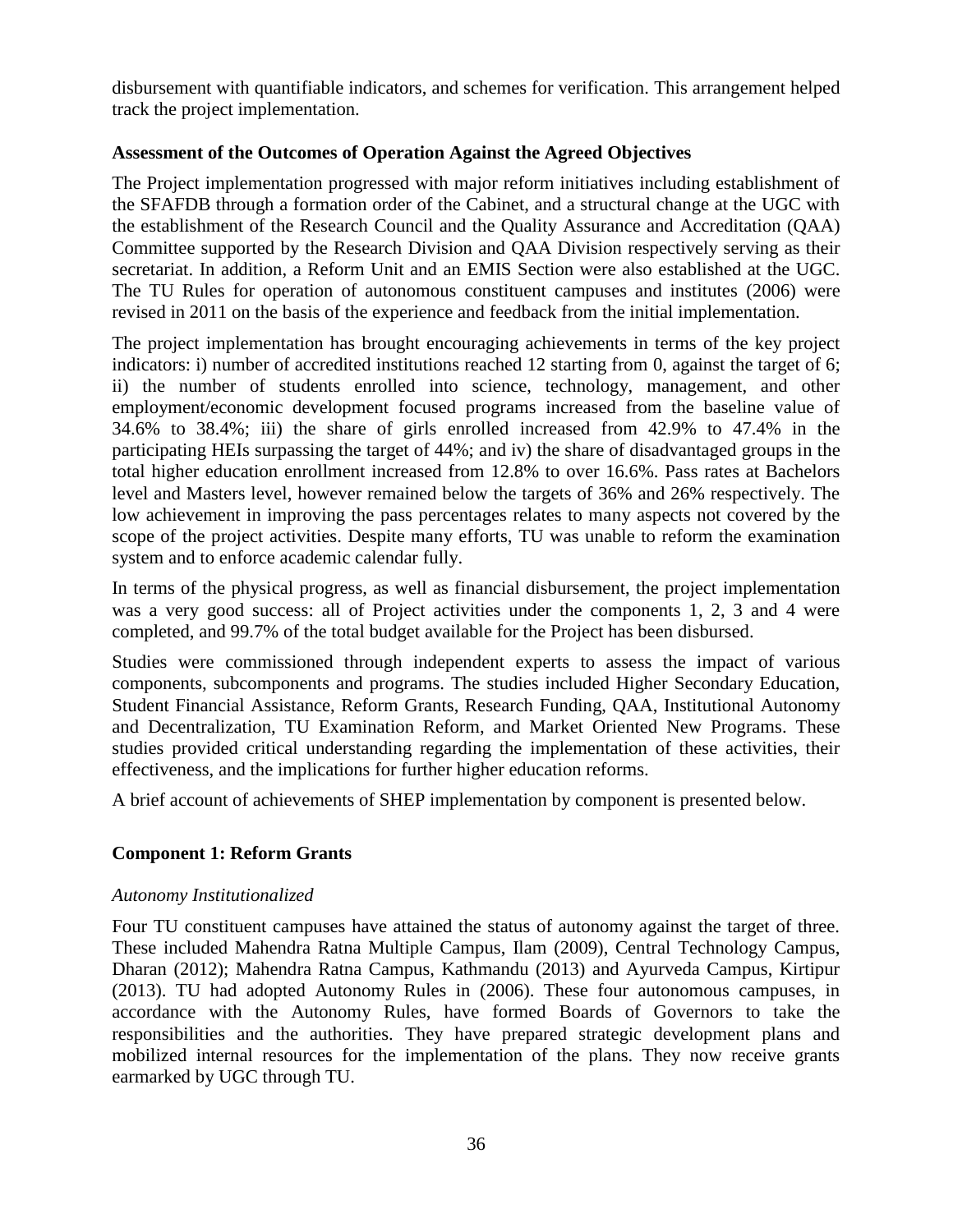SHEP had supported interested TU campuses to conduct institutional self-analysis identifying strengths, weaknesses, and challenges of attaining institutional autonomy. This helped ten additional TU constituent campuses become decentralized, moving towards attaining full autonomy.

### *Formula-Based Funding for Universities*

 $\overline{a}$ 

Agreeing to Formula-Based funding was the main basis for participation of KU, Pokhara University and Purbaanchal University in the SHEP Reform Grants. Accordingly, regular GON grants to these universities have been determined on the basis of an agreed formula since 2011. In the case of KU the formula-based funding is currently applicable to Masters level programs only whereas for other two universities it is applicable to both Masters and Bachelors level programs. The proposed Higher Education Policy Framework recommends adoption of formulabased funding for public grants to all universities, autonomous campuses and community managed campuses.

# *Strategic Planning and Compliance with Rules And Regulations*

All 123 HEIs participating in the SHEP reform grants prepared their five-year strategic plans, which was a prerequisite for accessing these grants. For the first time in the history of higher education such a significant number of HEIs have prepared strategic plans with participation of stakeholders. They also prepared procurement plans for the implementation of strategic plans complying with the Procurement Act and Regulations of the country as well as the World Bank Procurement Guidelines. These institutions reviewed their procurement plans annually.

### *Matching Grants for Resource Mobilization and Sustainability of Institutional Development*

Benefiting from the provision of matching grants, participating institutions implemented a large number of reform/development sub-projects, particularly for improving physical infrastructure. Out of 123 participating HEIs, 98 HEIs including 13 TU constituent campuses, 82 affiliated community campuses and 3 other universities received matching grants by mobilizing their share (at the ratio of 1:1) of resources from stakeholders. Following the project restructuring, the matching grant provision was revised in favor of campuses in the remote rural areas by prorating the grants in proportion to the Human Development Index (HDI) of the district where the campuses are located. A campus from the least developed district (with the lowest HDI) received two times their share in matching grants.

The Project activities proposed by HEIs that got approval for matching grants under the UGC and TU reform grants subcomponents amounted to Rs. 2,408 million (US\$28.3 million<sup>4</sup>) and Rs. 495.5 (US\$5.8 million) respectively. The total cost of project activities completed by HEIs under UGC Reform Grants was Rs. 1,132 million (US\$13.3 million), of which Rs. 604 million (US\$7.1 million) was financed through UGC matching grants. TU disbursed Rs. 112.4 million (US\$1.4million) in matching grants.

<sup>&</sup>lt;sup>4</sup> Using an exchange rate of Rs.85 per US\$, which is around the median exchange rate within the Project period.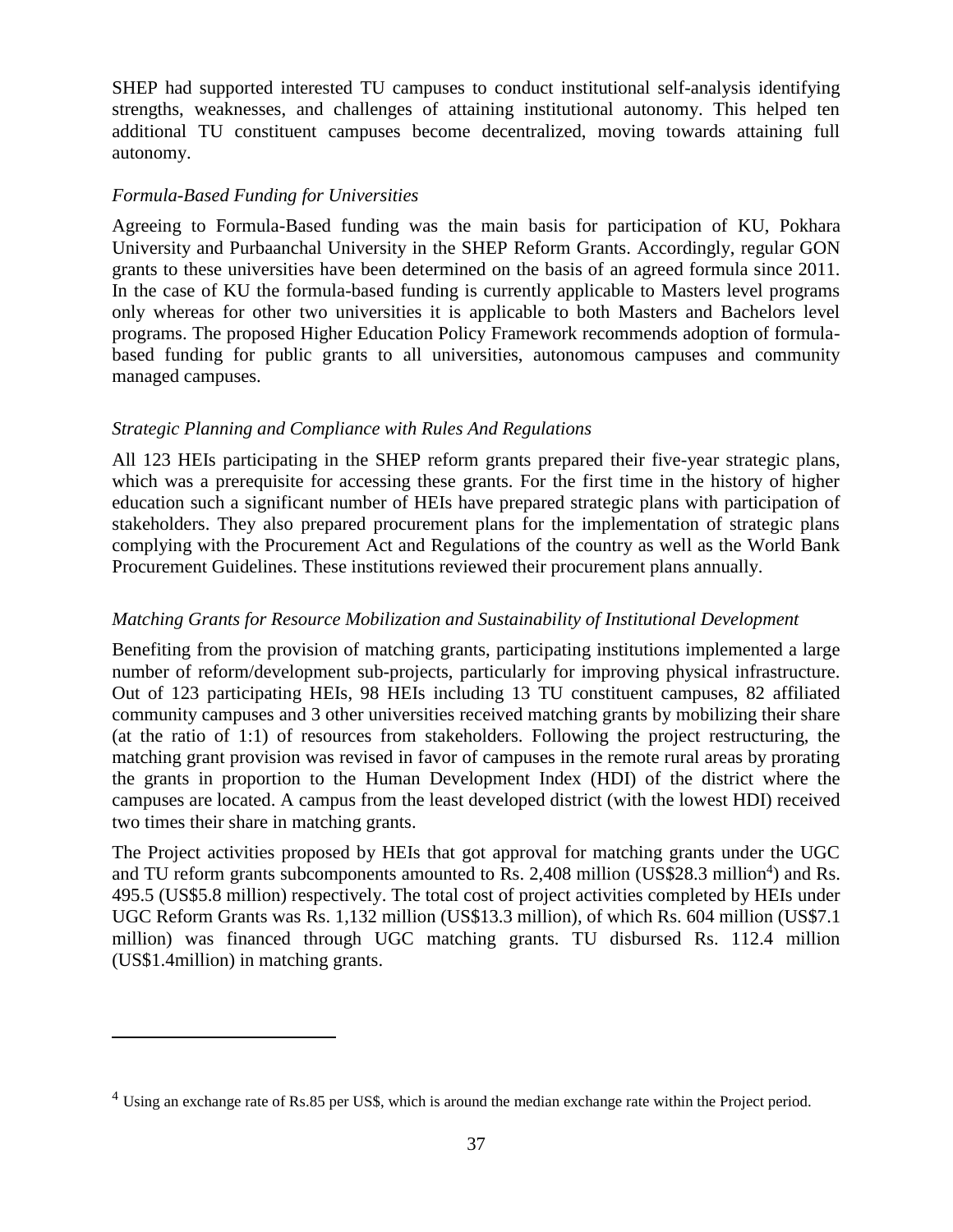#### *System of Performance-Based Grants (PG) Provision Established*

The SHEP helped to institutionalize performance based grants for HEIs. Overall 126 HEIs, which includes 3 universities, 4 autonomous and 30 decentralized TU constituent campuses, and 89 community campuses, participated in the performance-based grants scheme. Under the performance-based grants provision baselines for pre-agreed 13 performance indicators were established for all participating HEIs and subsequently performance on these indicators were assessed every year. Performance-based grants were disbursed to HEIs based on the progress made on the agreed performance indicators. During the Project period 9 scheme  $A^5$ , 10 scheme B, 28 scheme C, and 42 scheme D community campuses have undergone through 6, 5, 5 and 3 rounds of performance progress analysis respectively. Similarly, four TU autonomous constituent campuses and 9 TU decentralized constituent campuses have claimed 5 and 4 rounds for performance grants respectively. The other TU constituent campuses that claimed PG include 1 for 3 rounds, 7 for 2rounds and 13 for 1 round. UGC subcomponent alone disbursed about Rs. 1.405 billion (US\$16.5 million) in performance grants. The performance grants were used for undertaking reform activities including infrastructure and human resource development as per strategic plans.

#### *Support to Needy and Meritorious Students using Performance Grants*

The participating HEIs were required to set aside 20% of the performance grants they received to create institutional student financial assistance fund. The institutions are free to manage the scholarships and fee waivers as per their institutional rules and regulations but are emphasized to ensure that the funds are made available to needy students, basically the poor, *dalit*, ethnic minority, and female.

#### *Incentive Grants for Undertaking Reform Initiatives*

Incentive grants were provided to HEIs for encouraging them to subscribe to reforms promoted by SHEP. These reforms included granting autonomy to TU constituent campuses and institutes, and formula-based funding for universities. Under incentive grants support was also provided to HEIs for undertaking institutional analysis and strategic planning, and participation in the quality assurance and accreditation process. In total Rs. 81.25 million (US\$0.96 million) was disbursed under incentive grants.

#### *Curriculum Reform and New Programs*

 $\overline{a}$ 

Twenty eight market oriented new academic programs under the "new program window" were launched by 23 HEIs. A total of 39 Masters level programs were converted into the semester system from the annual system: 10 programs under the Central Departments of the Institute of Science and Technology; 1 Program under the Central Department of the Faculty of

<sup>&</sup>lt;sup>5</sup> Scheme A includes community campuses selected according to the original design of the Project. More community campuses were selected later in three phases, which have been classified as scheme B, C and D campuses. The maximum amount of funds available under scheme B was smaller than that for scheme A, under scheme C was smaller than that for scheme B, and under scheme D was smaller than that for scheme C.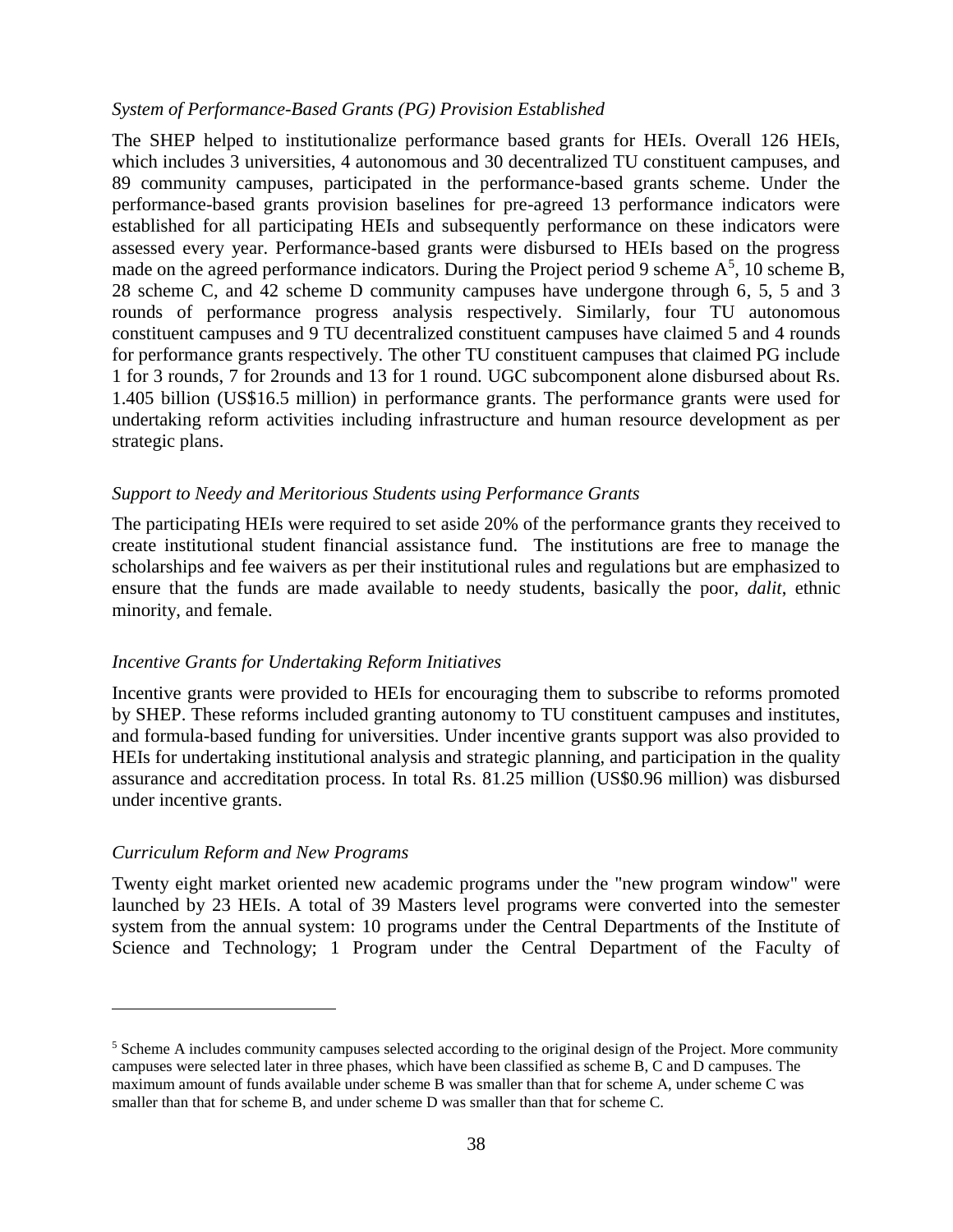Management; 18 Programs under the Central Departments of the Faculty of Humanities and Social Sciences; 10 Programs under the Central Department of the Faculty of Education.

Participating community campuses launched 53 new programs - 20 at the Bachelor level and 33 at the Master level, of which 7 Bachelors and 2 Masters level programs were related to science and technology field. Of the remaining Bachelors level programs 1 was in Education, 8 in Management, and 4 in Humanities. Similarly, at the Masters level 12 were in Education, 10 in Management, and 9 in Humanities and Social Sciences.

### *Tracer Studies Conducted*

Thirty participating community campuses conducted tracer studies. The tracer studies focused on employment status of graduates, their perception regarding relevance of the knowledge and skills they acquired, their satisfaction with the program they attended, and feedback for improvement of academic programs. Tracer studies helped to develop the culture of student alumni, and establish a forum for networking of graduates.

# *Competitive Research Funding Support*

With support from SHEP the Research Division at the UGC was established, and its capacity to implement Research Funding following the Research Funding Guidelines was developed. Key steps involved in research funding were as follows: invitation of proposals through public announcements; evaluation of proposals following a three-stage process (expert review, evaluation committee review, and presentation); and monitoring the progress following a fourstage process -three desk monitoring and one presentation/interaction. The UGC conducted orientation programs for all the recipients of the research funds.

Emphasis was given to the research activities that focused on the country needs, issues, and priorities as well as the needs and opportunities of interfacing research with teaching and learning activities.

The research support activities envisioned by the Project were found to be of high demand and the Project targets were exceeded in many cases. Fifty six research training programs were conducted against the target of 50; 303 faculty research accomplished against the target of 300; 41 institutional research accomplished against the target of 40; 72 HEIs received awards for strengthening research management cells against the target of 50; and 303 Master's degree level thesis supported against the target of 300. Other activities accomplished as targeted include 28 workshops for promoting culture of inquiry; and 24 industry–academia dialogues.

More than 5,000 faculty members and students had opportunity to participate in the research activities, training, workshops and seminars. The Research Division at the UGC has set up a system of tracking research articles published by the recipients of SHEP research funding. Seventy five articles were published in professional journals, of which 29 were published in indexed/refereed journals with impact factors.

The TU Central Library prepared and implemented its strategic development plan aimed at developing it as a National Research Repository. Similarly, TU Institute of Science and Technology (IOST) strengthened research facilities in laboratories of central departments, prepared guidelines for maintenance and servicing of laboratory equipment and facilities, and took an initiative to enhance sustainability of operation of laboratories. The Central Department of Library Science initiated computerized networking of university libraries in the country to develop a coordinated system of pooling and sharing of resources including journals, research reports, and books for supporting research and professional development.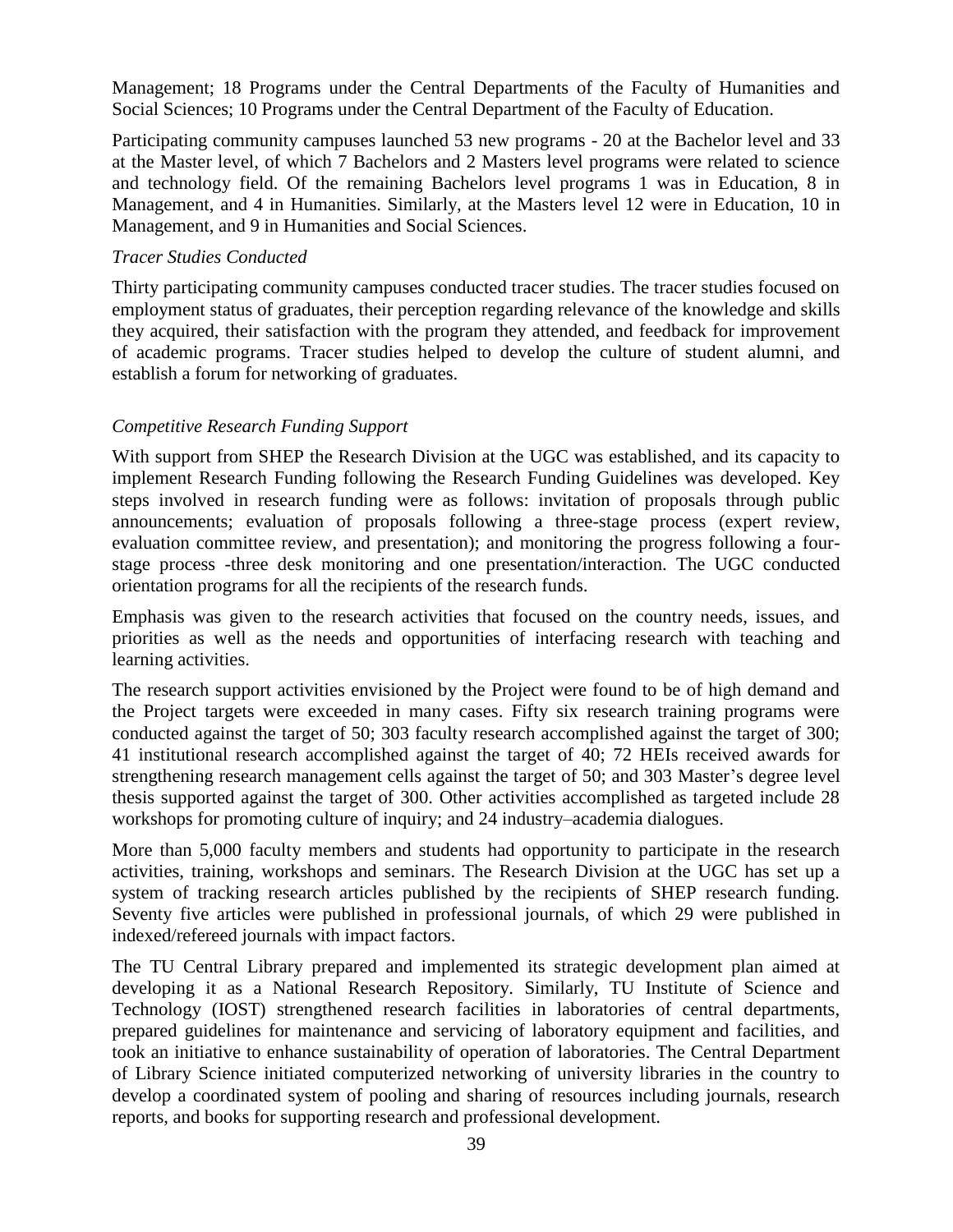### **Component 2: Student Financial Assistance**

A Student Financial Assistance Fund has been established under the SFAFDB for supporting academically qualified poor and disadvantaged students including girls, *janajatis*, and *dalits*. The SFAFDB has developed a PMT system for identification of needy students and their ranking based on consumption data drawn from PMT forms filled by applicants for financial assistance. The SFAFDB collaborates with the Office of the Controller of Examinations (OCE) and HSEB to confirm the academic eligibility of the applicants. Scholarship was deposited to the individual bank accounts of selected students through the designated commercial bank – Rastriya Banijya Bank of Nepal, which has an e-banking facility. Five cohorts of Higher Secondary and Bachelor's level students have received financial assistance. A total of 14,583 disadvantaged students enrolled into general as well as technical programs have received the support, of which 43.6% are female. In terms of the number of beneficiaries as well as the disbursement amount the Project targets were surpassed by 87% and 53% respectively.

Over the Project period the efficiency of the student financial assistance fund administration increased gradually. Operating costs as a share of scholarship disbursed decreased to about 4%. The distribution of scholarship recipients by development region is as follows: 25.2% from the Far-Western Region, 34% from the Mid-Western Region, 18.2% from the Central Region, 11.5% from the Eastern Region, and 11.2% from the Western Development Region. The high shares of recipients from the Far-Western and Mid-Western Region is partly associated with rollout of the program from those two regions and partly with higher incidence of poverty in those regions. In terms of topographical zones the distribution of recipients was as follows: 57.4% from the hilly zone 26.8% from the mountainous zone and 14.8% from the Terai zone. The share of recipients from the mountainous region is much higher than the share of population of this zone. This is associated with relatively higher incidence of poverty in the mountainous region. In terms of distribution by social groups 14.9% of the recipients were from dalits and 29.3% from disadvantaged ethnic groups<sup>6</sup>. The above distribution of recipients indicates at the good capacity of PMT to target poor students.

A Fund Raising Committee has been formed to help expand the fund and sustain the system. Similarly, a Work Study Committee has been formed to help needy students get some supplementary earning with part time work while studying. A framework has been developed for the Work Study Program. In order to ensure more effective and efficient implementation of the SFA plan, SFAFDB has developed a communication outreach and monitoring strategy with the use of an Information Booklet, a website, an automated voice as well SMS telephone response system, and an online access to information on the PMT score and final selection result. The scholarship distribution and record keeping have been automated with notification system; automated short message service to the beneficiary cell phones once the grants are deposited. A website has been maintained with updated data.

# **Component 3: Higher Secondary Education**

The SHEP envisioned supporting higher secondary education as a means to enhance access of rural population to higher education through increased access to higher secondary schools to students from rural areas. This support also helped to phase out the Proficiency Certificate Level Program<sup>7</sup> from universities thereby allowing universities to focus on their core functions -

 $\overline{a}$ 

<sup>&</sup>lt;sup>6</sup> Includes ethnic groups with literacy rates below the national average.

<sup>7</sup> Equivalent to grades11-12.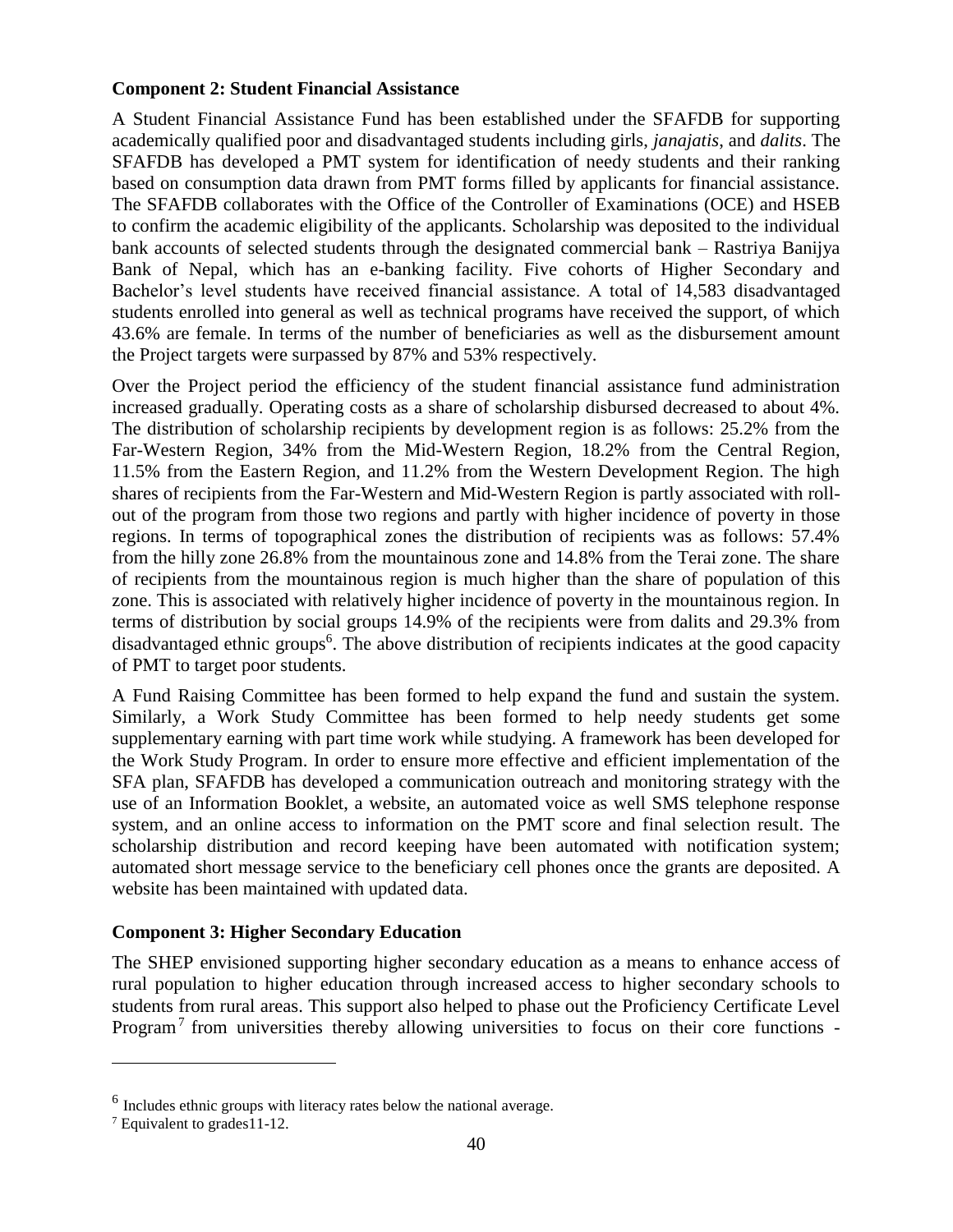knowledge transfer, application skill, research, innovation and development. The Project provided Basic Grants<sup>8</sup> of Rs. 4,000 (US\$47<sup>9</sup>) per graduate to all community higher secondary schools meeting basic accountability requirements. It also provided Performance Grants to selected schools with a good performance track record and potential for sustainable growth based on their achievements with respect to 5 pre-agreed performance indicators. Matching grants (one rupee of community contribution matched by two rupee of Project contribution) were provided to all schools eligible for basic grants. The basic grants and matching grants were initially provisioned for 470 community higher secondary schools and performance grants for up to 200. On the basis of the successful participation of schools and in view of the enthusiasm of the community the allocation for this component was increased and basic grants were provided to 575 schools and matching grants to 592 schools. Performance grants were provided to 210 schools offering science programs, and 168 schools offering other programs.

The funding support helped improve infrastructure, laboratory set up, professional development and academic environment. During the Project period the enrollment at the higher secondary level increased very rapidly. Significant improvement has also been noted in terms of gender parity in the enrollment. Similarly, the Project support helped improve curriculum and examinations, and strengthen the EMIS. All Project targets related to this component were met or surpassed. The progress was supported by favorable reallocation of fund as well as the appreciation of US Dollar against Nepalese Rupee.

# **Component 4: Strengthening System Capacity**

#### *Quality Assurance and Accreditation System*

The QAA system has been established at UGC by fulfilling basic necessary requirements. A QAA Committee has been formed, QAA Regulation and Guidelines prepared, a Technical Committee formed, and a regularly reviewed roster of peer reviewers maintained. UGC has been regularly inviting Letter of Intent from HEIs interested to participate in the QAA process. The UGC has been maintaining collaboration with a number of QAA agencies. It has renewed the Memorandum of Understanding with the National Assessment and Accreditation Council of India, which has been extending technical support for development and implementation of QAA in Nepal. It is a member of Asia Pacific Quality Network for Higher Education and International Network for Quality Assurance Agencies in Higher Education. It has also established linkages with other international organizations such as Australian Universities Quality Agency and Council of Higher Education for Accreditation of Higher Education Institutions in the USA.

So far 12 institutions have been accredited including ten community campuses participating in the SHEP (8 Scheme A, 1 scheme B and 1 scheme C) and two schools of Kathmandu University (School of Engineering and School of Science and Technology). Further, three have completed the QAA cycle including two SHEP scheme B campuses and one TU autonomous constituent campus (Mahendra Ratna Multiple Campus, Ilam). Five HEIs are in the process of peer review. Many HEIs have undertaken preliminary self-assessment, submitted draft self-study report and are revising them based on the preliminary comments and feedback from the UGC. To date 103 HEIs have participated in the QAA process.

Formation of an autonomous National QAA Board is under government consideration.

 $\overline{a}$ 

<sup>8</sup> Basic grants were provided as public financing of community higher secondary schools was grossly inadequate.

<sup>&</sup>lt;sup>9</sup> At the exchange rate of NPR87 to US\$1.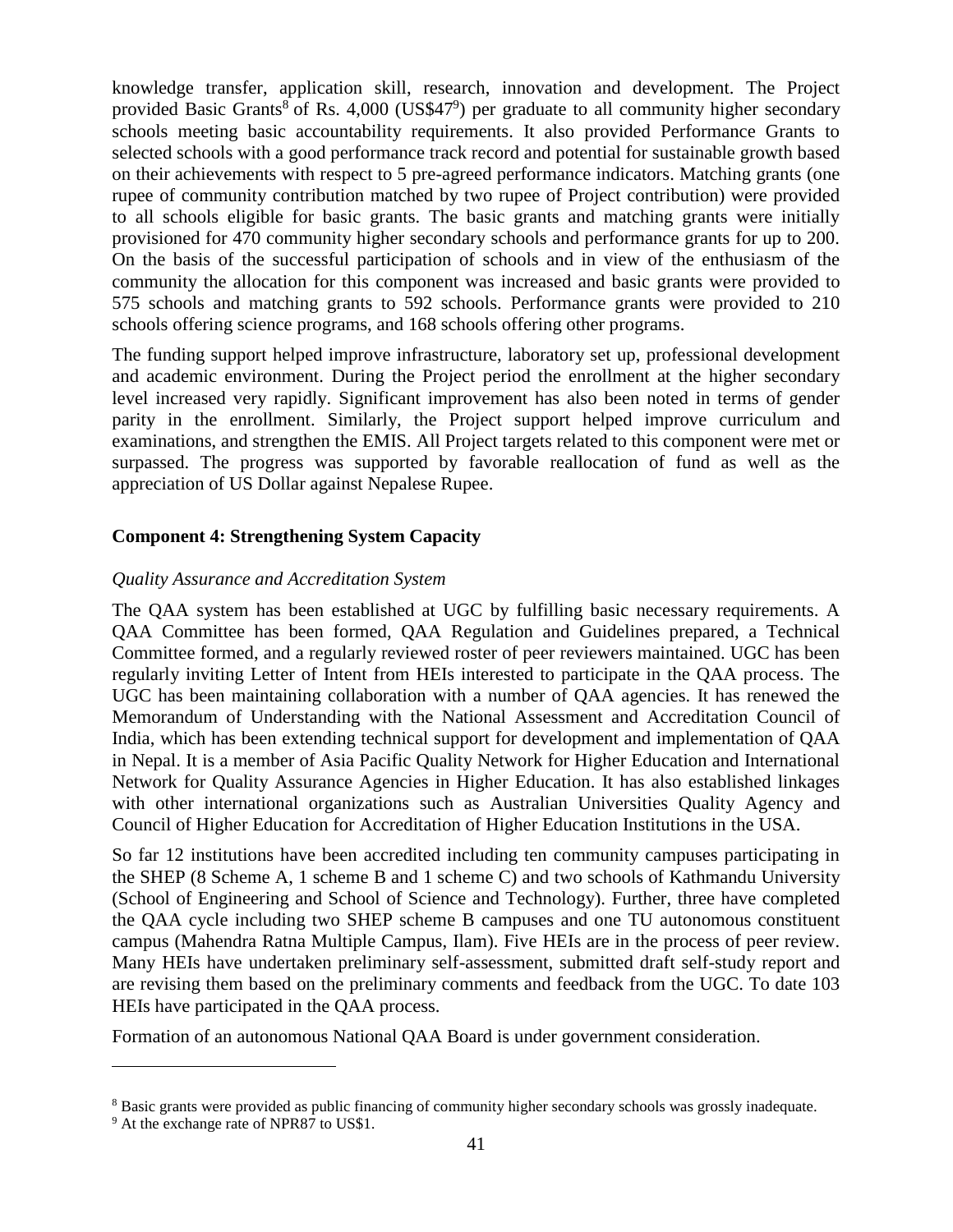# *Higher Education EMIS*

With support from the SHEP an EMIS for higher education has been established at the UGC. To date six issues of Annual Higher Education Management Information System Reports have been published. UGC Annual Reports are also being published on regular basis. Data from HEMIS feeds into education statistics of MOE.

A framework for a dynamic website, which supports posting of data forms and collection of data for progress monitoring and calculation of performance grants, has been launched. The performance progress reports are prepared annually.

The UGC HEMIS is based on comprehensive software, which has been uploaded into the website [http://ugc.nitc.gov.np.](http://ugc.nitc.gov.np/) The software was piloted in 7 HEIs - 5 TU affiliated campuses, Institute of Engineering, and Pokhara University. In order to make it more effective and efficient the UGC is currently collaborating with other HEIs.

TU has developed a comprehensive software based EMIS consisting of modules for the examination system, teacher and staff records, financial management, student records, and overall planning and monitoring.

#### *Financial Management System Development*

A computerized Financial Management System has been installed at the TU Financial Management Division. Activities were launched to strengthen the capacity in the areas of internal audit, settlement of irregularities reported by auditors, procurement, financial management, planning and program development, and monitoring and evaluation.

#### *Higher Education Policy Framework*

A draft of a comprehensive national Higher Education Policy Framework was prepared and submitted to the MOE for Government endorsement on April 16, 2014.

This draft policy framework was prepared through extensive stakeholder consultations. Consultations were held at the central level for the policy level stakeholders (current and former ministers, National Planning Commission members, Vice Chancellors, Registrars and Rectors, UGC members, members of academic committees, etc.), and in five development regions for different stakeholders including HEIs, local government bodies, industry and business communities, employers, students, teachers, administrative staff, local leaders, educationists, etc. Further consultations were held with unions of students, faculty and administrative staff. The UGC also solicited comments on the draft Policy Framework through national dailies and the UGC website. The draft policy framework was presented to the National Consultation Workshop on August 14, 2013 in the presence of the then Chairman of the Council of the Ministers and finalized based on comments received.

The UGC adopted participatory approach for formulation of the Higher Education Policy Framework. A 22 member Policy Committee represented by various stakeholders and five expert task groups were mobilized to formulate the policy. And a Core Committee of the thematic group coordinators synthesized the Draft Higher Education Policy Framework based on the recommendations of the Policy Committee and thematic groups.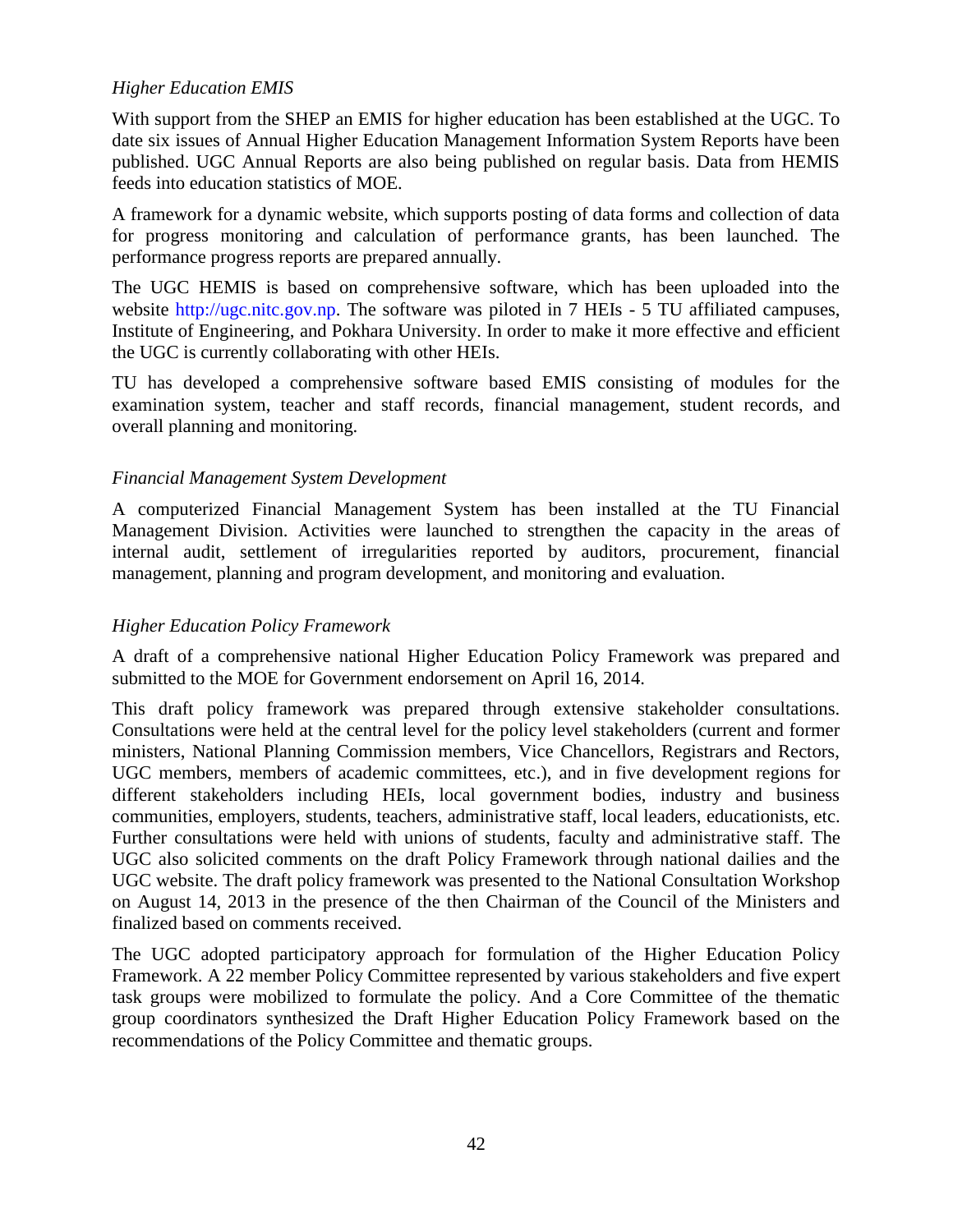### **Evaluation of the Borrowers' Own Performance**

By the Project Closing Date almost all envisaged tasks were accomplished. The total disbursement was 99.7% of the total Project allocation. Most of the Project targets in terms of Key Project Indicators as well as Intermediate Result Indicators were achieved. Even in terms of the original outcome indicators the Project has fairly achieved the targets. Overall the SHEP implementation has helped to achieve satisfactory level of the PDOs—enhancing quality, efficiency and relevance in participating institutions and beyond, as well as improving equity and inclusiveness in access. Thus, in terms of the physical progress and disbursement, the Project implementation is fully satisfactory. The World Bank rating has also listed the Project outcomes as satisfactory. This is a great achievement given the fact that at the time of MTR the Project was rated moderately unsatisfactory.

The initial implementation issues were mainly related to the political milieu that remained nonconducive to reforms in governance and management. This was exacerbated by the fact that the UGC remained without the executive heads during July 2010 - April 2011. The SHEP implementation momentum picked up after the new Chairman and Member Secretary were appointed. As a result, the Project implementation progress rating was upgraded initially from moderately unsatisfactory to moderately satisfactory and thereafter from moderately satisfactory to satisfactory.

The increased progress rate in the later part of the project implementation shows that proactivism with calculated risk taking particularly on the part of the institutional leadership, is important in ensuring success of Project implementation and undertaking reform initiatives.

The Project was a good success also in terms of responding to the popular demand from stakeholders to extend support to more HEIs. Successful endeavors by community campuses and decentralized campuses created high demand for SHEP reform participation among the rest of the community campuses as well as TU constituent campuses. In response to this demand, the provision of SHEP reform grants was expanded to 89 community campuses across all districts compared to the initial provision for 10 community campuses. Similarly, Project support was extended to 30 decentralized TU constituent campuses from the initial provision for 10.

The SHEP support has contributed to expansion of higher secondary school education in Nepal. The enrollment in community higher secondary school increased tremendously from 48,000 in 2007 to 293,075 (against the target of 256,000) in 2014, out of which 210,100 (71.7%) were enrolled in the SHEP participating schools (the target was 163,000). The girl's share in the enrollment reached over 50% compared to the Project target of 43%.

Successful drafting of the Higher Education Policy Framework (HEPF) through participatory approach and by building consensus is an important outcome of the Project. Although it was an intermediate result indicator, the Policy Framework has brought significant changes in the concept of higher education reforms including the development of National Program for Higher Education Reform and Development (NPHERD) by UGC, and IDA preparation of the HERP.

#### *Remaining Challenges:*

The Project has come to a very successful end. The Project closing activities focused on: 1) completing the remaining tasks; and 2) sustaining the outcomes of the Project through continued engagement with extended reforms. The first task has been accomplished as planned. The second task is challenging in view of the fact that its accomplishment required government decision on systemic reforms including regular operation and management with additional personnel, and capacity development.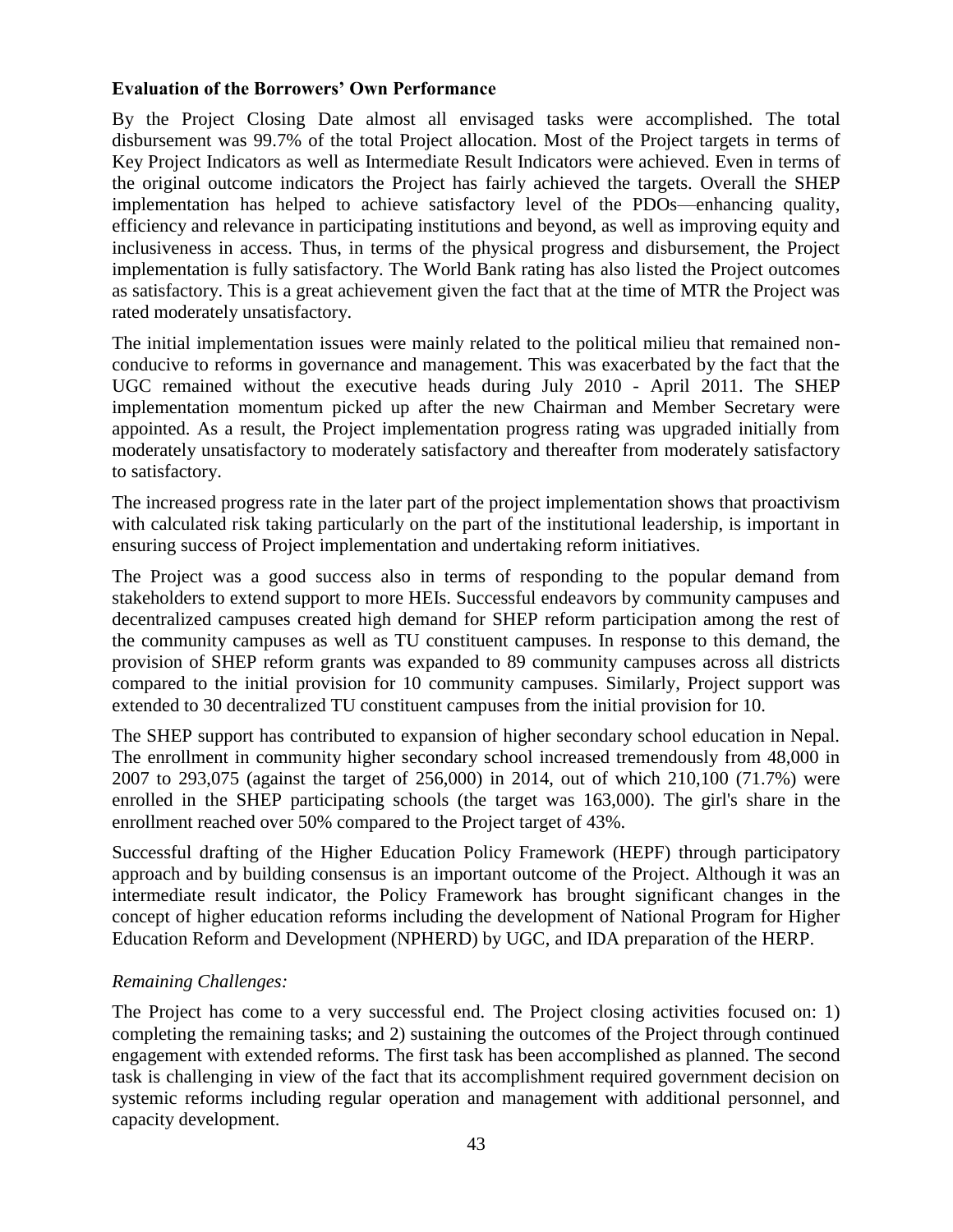A ground work has been laid for addressing the second task namely the preparation of the draft Higher Education Policy Framework and the National Program Higher Education Reform and Development. However, there is a need for expanding government commitment to higher education so that the activities initiated by the Project could be continued.

A system of progress assessment of HEIs based on performance indicators has been established at the UGC and performance grants are based on this assessment. Participating HEIs have realized the need for a robust EMIS; however they still lack capacity to feed data into the EMIS. There is a need to continue supporting HEIs to build a data culture.

The SHEP has supported setting up a comprehensive system of monitoring comprising desk monitoring, issue-based follow-up, field-based monitoring, and technical support/supervision. In the process it was realized that the capacity of implementing agencies as well as the beneficiaries were stressed to the limit in ensuring that the MOUs are complied with and procurement is accomplished in a technically sound and process-wise correct manner. There is a need for expanding the capacity to address these challenges.

As per the strategy for reform in research funding, consultation meetings were held with the major stakeholders. It has been felt necessary that research activities produce tangible outcomes useful for addressing the national priorities for improving teaching and learning. In this line the research activities must be tied up with the user. It is desirable that ownership is developed among the research users and their role be ensured in research monitoring.

Sustainability has been a crucial concern of SFAS. There is still need to develop and implement effective strategy to address this issue.

It is also noted that Environmental Screening with Environmental Management Plan and Social Safeguards Assessment for the construction works remained a challenging task for the participating HEIs.

Coordination among the implementing agencies has been identified as an important factor for ensuring implementation progress. UGC and TU coordination was arranged through a jointcoordination committee to address the challenges associated with developing an integrated EMIS, inducting QAA system in TU and coordinating performance-based progress monitoring. Further efforts are needed to enhance the coordination between the UGC, the MOE and SFAFDB.

# **Evaluation of the World Bank's Performance in SHEP Implementation**

The IDA's grants support along with the technical support has worked as a core thrust for successful implementation of the SHEP with tangible outcomes and also set momentum for more comprehensive higher education reform initiatives in the country. The SHEP scheme of incentives for bold reforms, performance-based grants, and matching grants to leverage resource mobilization has worked well. These are identified as essential elements for furthering reforms in higher education.

The successful establishment of the system of QAA and remarkable participation of HEIs in the QAA process indicate that it is possible, with supporting provisions of SHEP, to start and achieve success in challenging reform actions in a limited time. Same is the case of implementing the poverty targeted student support system (SFA scheme) and EMIS system development.

Regular joint review missions provided strategic feedback for adjustments/revisions. Trimester implementation progress reporting helped to review the progress more minutely. The robust implementation arrangement along with the technical support of the World Bank, particularly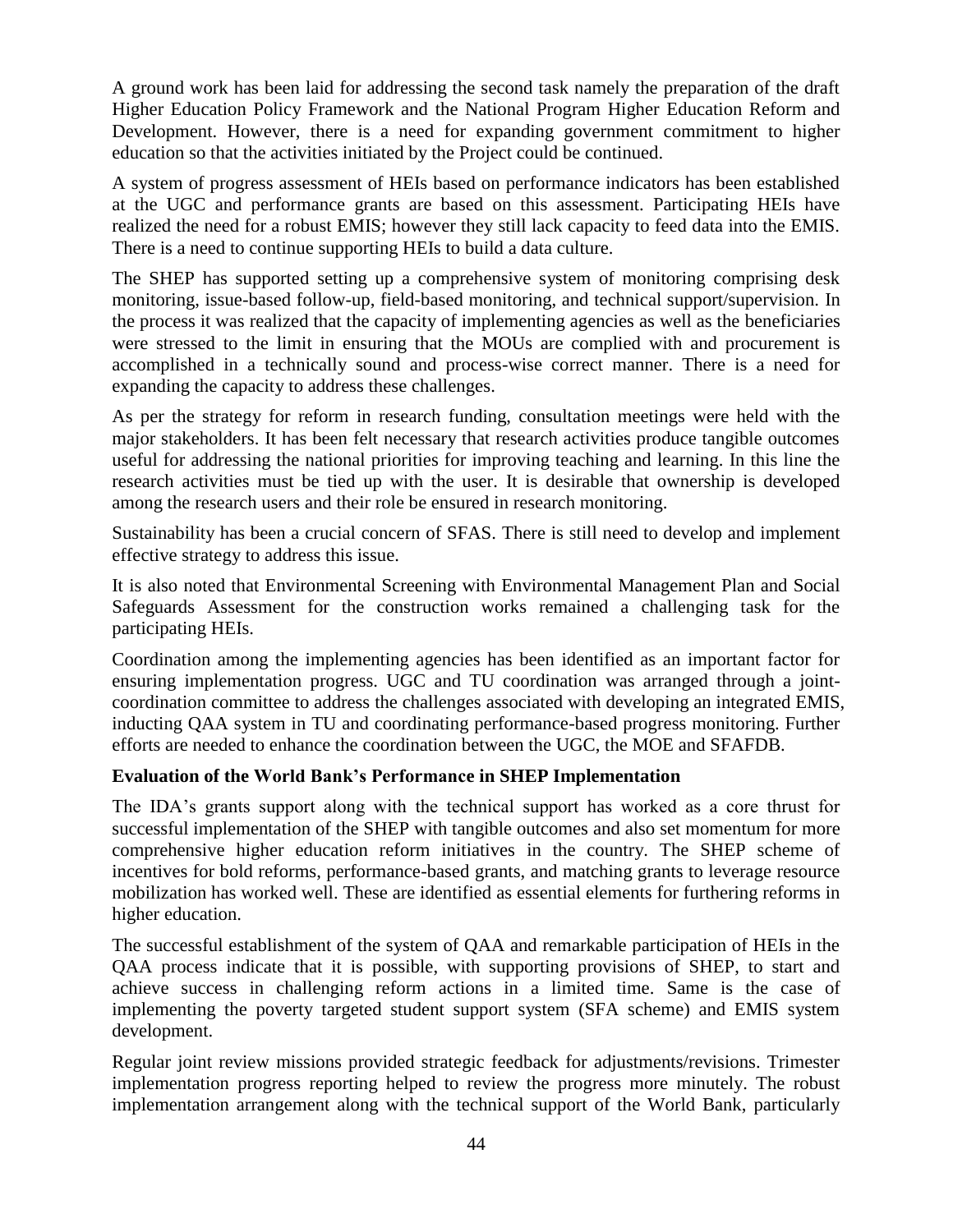from the Country Office, effectively helped to ensure successful SHEP implementation. Personal touches to the technical support by the World Bank officials as well as consultants helped to in making the project activities more inspiring and lively.

Regular portfolio meetings provided platform to reflect on the implementation status critically. In the early years when the Project was facing difficulties, portfolio meetings were rather anxious. However the meetings provided assurance of support and encouragement for formulating new strategies of project implementation in addressing the contextual challenges. Clinical workshops on technical aspects, financial management, procurement, and monitoring helped enhance capacities of the project implementation personnel to address implementation challenges with expanded practical knowledge and skill.

In Nepal it has been noted that time and persistent efforts as well as perseverance are important in achieving success in higher education reform and development activities. It was noted that sustained efforts from the SHEP helped to develop confidence and capacity of beneficiary institutions in resource mobilization and in following the procedures in compliance with the MOU and the procurement regulations. HEIs have gradually become aware of the fiduciary requirement of public procurement namely the Public Procurement Act and Regulations. Earlier, they had been performing their procurement activities as per their own procedures and practice. Preparation of specifications and bid documents were new practice for them and they did not have sufficient knowledge and experience in such practices. This is a very important development towards establishing regulation based credible system of institutional management and governance. All through this process, understanding time factor in complete mutuality between World Bank, Implementing Bodies and the Beneficiaries remained one of the most challenging aspects in the project implementation. There is a need to take up the task of ensuring continuity to the efforts made in the SHEP and the fund flow, if the efforts and the funding support provisions are not extended there is chance of sliding back to the earlier situation. The World Bank assurance of consistent and continued cooperation, on long term basis, is very important in this light.

# **Proposed Arrangements for Future Operation of the Project**

Government of Nepal has started a comprehensive approach for reforms in line with the proposed Higher Education Policy Framework. A draft National Program for Higher Education Reform and Development is prepared in line with the Policy Framework. The proposal is also based on the experiences and lessons learned from the SHEP, taking into account the current issues and challenges of higher education in the country, national needs and priorities. It has also taken account of the extensive exercise undertaken by TU in developing a comprehensive proposal for its long term development and strategic reform. Similarly it has taken account of the strategic plan of SFAFDB for sustainable development. The Government of Nepal has already requested the World Bank for supporting the next phase of higher education reform – for which the HERP is under preparation to support the National Program.

Improvement of higher secondary level education is one of the important aspects of reforms in higher education. Therefore its development should be listed as crucial aspect of overall national educational development. Special emphasis should be given to this aspect in the School Sector Reform Program.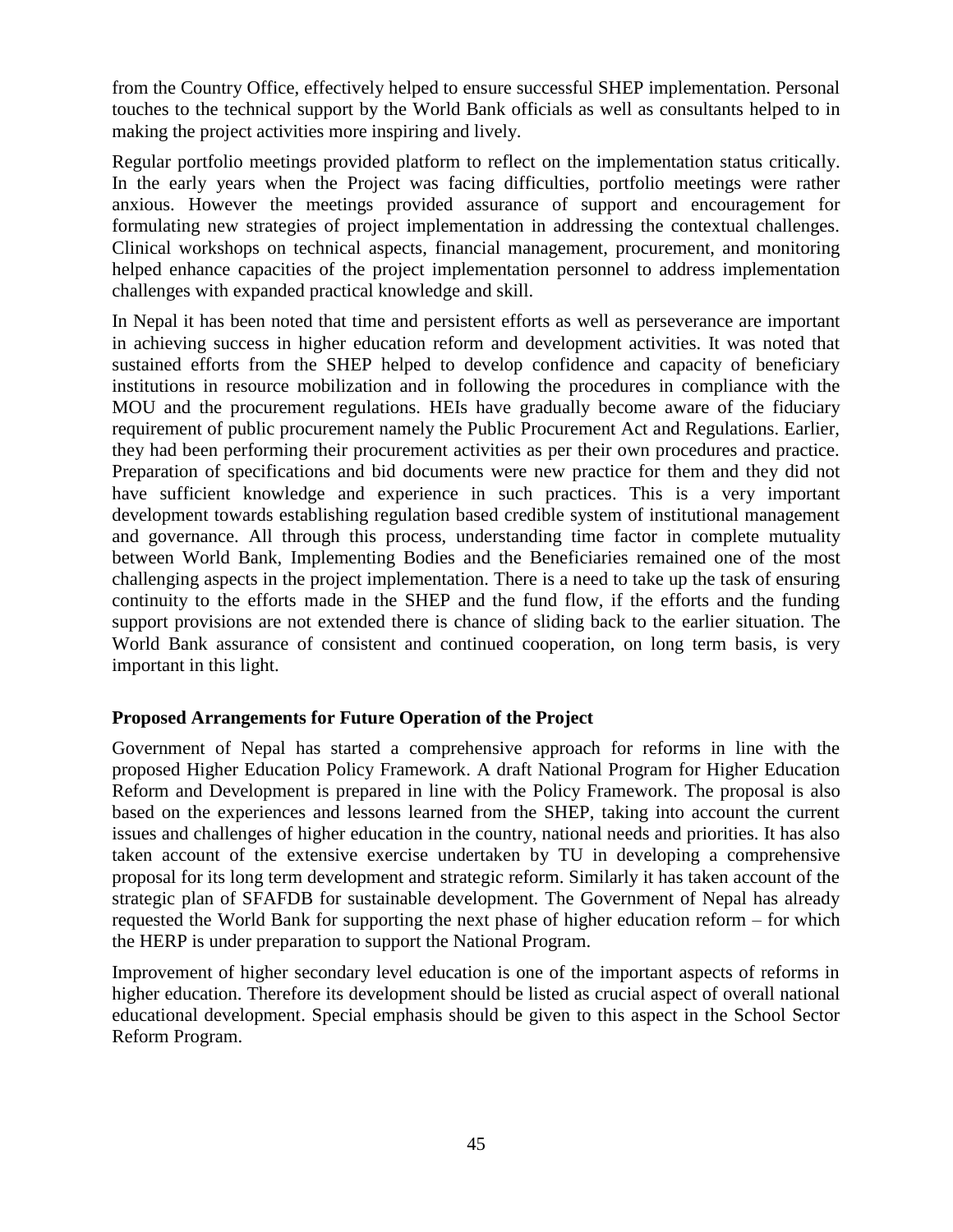# <span id="page-60-0"></span>**Annex 8. Comments of Cofinanciers and Other Partners/Stakeholders**

Not applicable.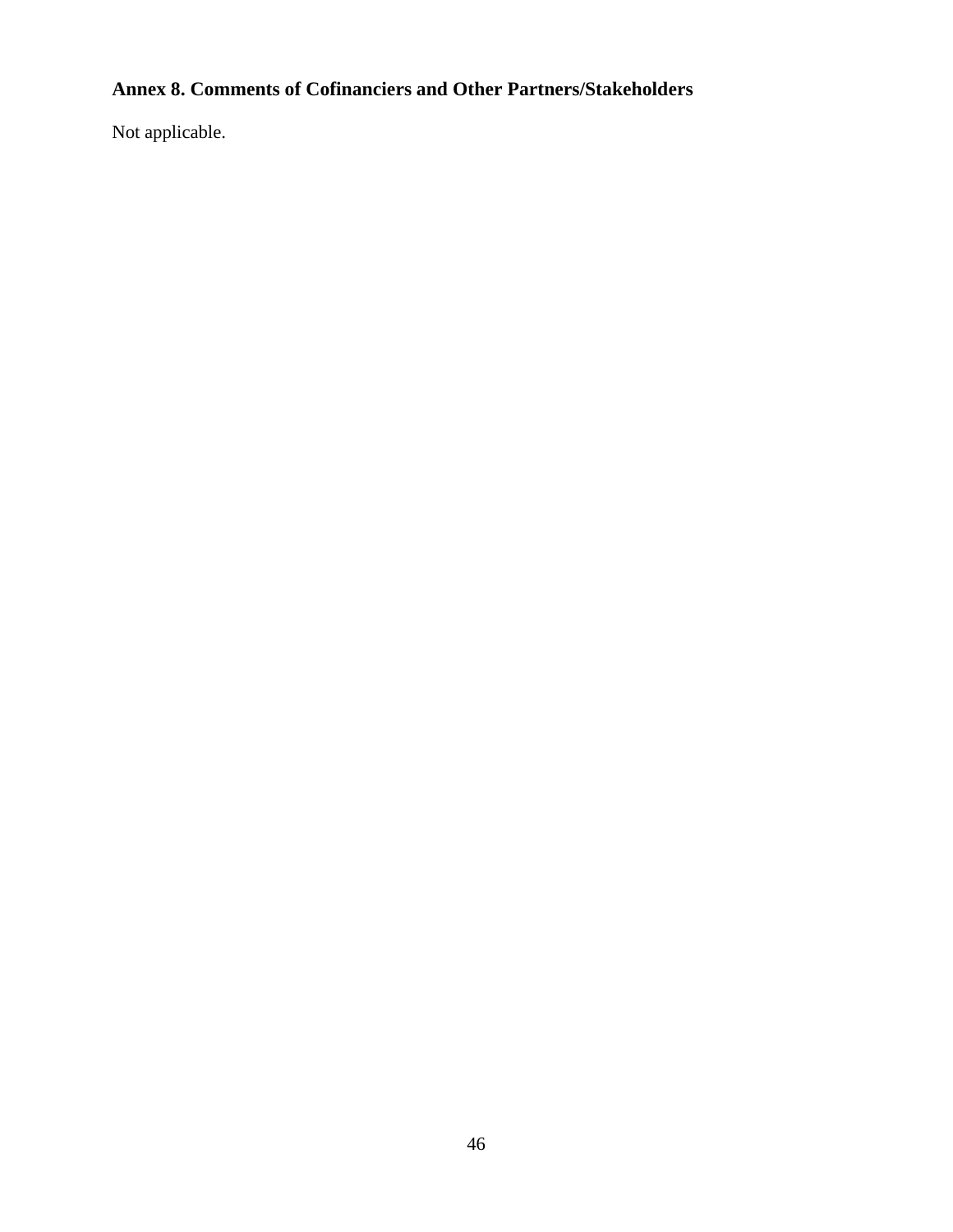# <span id="page-61-0"></span>**Annex 9. List of Supporting Documents**

# *World Bank Documents:*

- 1. Nepal Country Assistance Strategy 2004-2007, The World Bank, Report 27783.
- 2. Nepal Country Partnership Strategy, 2014-2018, The World Bank, 83148-NP, May 2014.
- 3. Project Appraisal Document, Second Higher Education Project, Rep. No. 34916-NEP, January 2007.
- 4. Financing Agreement between Nepal and IDA, Second Higher Education Project, Grant 274-NEP, April 2007.
- 5. Integrated safeguards datasheet (appraisal stage), AC2134, February 2006.
- 6. Project information document (appraisal stage), AB1498, December 2005.
- 7. Quality enhancement review panel report, November 2005.
- 8. Implementation completion report, Higher Education Project, 23713, June 2002.
- 9. Amendment to Financing Agreement, SHEP, Sept. 2008.
- 10. Restructuring paper, Second Higher Education Project, 56499-NP, February 2011.
- 11. Amendment to Financing Agreement, SHEP, April 2011.
- 12. Restructuring Paper, Second Higher Education Project, 73768-NP, November 2012.
- 13. Restructuring Paper, Second Higher Education Project, RES11592, Sept 2013.
- 14. Mission Aide- Memoire and Management letters: (a) Mid-Term Review, February 2010; (b) Project –Restructuring Consultations, June 2010; (c) Implementation Completion Review and Results consultation, November 2013; (d) Final Implementation Review and Support Mission, June 2014.
- 15. Implementation Status and Results Reports (earlier Project Status Reports), Second Higher education Project (P090967) – Sequence Number 1- 15, 2007-2014.
- 16. ICR Guidelines, OPCS, 74536, August 2006 (updated October 2011).
- 17. Project Concept Note, and Project Information Document- Nepal Higher Education Reforms Project, March 2014.

# *Borrower's Documents:*

- 1. An Approach Paper to The Thirteenth Plan (FY 2013/14 2015/16), National Planning Commission, GON, July 2013.
- 2. Higher Education Policy Framework (draft), UGC, April 2014
- 3. National Program for Higher Education Reforms and Development (draft), May 2014.
- 4. Nepal Higher Education Accreditation Act (draft), July 2011.
- 5. Education Management Information System, Report on Higher Education 2011/12 A.D., UGC, Nov 2013
- 6. Education Management Information System, Report on Higher Education 2012/13 A.D., UGC, June 2014.
- 7. Project Status Reports presented at the ICR mission Nov 2013 and Final Review mission June 2014 by UGC, TU, DOE and SFAFDB.
- 8. SHEP -Impact Study Reports on (a) Reforms Grants; (b) Accreditation; (c) Research; (d) New Programs; (e) Autonomy and decentralization; (f) Student financial assistance; and (g) Higher secondary schools, April- June 2014.
- 9. National Living Standard Survey II (2003-04) and III (2010-11), GON.